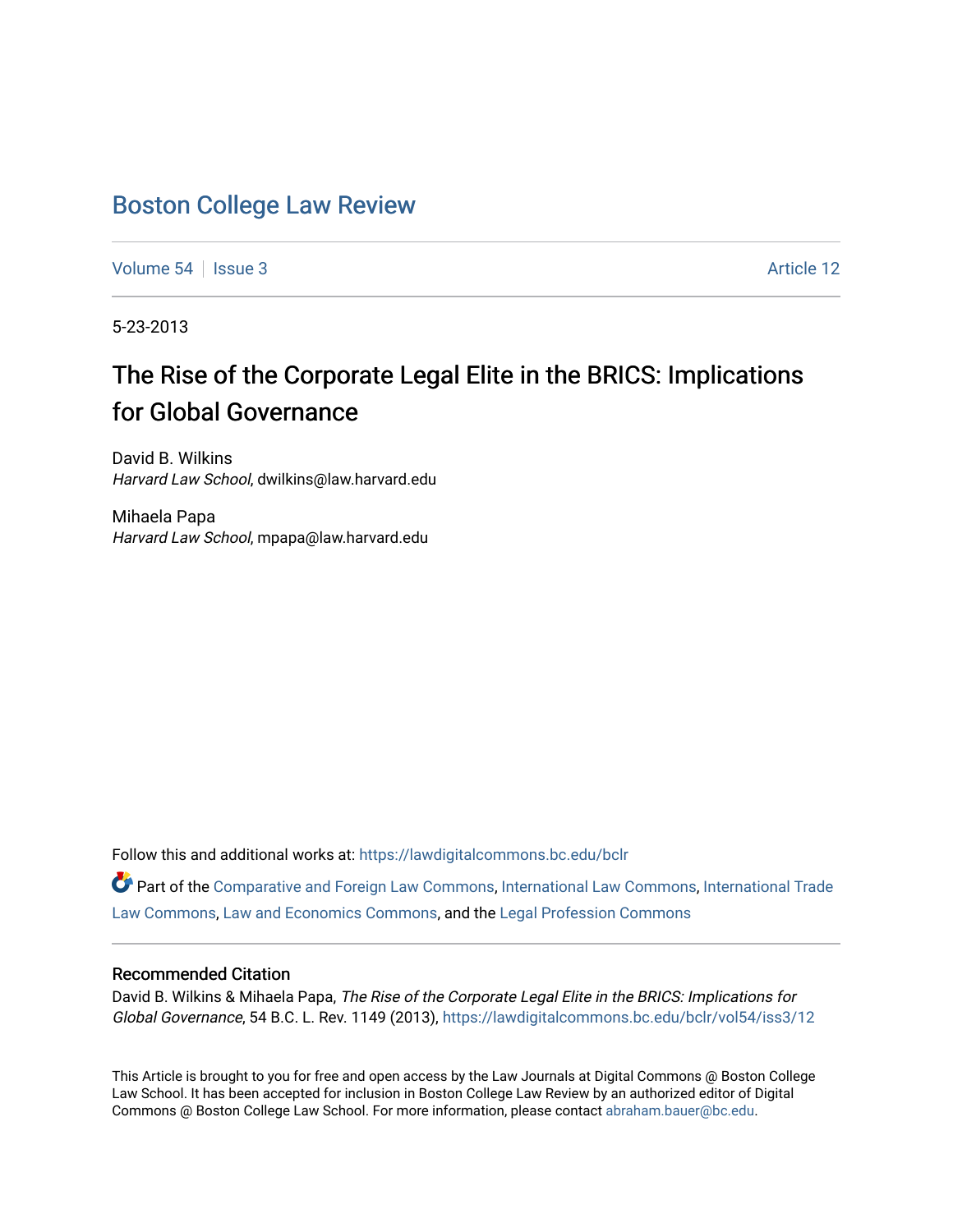# **THE RISE OF THE CORPORATE LEGAL ELITE IN THE BRICS: IMPLICATIONS FOR GLOBAL GOVERNANCE**

#### David B. Wilkins[\\*](#page-1-0) Mihaela Papa[\\*\\*](#page-1-1)

**Abstract:** Both international relations scholars interested in the future of global governance and sociologists of the legal profession studying the globalization of the legal services market are devoting increasing attention to rising powers, particularly the BRICS (Brazil, Russia, India, China, and South Africa). Yet very little of this rich literature addresses the intersection between these two theoretical domains. In this Article, we explore one such intersection that is likely to be increasingly important in the coming years: the role that the new corporate legal elite emerging within the BRICS countries will play in shaping global governance. We conceptualize three processes through which this new elite can exert its influence: participation in corporate legal networks, engagement in the integration of the legal industry and of the world economy generally, and facilitation of the global rule of capital. Based on the analysis of these processes in the BRICS context, this Article discusses the potential implications of this new corporate legal elite for global governance—both of the legal profession and of the world generally. We conclude by proposing a research agenda for advancing scholarship at the intersection of international relations and the sociology of the legal profession.

 $\overline{a}$ 

1149

<sup>\*</sup> Lester Kissel Professor of Law, Vice Dean for Global Initiatives on the Legal Profession, and Faculty Director of the Program on the Legal Profession and Center on Lawyers and the Professional Services Industry, Harvard Law School. E-mail: dwilkins@law.harvard. edu.

<span id="page-1-1"></span><span id="page-1-0"></span><sup>\*\*</sup> Globalization, Lawyers and Emerging Economies Fellow, Program on the Legal Profession, Harvard Law School and Visiting Scholar at the Center for BRICS Studies, Fudan University. E-mail: mpapa@law.harvard.edu. The authors wish to thank Sida Liu, David Trubek, and the participants at the faculty workshops at the Center for the Study of Law and Society at the University of California at Berkeley, the Sturm School of Law at the University of Denver, the Institute for the Investigation of Law National Autonomous University of Mexico, and in this Symposium for their helpful comments on earlier drafts of this Article.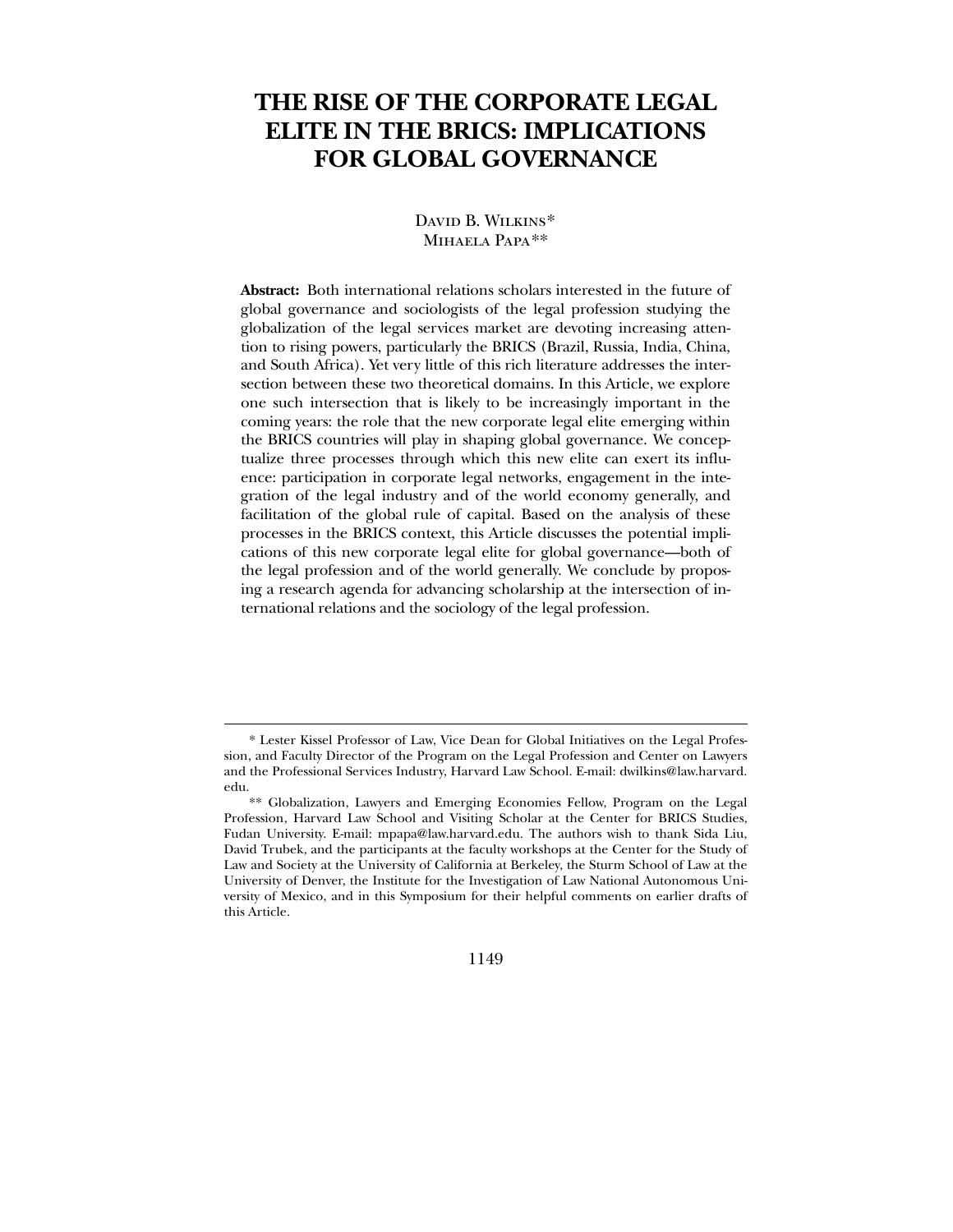#### **INTRODUCTION**

The BRICS—Brazil, Russia, India, China, and South Africa—have been at the center of recent debates about the economic and political power shift from the traditional centers in the Global North to the rising powers of the Global South. This transformation began in the 1990s as each of the BRICS undertook economic reforms through which each country has more or less opened its markets to become more deeply integrated into the world economy.[1](#page-2-0) Since 2000, the BRICS deepened their connection—and their impact on the world economy—by shifting from a model of globalization based primarily on inbound investment, to one in which companies based in these jurisdictions are also significant sources of outward investment.[2](#page-2-1) The economic and political effects of these efforts are dramatic. By 2020, the combined economic output of Brazil, China, and India alone will surpass the aggregate production of Canada, France, Germany, Italy, the United Kingdom, and the United States.[3](#page-2-2) As a political cooperation mechanism, BRICS has gone beyond being an acronym to emerge as a force for advancing the countries' joint interests, promoting multi-polarity and coordinating responses to key global challenges.[4](#page-2-3)

 Predictably, the opening of the BRICS markets and their increasing influence on the world stage has fueled a growing demand within each country for new laws, regulations, and administrative apparatus to govern this new economic activity and to interface with the broader economic and political environment.[5](#page-2-4) This, in turn has created the need for lawyers who are capable of practicing law within this new legal and regulatory environment, particularly in corporate law fields such as

<sup>1</sup> *See, e.g.*, Antonio de Moura Borges et. al., *The BRIC Context in a Globalized World and Foreign Direct Investment in Brazil*, 18 Law & Bus. Rev. Am. 329, 343, 347–50 (2012).

<sup>&</sup>lt;sup>2</sup> See U.N. Conference on Trade and Dev., Global Investment Trade Monitor: Special Edition: The Rise of BRICS FDI and Africa (Mar. 25, 2013), http://unctad.org/en/ PublicationsLibrary/webdiaeia2013d6\_en.pdf. Over the past decade, foreign direct investment (FDI) going into the BRICS has more than tripled, totaling \$263 billion in 2012 (rising from six percent to twenty percent of world FDI), and FDI from the BRICS has increased from \$7 billion in 2000 to \$126 billion in 2012 (rising from one percent to nine percent of the world FDI). *See id.*

<sup>3</sup> United Nations Dev. Programme, Human Development Report 2013, at iv (2013), *available at* http://www.undp.org/content/dam/india/docs/human-development/HDR/ HDR2013-Report-English.pdf.

<sup>4</sup> For an overview of the scale and scope of BRICS cooperation, see *Fifth BRICS Summit Declaration and Action Plan*, BRICS, (Mar. 27, 2013), http://www.brics5.co.za/fifth-bricssummit-declaration-and-action-plan/.

<span id="page-2-4"></span><span id="page-2-3"></span><span id="page-2-2"></span><span id="page-2-1"></span><span id="page-2-0"></span><sup>5</sup> *See* Claire Plarre, *BRICSA: The Evolution of Five Legal Markets in Emerging World Economies*, Cross-Border Q., Jan.–Mar. 2007, at 23, 23–27.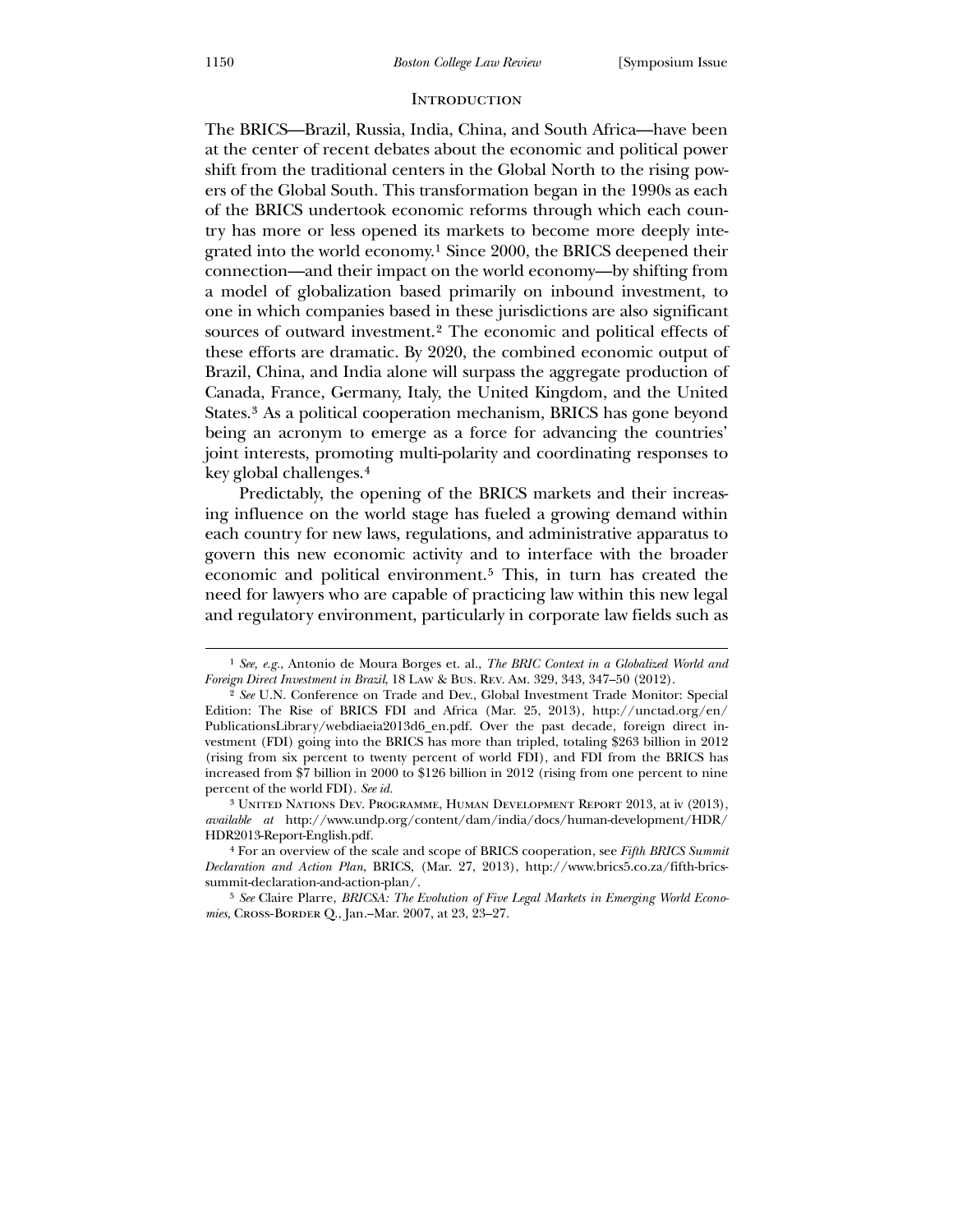mergers and acquisitions, project finance, securities, and initial public offerings which have been fueled by the rapid rise in the number of foreign and domestic companies operating in the BRICS.<sup>[6](#page-3-0)</sup> Although each of the BRICS countries has, to a greater or lesser extent, called on the growing number of international law firms seeking to serve these new markets to provide this necessary expertise—a subject to which we will return below[7](#page-3-1)—each has also developed an important domestic corporate legal sector as well. Today, this new BRICS corporate legal elite, by which we mean lawyers who work in law firms based in these jurisdictions that serve a clientele composed primarily of foreign and domestic corporations, and lawyers who work in the internal legal departments of the growing number of corporations based in the BRICS, has significantly increased in size and importance in each of these jurisdictions.[8](#page-3-2) Each country can now boast of several law firms comprised of hundreds—and in the case of China, more than one thousand lawyers, as well as corporate legal departments, such as the fivehundred-lawyer general counsel office of India's Tata Group, that are almost as large.[9](#page-3-3)

 Both the rise of the BRICS as important economic powers and the resulting creation of a new and increasingly vibrant corporate legal sector in these countries have been the subject of significant scholarly inquiry by both international relations scholars and academics writing about the sociology of the legal profession. Not surprisingly, the former have tended to focus on the BRICS countries as rising powers in global governance, while the latter have concentrated on how the new corporate legal sector in these countries has emerged, and the resulting struggle between these "domestic" providers and the "foreign" lawyers

<u>.</u>

<sup>6</sup> *See, e.g.*, Mihaela Papa & David B. Wilkins, *Globalization, Lawyers, and India: Toward a Theoretical Synthesis of Globalization Studies and the Sociology of the Legal Profession*, 18 Int'l J. Legal Prof. 175, 180 (2011) (discussing the demand for corporate attorneys in India).

<sup>7</sup> *See* discussion *infra* Part III.

<sup>8</sup> David Trubek, Presentation at the Conference on the Chinese Legal Profession: Globalization, Lawyers, and Emerging Economies: Preliminary Thoughts About the GLEE Project ( June 11, 2011), *available at* http://www.law.harvard.edu/programs/plp/pdf/Preliminary\_Thoughts\_on\_GLEE\_Project.pdf.

<span id="page-3-3"></span><span id="page-3-2"></span><span id="page-3-1"></span><span id="page-3-0"></span><sup>9</sup> For example, Chinese law firm Dacheng had 2027 lawyers and YingKe had 1583 in 2011. *See Asia's 50 largest Law Firms of 2011*, ALB: Brief (Apr. 16, 2012), http://mideast. legalbusinessonline.com/surveys-and-ranking/asias-50-largest-law-firms-of-2011/108186. For a discussion of India's Tata Group and other rising powers' corporate legal departments, see David B. Wilkins, *Is the In-House Counsel Movement Going Global?*, 2012 Wis. L. Rev. 251, 273–84.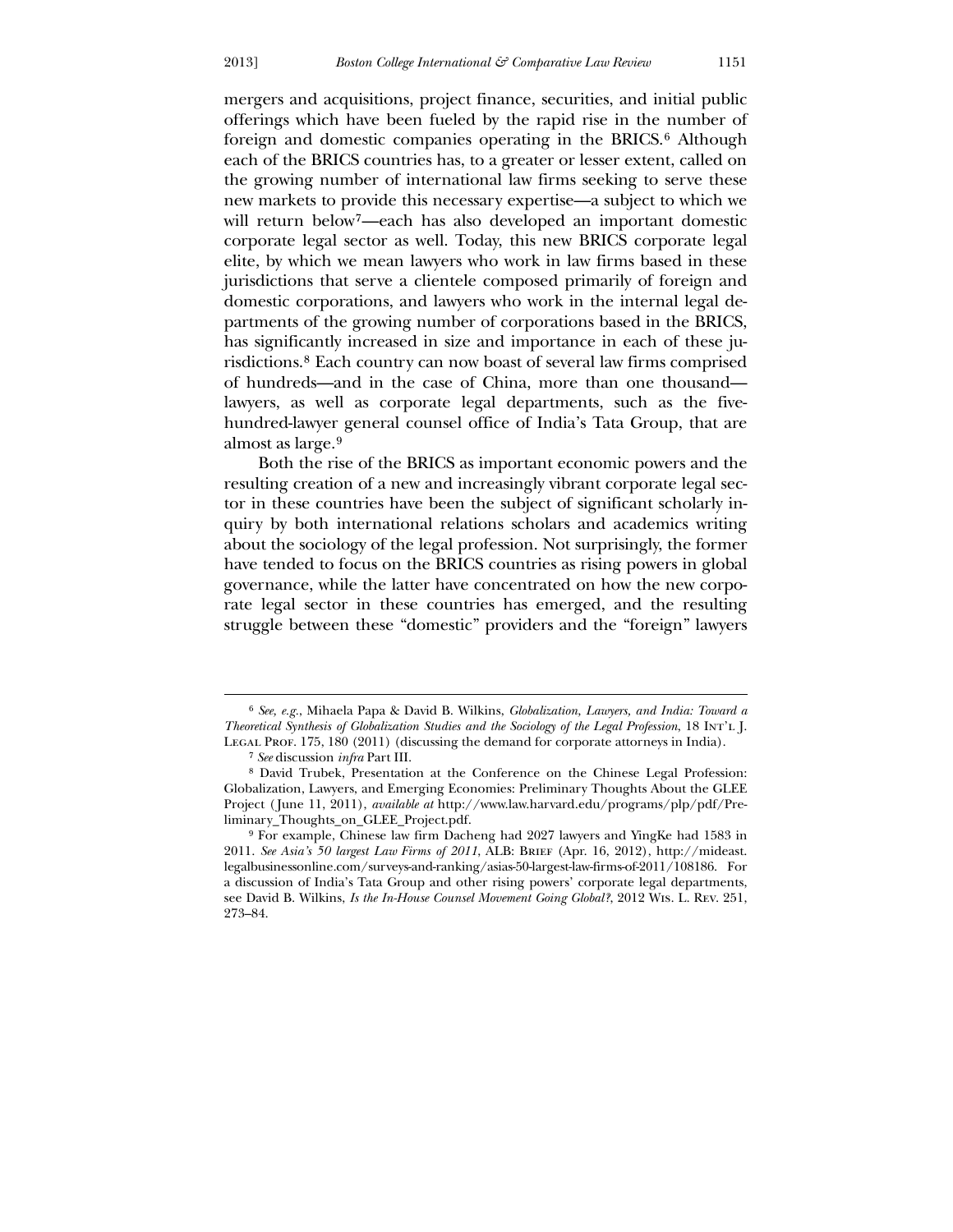who also seek to serve these lucrative legal markets.<sup>[10](#page-4-0)</sup> Relatively little of this rich literature, however, addresses the intersection of these two developments by examining the possible implications of the rising corporate legal elite in the BRICS for global governance itself.

 This lack of attention is particularly noteworthy given the long tradition across multiple disciplines of studying the important role played by lawyers in the United States and other Western democracies in domestic governance.[11](#page-4-1) Indeed, there is already a rich and growing literature concerning the political impact of the United States' and United Kingdom's corporate legal elite on global governance.[12](#page-4-2) Yet there is almost no discussion about whether the new corporate elite arising within the BRICS is likely to have a similarly important impact—one

<sup>10</sup> Over the past decade, there has been a proliferation of literature on emerging, rising, or new powers, particularly China and India, and their impact on global governance. *See, e.g.*, Kishore Mahbubani, The New Asian Hemisphere: The Irresistible Shift of Global Power to the East 235–40 (2008); Amrita Narlikar, New Powers: How to Become One and How to Manage Them 1–4 (2010). The study of BRICS is of a more recent date. *See, e.g.*, Christian Brütsch & Mihaela Papa, *Deconstructing the BRICS: Bargaining Coalition, Imagined Community or Geopolitical Fad?*, 6 Chinese J. Int'l Pol. (forthcoming 2013). Legal profession scholars have paid extensive attention to the emerging elite's imports of expertise and country-specific studies of corporate lawyers and market opening. *See, e.g.*, Yves Dezalay & Bryant Garth, The Internationalization of Palace Wars: Lawyers, Economists, and the Contest to Transform Latin American States 5–9 (2002); Jayanth K. Krishnan, *Globetrotting Law Firms*, 23 Geo. J. Legal Ethics 57, 58–61 (2010); Sida Liu, *Globalization as Boundary-Blurring: International and Local Law Firms in China's Corporate Law Market*, 42 Law & Soc'y Rev. 771, 771 (2008); Wilkins, *supra* note 9, at 256. *See generally* Fabiano Engelmann, *Globalization and State Power: International Circulation of Elites and Hierarchies in the Brazilian Legal Field*, 55 Dados 487 (2012), *available at* http:// www.scielo.br/scielo.php?pid=S0011-52582012000200007&script=sci\_abstract (English abstract).

<span id="page-4-0"></span><sup>11</sup> *See, e.g.*, Terence C. Halliday, Beyond Monopoly: Lawyers, State Crises, and Professional Empowerment 23–26 (1987); Antoine Vauchez, *The Force of a Weak Field: Law and Lawyers in the Government of the European Union (For a Renewed Research Agenda)*, 2 Int'l Pol. Soc. 128, 131–133 (2008) (discussing how lawyers shape the representations and principles of EU government and noting how they invented European business law as a new legal specialty).

<span id="page-4-2"></span><span id="page-4-1"></span><sup>12</sup> *See generally* J.V. Beaverstock et al., *The Long Arm of the Law: London's Law Firms in a Globalizing World Economy*, 31 Env't & Plan. 1857 (1999) (noting the role of law firms as major players in the globalization of law); John Flood, *Megalawyering in the Global Order: The Cultural, Social and Economic Transformation of Global Legal Practice*, 3 Int'l J. Legal Prof. 169 (1996) (noting how large law firms construct legal arrangements to enable transnational business); Glenn Morgan, *Transnational Actors, Transnational Institutions, Transnational Spaces: The Role of Law Firms in the Internationalization of Competition Regulation*, *in* Transnational Governance 139 (Marie-Laure Djelic & Kerstin Sahlin-Andersson eds., Cambridge Univ. Press 2006) (noting how American and European law firms engage in transnational institution-building in the economic sphere).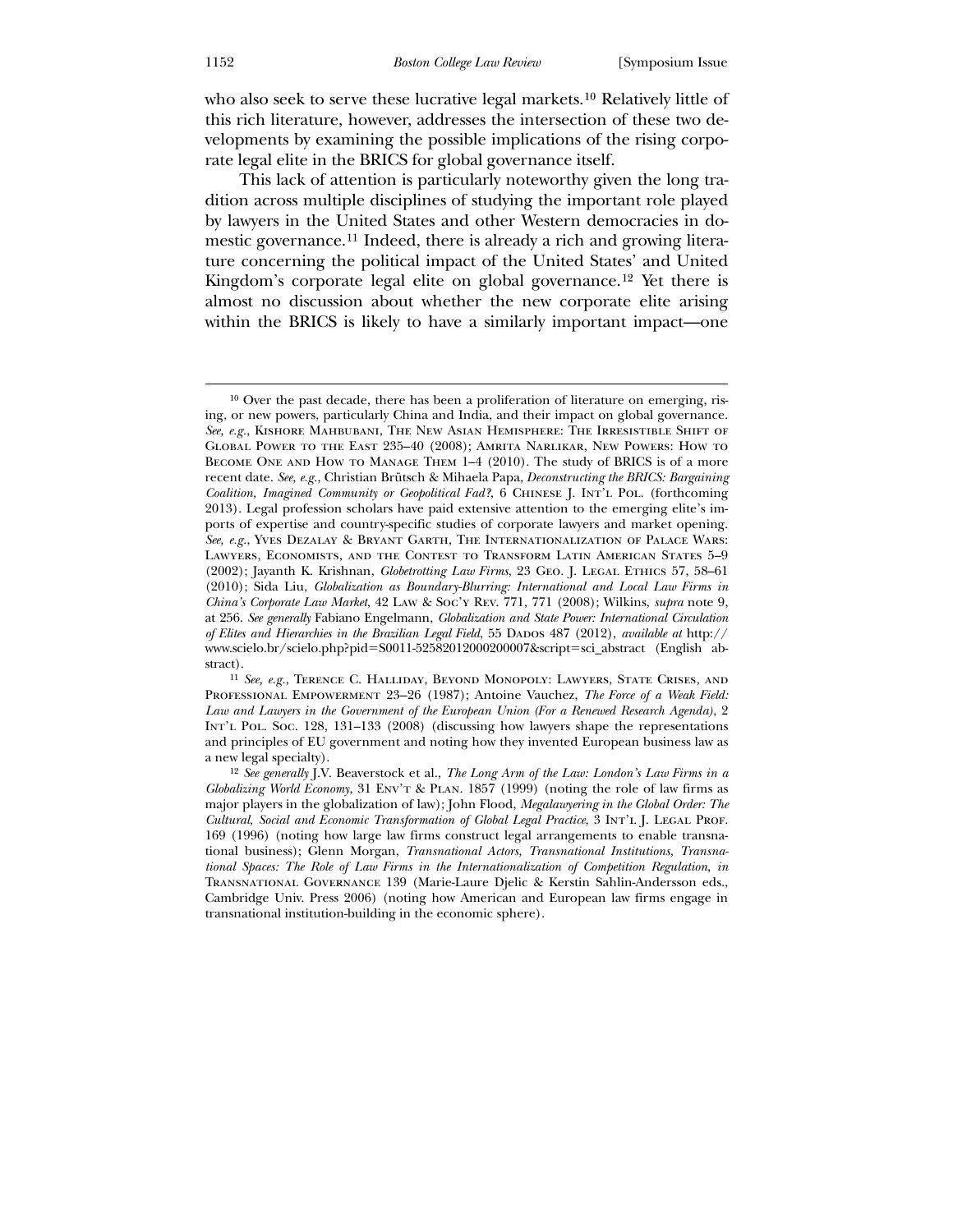$\overline{a}$ 

that may resemble the economic and political impact that these states are beginning to wield generally.[13](#page-5-0)

 The remainder of this Article is intended to lay a conceptual framework for addressing this important gap. Specifically, we examine the possible implications of the rise of the BRICS corporate legal elite in two related arenas of global governance. The first arena looks specifically at the legal profession and asks how these new corporate lawyers are likely to influence debates over the creation of global governance mechanisms for the legal profession itself. The second arena looks more broadly to how corporate lawyers in the BRICS might affect the debate over the continuing viability of liberal internationalism—a world order characterized by the emphasis on "open markets, international institutions, cooperative security, democratic community, progressive change, collective problem-solving, the rule of law,"[14](#page-5-1) and promoted by the United States as the preeminent superpower.

 To investigate these arenas, we propose a tripartite perspective that builds on insights from both international relations and socio-legal scholars.[15](#page-5-2) The first perspective examines networks of collective action. Lawyers have long used bar associations and other formal and informal organizations to present their views on public policy issues and to promote their collective interests. As the legal profession itself has become increasingly globalized, so too have the organizations and networks through which lawyers seek to exert their collective influence. What—if any—role are BRICS corporate lawyers playing in these networks, and what might we expect them to do in these arenas in the coming years? Similarly, what role—if any—are these international networks playing in shaping how BRICS corporate lawyers understand and express their own collective interests? Investigating such questions, we argue, will advance both the international relations imperative to map the key actors and platforms that are likely to influence global governance, as well as the socio-legal interest in understanding the extent to which these new

<sup>13</sup> Although the notions of an economic and political power shift are well established, the idea of a "legal" power shift has not yet been discussed.

<sup>14</sup> G. John Ikenberry, *Liberal Internationalism 3.0: America and the Dilemmas of Liberal World Order*, 7 PERSP. ON POL. 71, 71–72 (2009) (discussing various models of liberal international order).

<span id="page-5-2"></span><span id="page-5-1"></span><span id="page-5-0"></span><sup>15</sup> *See generally* Klaus Dingwerth & Philipp Pattberg, *Global Governance as a Perspective on World Politics*, 12 Global Governance 185, 185–98 (2006) (noting that global governance as a concept is used to capture the reality of contemporary world politics, describe a longterm project of global integration, and represent a hegemonic discourse to disguise negative effects of neoliberal economic development).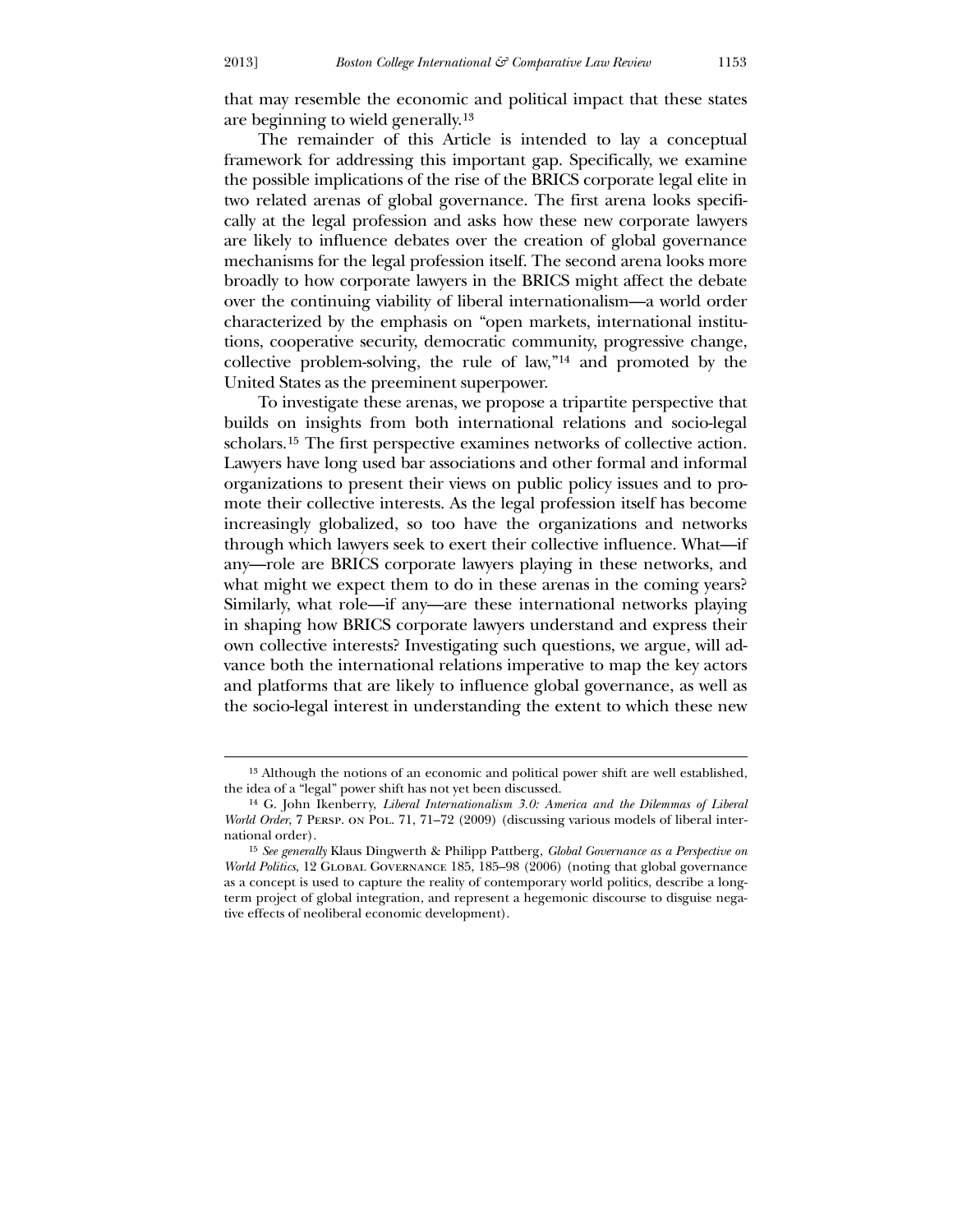corporate lawyers will promote or undermine collective action within the bar.

 The second perspective examines the rise of the BRICS corporate elite through the lens of liberal internationalism. Does this new elite seek to promote or undermine the prospects of market liberalization, either in the legal services sector or in the economy generally? For legal profession scholars, liberalization challenges the notion of the legal profession as different from other services. For global governance scholars, internationalization of the legal profession is a new governance frontier as these actors' international ambitions potentially generate demand for more global regulation.

 The third perspective argues for examining the rise of the new corporate legal elite in the BRICS through the lens of the spread of global capital. As indicated above, the emergence of this elite is expressly tied to the creation of a new corporate sector in these countries and the greater integration of their markets into the world economy. But will this integration simply be a euphemism for the spread of global capital? From the perspective of international relations scholars, this question raises fundamental concerns about the privatization of global governance. For sociologists of the legal profession, it raises the specter of the "corporatization" of the legal profession, and the concomitant demise of law as a "learned profession."

 The remainder of this Article proceeds in five additional Parts. In Part I, we discuss the rise of the corporate legal elite in the BRICS. Parts II–IV examine the impact of this new legal elite on the governance of the legal profession and the liberal world order through the three perspectives outlined above.[16](#page-6-0) Part V briefly concludes by summarizing the discussion and identifying directions for an empirical research agenda to test some of our hypotheses and to further explore the important connection between the rising corporate legal elite in the BRICS and global governance.

#### I. Corporate Lawyers in the BRICS: Conceptualizing Their Influence on Global Governance

 Globalization has led to the "widening, deepening and speeding up of worldwide interconnectedness in all aspects of contemporary social

<span id="page-6-0"></span><sup>&</sup>lt;sup>16</sup> See generally, e.g., PHILIPP H. PATTBERG, PRIVATE INSTITUTIONS AND GLOBAL GOVernance: The New Politics of Environmental Sustainability (2007) (analyzing the emergence of complementary systems of private governance).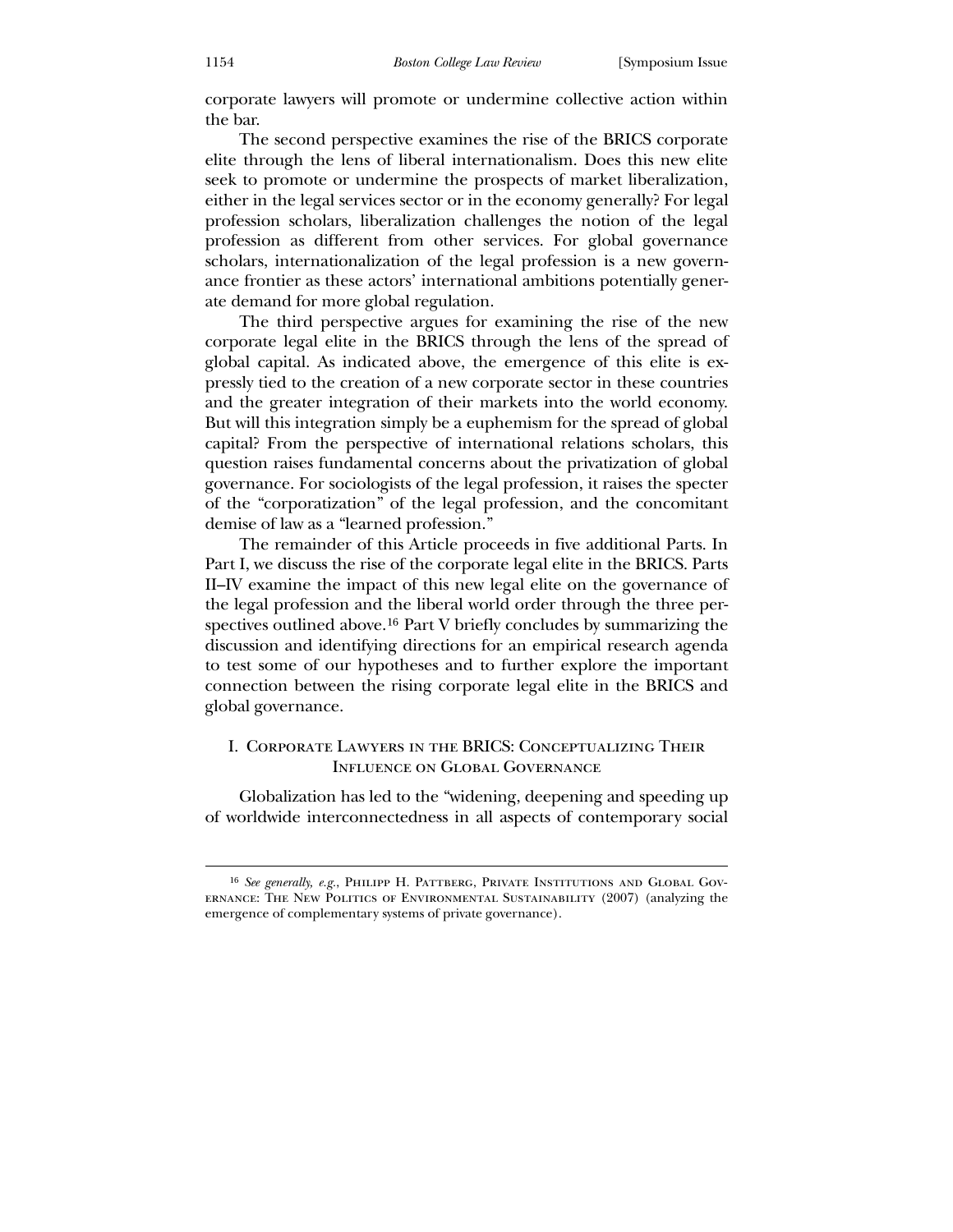-

life, from the cultural to the criminal, the financial to the spiritual."[17](#page-7-0) Increasingly, lawyers are being affected by this interconnectedness.[18](#page-7-1) Yet, as businesses, law firms have been late to globalize due to the strict and nationally specific regulation of practice, the existence of few global legal products, and many regulatory differences between markets.[19](#page-7-2) Currently the law firms with the highest revenues in the world are located in the United States and the United Kingdom, with New York and London as the centers of the global legal market.[20](#page-7-3) These law firms operate at the intersection of global processes and local legal systems and play a central role in creating and enforcing the laws that form the normative infrastructure for global capitalism.[21](#page-7-4) They specialize in areas of substantive law that are transnational in nature including international commercial arbitration, international trade and investment law, financial law, mergers and acquisitions, international sale of goods, capital market transactions, debt restructuring, and other similar cross-border activity.<sup>[22](#page-7-5)</sup>

based in the BRICS are still relatively small by global standards.<sup>23</sup> More-[Until very recently, there has been little evidence of law firms](#page-7-5)  [based in emerging economies challenging Western dominance in the](#page-7-5)  [global legal sector, whether in terms of revenue, number of lawyers, or](#page-7-5)  [offices abroad. Although developing rapidly, most corporate law firms](#page-7-5) 

<sup>17</sup> David Held et al., Global Transformations: Politics, Economics and Culture 2 (1999).

<sup>18</sup> *See* Gary A. Munneke, *Managing and Marketing a Practice in a Globalized Marketplace for Professional Services*, N.Y. St. B.J., Sept. 2008, at 39, 39.

<sup>19</sup> *See* Beaverstock et al., *supra* note 12, at 1874; Susan Segal-Horn & Alison Dean, *The Rise*  of Super-Elite Law Firms: Toward Global Strategies, 31 SERVICE INDUSTRIES J. 195, 196 (2011).

<sup>20</sup> *The 2011 Global 100: Most Revenue*, Am. Law., http://www.americanlawyer.com/Pub ArticleTAL.jsp?id=1202514393371 (last visited May 12, 2013). Although some of the highest-grossing law firms on this list have few international offices—for example, Cravath, Swaine & Moore, Wachtell, Lipton, Rosen & Katz in New York, and Slaughter & May in London—even these firms have a significant global reach through their extensive representation of non-U.S. or U.K. clients and presence in important transactions around the world.

<span id="page-7-0"></span><sup>21</sup> *See, e.g.*, John Flood, *The Re-Landscaping of the Legal Profession: Large Law Firms and Professional Re-Regulation*, 59 Current Soc. 507, 507–08 (2011) (discussing large law firms' pronounced influence on the development of the international legal market).

<sup>22</sup> *See id.* at 512.

<span id="page-7-5"></span><span id="page-7-4"></span><span id="page-7-3"></span><span id="page-7-2"></span><span id="page-7-1"></span><sup>23</sup> For example, India's Amarchand Mangaldas, which is one of the largest law firms in that jurisdiction, has approximately 500 lawyers, which would make it a "mid-sized" law firm by U.S. standards. *See* David L. Brown, Editor's Note, *Expanding the Playing Field*, Nat'l L.J. (Apr. 16, 2012), http://www.law.com/jsp/nlj/PubArticleNLJ.jsp?germane=12024895 65842&id=1202548964711. For Asian law firm sizes, see *supra* note 9.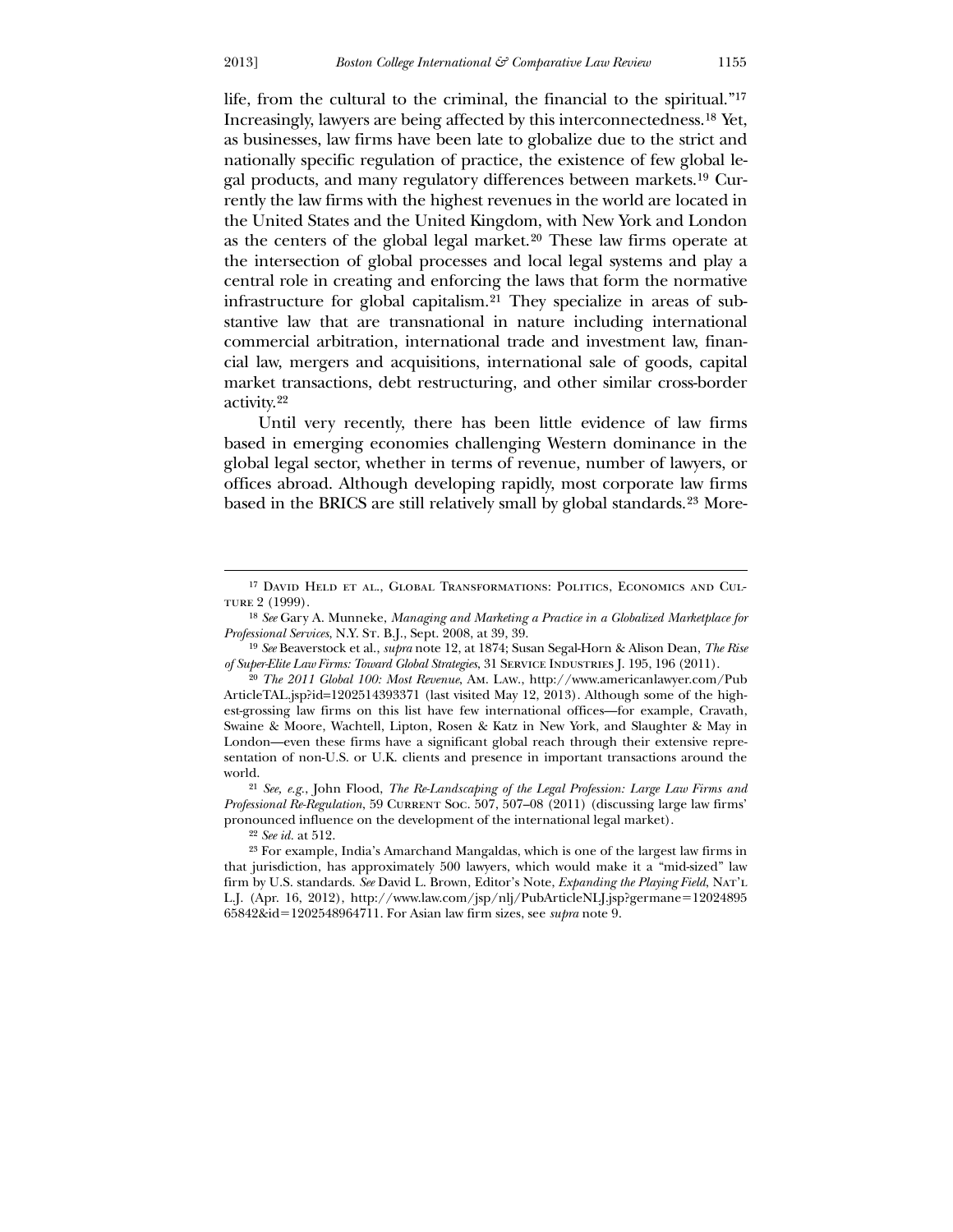[over, even the largest of the new BRICS law firms have been slow to ex](#page-7-5)[pand abroad.](#page-7-5)24

 There is growing evidence, however, that corporate firms in the BRICS are beginning to move beyond these traditional limitations. Firms based in China are the most obvious example.[25](#page-8-0) Since 2000, several large Chinese firms have opened international offices or entered into mergers or alliances with non-Chinese firms, culminating with the blockbuster 2012 merger between China's one-thousand-lawyer King & Wood and eight-hundred-lawyer Mallesons Stephens Jaques, one of the largest and most prestigious law firms in Australia.[26](#page-8-1) The combined firm of King & Wood Mallesons is now the largest law firm in Asia, and if the rumors about a possible merger/acquisition with firms such as SJ Berwin (U.K.), Nixon Peabody (U.S.), or various other partners in Canada, Eastern Europe, or Southeast Asia come to fruition, King & Wood could quickly become one of the largest law firms in the world.[27](#page-8-2) Whether or not these additional mergers take place, however, there is little doubt that King & Wood Mallesons' stature as an important regional player and that the competence, sophistication, and at least regional reach of other important emerging-market law firms—is likely to increase significantly in the coming years.

 Unlike law firms from the BRICS, multinational companies from these economies have already made their impact known outside of their home markets, with in-house lawyers playing an increasingly important role in helping to engineer this global expansion. Thus from 2006 to 2012, the number of BRICS companies in *Fortune*'s Global 500 list of the world's largest corporations almost tripled from thirty-five to ninety-

<sup>24</sup> *See, e.g.*, Friederike Heine, *The Teeming Crowd—Is India's Dynamic Legal Elite Built to*  Last?, LEGALWEEK.COM (Mar. 30, 2012), http://www.legalweek.com/legal-week/analysis/ 2164473/teeming-crowd-indias-dynamic-legal-elite-built (discussing reasons why some top Indian law firms may struggle to expand internationally).

<sup>25</sup> *See* Yun Kriegler, *China's Yingke Expands into Milan and Brussels*, Law. (Mar. 18, 2003), http://www.thelawyer.com/news-and-analysis/regions/asia-pacific/chinas-yingke-expandsinto-milan-and-brussels/3002774.article; Ariel Tung, *Where Chinese Legal Eagles Dare to Soar*, China Daily (Mar. 16, 2012), http://usa.chinadaily.com.cn/weekly/2012-03/16/content\_ 14845573.htm.

<sup>26</sup> Debra Mao & Joe Schneider, *China's King & Wood, Mallesons Combine to Form Asia's Largest Law Firm*, Bloomberg News (Dec. 15, 2011), http://www.bloomberg.com/news/ 2011-12-15/king-wood-mallesons-combine-to-create-asia-s-largest-law-firm.html.

<span id="page-8-2"></span><span id="page-8-1"></span><span id="page-8-0"></span><sup>27</sup> Yun Kriegler, *King & Wood Mallesons Looks to Canada and Singapore for Future Expansion*, Law. ( June 18, 2012), http://www.thelawyer.com/king-and-wood-mallesons-looks-tocanada-and-singapore-for-further-expansion/1012969.article; James Swift, *King & Wood Mallesons Looks West for International Expansion*, Law. (May 21, 2012), http://www.thelawyer. com/king-and-wood-mallesons-looks-west-for-international-expansion/1012641.article.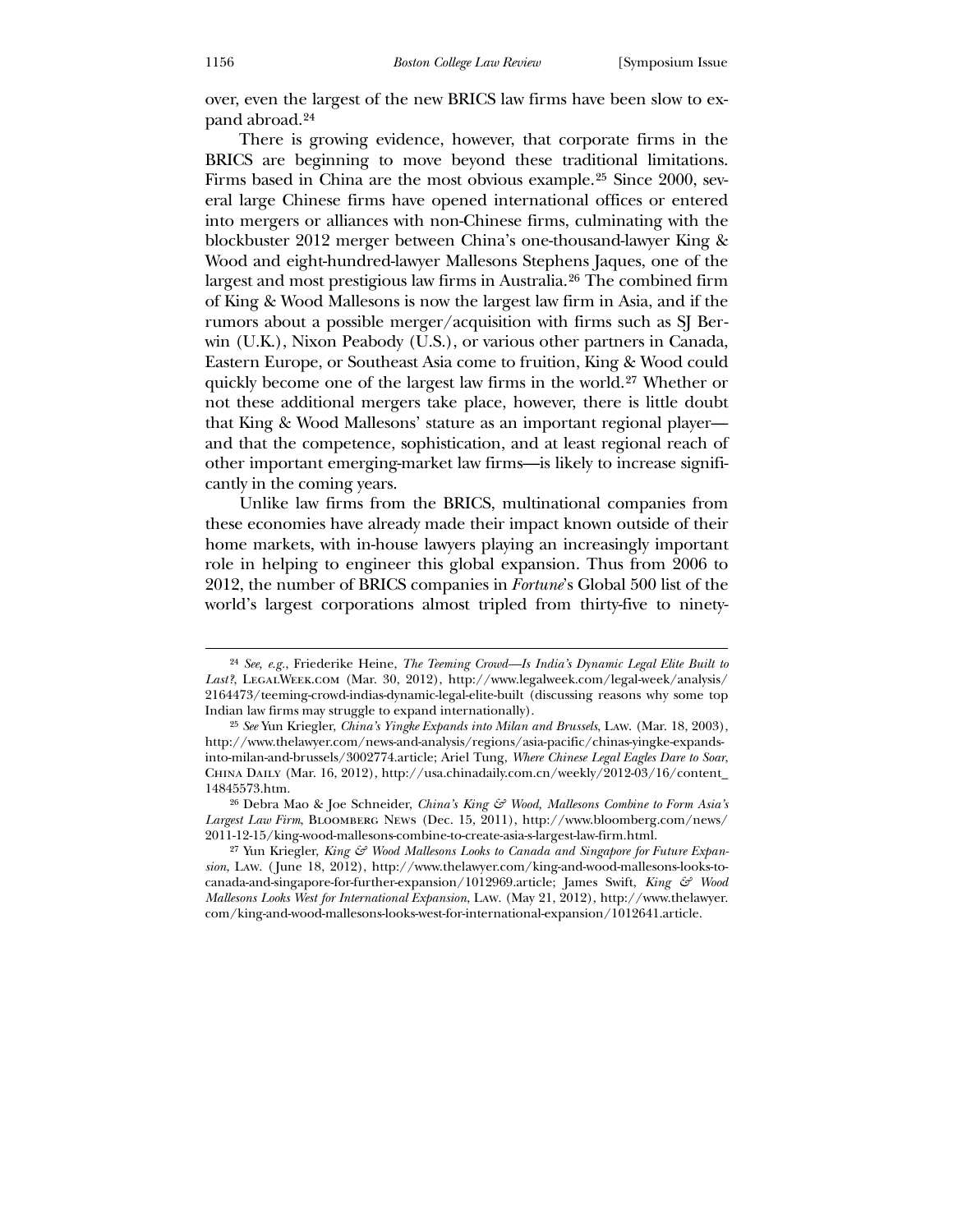six.[28](#page-9-0) These corporations control huge human, financial, technological, and environmental resources, and engage extensively abroad where they face multiple legal challenges. As a result, it is not surprising that many of these corporations have begun to develop increasingly large and sophisticated internal legal departments.[29](#page-9-1) In-house counsel not only lends legitimacy to the choices corporations make as they engage in a proliferating number and variety of transactions, but it also forces corporations to think about responsible investment and business practices and provides early legal input into strategic decisions. For the most part, the internal counsel of corporations in the BRICS, like the lawyers working in the corporate law firms in those jurisdictions, have not yet reached the same level of technical competence and sophistication—or the same stature and authority both inside the organization and within the bar generally—that has come to characterize their Western counterparts.[30](#page-9-2) Nevertheless, as with the new BRICS corporate law firms, the trend appears to point clearly in the direction of the growing sophistication and importance of in-house counsel working within BRICS-based companies.[31](#page-9-3)

 [Given thes](#page-9-3)e developments, what influence will this new corporate legal elite in the BRICS have on global governance? The Commission on Global Governance defined this concept as "the sum of the many ways individuals and institutions, public and private, manage their common affairs. It is a continuing process through which conflicting or diverse interests may be accommodated and co-operative action may be taken."[32](#page-9-4) The concept has been used to describe various forms of coordination of regulatory activities in the global sphere, where demand for regulation cannot be met by a single state, the world government does not exist, and many non-state actors—such as international organizations, civil society organizations, and businesses—contribute to regulatory outcomes.[33](#page-9-5) Global governance has evolved over the past decades

<sup>28</sup> *Global 500: Our Annual Ranking of the World's Largest Corporations (2012)*, CNN Money, http://money.cnn.com/magazines/fortune/global500/2012/full\_list/index.html (last visit ed May 12, 2013).

<sup>29</sup> *See* Wilkins, *supra* note 9, at 288–89.

<sup>&</sup>lt;sup>30</sup> See Catherine Dunn, Setting the Agenda for Corporate Counsel in China and India, CORP. Couns. (Dec. 6, 2012), http://www.law.com/corporatecounsel (search website for "Setting the Agenda"; then scroll down results window to Dec. 6, 2012 and follow the hyperlink with the article's title).

<sup>31</sup> *See* Wilkins, *supra* note 9, at 271–84.

<sup>&</sup>lt;sup>32</sup> COMM'N ON GLOBAL GOVERNANCE, OUR GLOBAL NEIGHBOURHOOD: THE REPORT OF the Commission on Global Governance 2 (1995).

<span id="page-9-5"></span><span id="page-9-4"></span><span id="page-9-3"></span><span id="page-9-2"></span><span id="page-9-1"></span><span id="page-9-0"></span>GOVERNANCE WITHOUT GOVERNMENT: ORDER AND CHANGE IN WORLD POLITICS 1 (James 33 *See generally* James N. Rosenau, *Governance, Order, and Change in World Politics*, *in*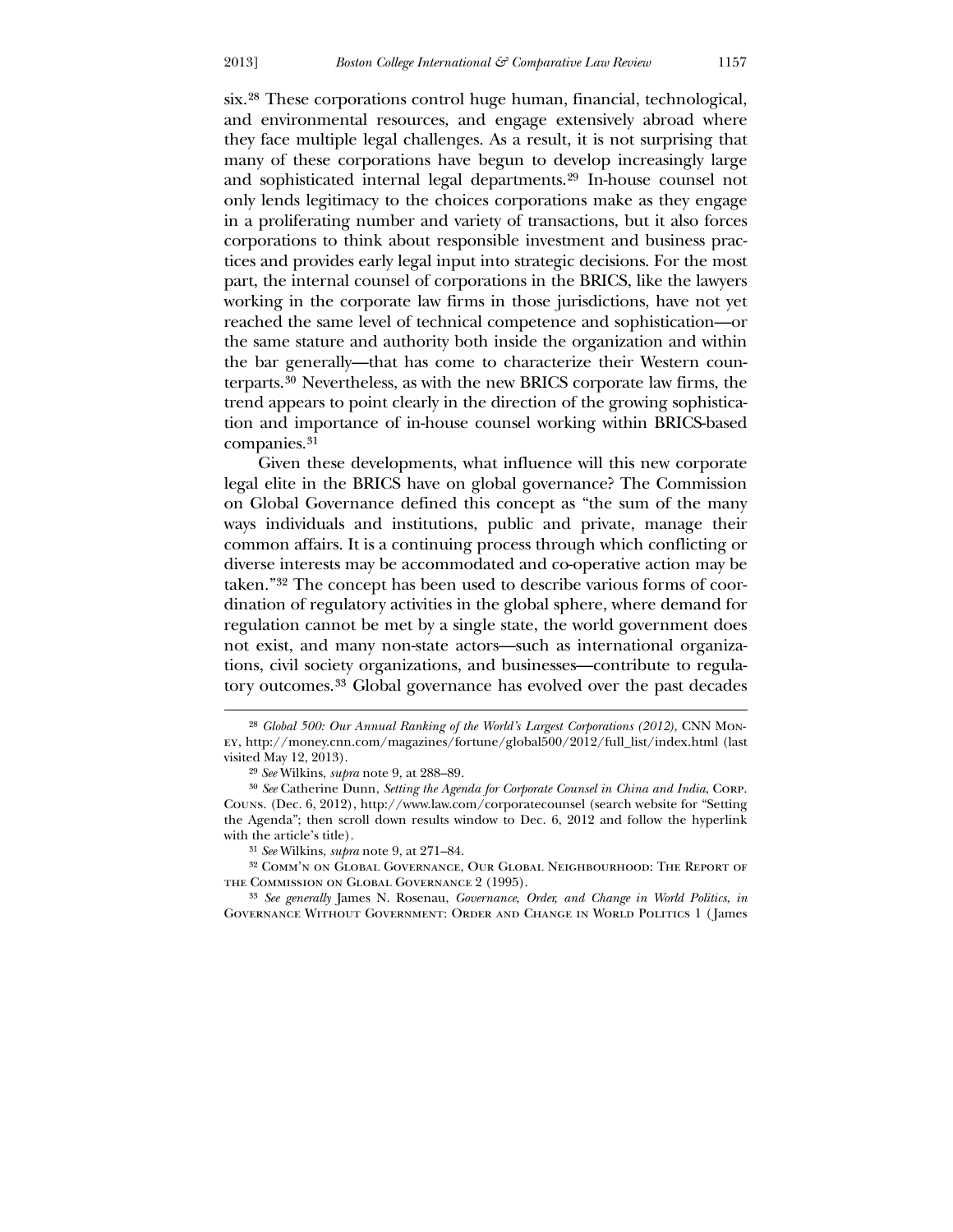due to greater "juridification of political, social, and economic life as law [became] utilized to legitimate increasingly varied claims to authority," and regulation has come to reflect greater pluralism.[34](#page-10-0) At the same time, the influence of private actors in shaping global governance outcomes has been receiving more attention.[35](#page-10-1) Private actors are now cooperating in the areas of rulemaking, standard-setting, and organization of industrial sectors—including the legal services sector.[36](#page-10-2) As economic power becomes concentrated in the BRICS, private actors from these jurisdictions will be able to shape global governance according to their own experiences and value systems. Although BRICS as a political platform for transitioning to multi-polarity is only beginning to engage private actors, their influence is primarily exercised separately from interstate strategies and activities.[37](#page-10-3)

 [Gauging the impact of the rising cor](#page-10-3)porate legal elite in the BRICS on global governance naturally starts with exploring the elite's potential for joint action by examining the identity of those who constitute the elite and identifying what channels of influence they use. This is in line with the understanding of global governance as an analytical perspective on the current transformations in global political organization, where the mode of steering is based on the logic of arguing in the private sector as well as traditional bargaining.[38](#page-10-4) Global governance scholars analyze actors, their collaboration, and seek to explain the diffusion of rules or norms among them across institutional settings.[39](#page-10-5) Similarly,

N. Rosenau & Ernst-Otto Czempiel eds., 1992); Robert Latham, *Politics in a Floating World: Tow ard a Critique of Global Governance*, *in* Approaches to Global Governance Theory 23 (Martin Hewson & Timothy J. Sinclair eds., 1999).

<sup>34</sup> A. Claire Cutler, Private Power and Global Authority 2 (2003).

*ternational System, in* THE EMERGENCE OF PRIVATE AUTHORITY IN GLOBAL GOVERNANCE 3, 4 (Rodney Bruce Hall & Thomas J. Biersteker eds., 2002); Karsten Ronit & Volker Schneider, *Glob al Governance Through Private Organizations*, 12 Governance 243, 243 (1999). 35 Rodney Bruce Hall & Thomas J. Biersteker, *The Emergence of Private Authority in the In-*

<sup>36</sup> Cutler, *supra* note 34, at 191; A. Claire Cutler et al., *Private Authority and International Affairs*, *in* Private Authority and International Affairs 3, 4 (A. Claire Cutler et al. eds., 1999).

<sup>37</sup> Apart from BRICS Business Council meetings, most of the official BRICS cooperation currently focuses on facilitating sectoral cooperation among government ministries.

<sup>&</sup>lt;sup>38</sup> Dingwerth & Pattberg, *supra* note 15, at 188 (discussing analytical approaches to global gov ernance and steering mechanisms beyond the state); Thomas Risse, *Global Governance and Communicative Action*, 39 Gov't & Opposition 288, 288 (2004) (noting that arguing and com municative action are significant tools for non-hierarchical steering modes in global governance).

<span id="page-10-5"></span><span id="page-10-4"></span><span id="page-10-3"></span><span id="page-10-2"></span><span id="page-10-1"></span><span id="page-10-0"></span>prehensive overview of actors, processes, and challenges in global governance); David P. 39 *See generally* Margaret P. Karns & Karen A. Mingst, International Organizations: The Politics and Processes of Global Governance (2004) (providing a com-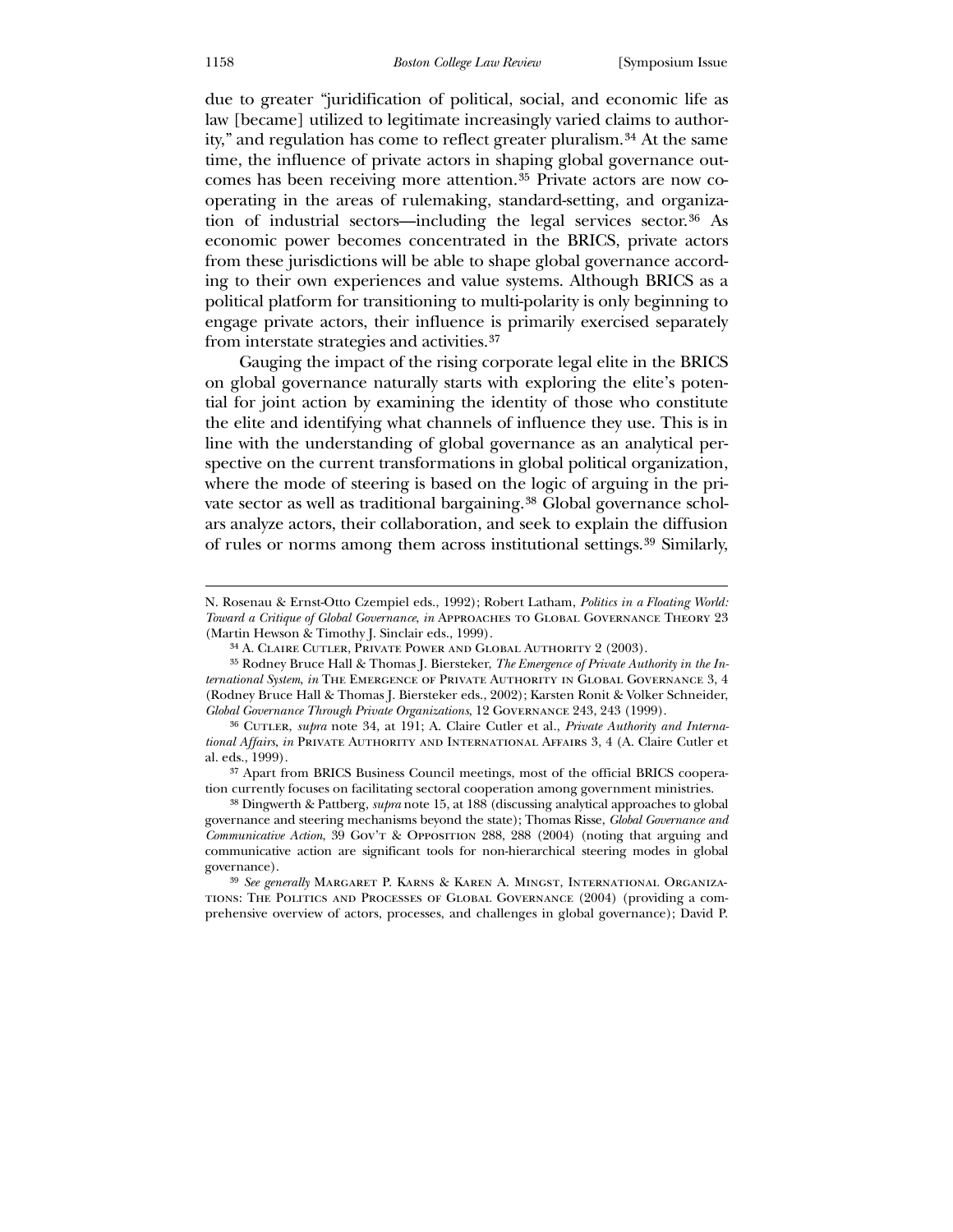<u>.</u>

legal profession scholars examine how legal elites use communities of practice to connect together and transfer knowledge.[40](#page-11-0) Both literatures have focused on actors' participation in networks or their networking process as a way to examine their ability to influence outcomes.[41](#page-11-1) Not only is the vocabulary of networks broader than international politics and allows for capturing private actors and transnational dynamics, but networks lend themselves to the study of socialization of new actors into established hierarchies. As the new legal elite rises, it may mimic and adopt the architectures of collective action from abroad and seek to use similar means of influence. Alternatively, it may develop in its own culturally specific way without replicating outside models.

 The second process through which the rising corporate legal elite can impact global governance is by engaging in the process of global integration. The immediate place to look is in relation to the global integration of the legal industry itself. Global governance is a political response to the gap between accelerating global interactions and the limited steering capacity of national regulators.[42](#page-11-2) Beginning in the last decades of the twentieth century, law has been transformed from one of the most locally bound occupations, in which constraints imposed by substantive law, language, culture, and tradition effectively confined lawyers to national, or in many cases sub-national domains, to one of increasingly global scale and scope, particularly in the corporate sector.[43](#page-11-3) National legal fields have been restructuring and have become more internationalized, which has created significant pressure to abandon the largely domestic regulatory structures governing legal practice.[44](#page-11-4) This has been visible in the proliferation of organizations, policy instruments, rules, procedures, and norms that regulate professions in

Agenda for Future Study, 14 IND. J. GLOBAL LEGAL STUD. 5, 5 (2007) (analyzing various expan ding law firms' responses to clients' global needs). 43 *See, e.g.*, D. Daniel Sokol, *Globalization of Law Firms: A Survey of Recent Literature and an* 

<span id="page-11-4"></span><span id="page-11-3"></span><span id="page-11-2"></span><span id="page-11-1"></span><span id="page-11-0"></span>*Clients, Lawyers, and Regulation*, *in* (1994); *see also* John Flood, *Transnational Lawyering:*  Law yers in Practice: Ethical Decision Making in Context 176, 192–93 (Leslie C. 44 David M. Trubek et al., *Global Restructuring and the Law: Studies of the Internationalization of Legal Fields and the Creation of Transnational Arenas*, 44 Case W. Res. L. Rev. 407, 477 Levin & Lynn Mather eds., 2012).

Dol owitz & David Marsh, *Learning from Abroad: The Role of Policy Transfer in Contemporary Policy-Making*, 13 GOVERNANCE 5, 5–6 (2000) (discussing policy diffusion).

<sup>40</sup> *See, e.g.*, James Faulconbridge et al., *Institutional Legacies in TNCs and Their Management Through Training Academies: The Case of Transnational Law Firms in Italy, 12 GLOBAL* Networks 48, 48–49 (2012).

<sup>2 (2009);</sup> Anne-Marie Slaughter, A New World Order 5-7 (2004). 41 *See* John P. Heinz et al., Urban Lawyers: The New Social Structure of the Bar 4–5 (2005); Miles Kahler, Networked Politics: Agency, Power, and Governance

<sup>42</sup> *See* Dingwerth & Pattberg, *supra* note 15, at 197–98.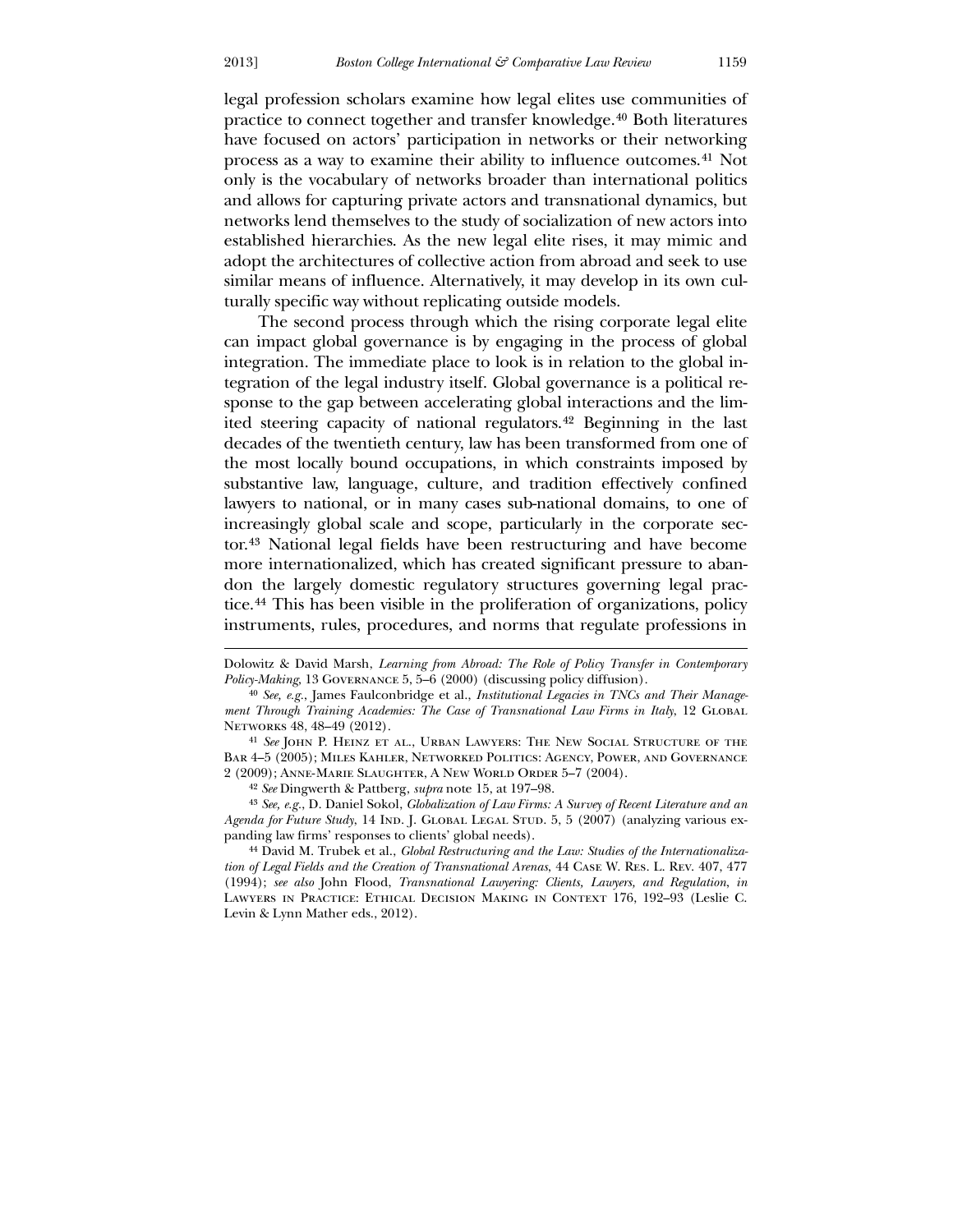the international context.[45](#page-12-0) To date, most of the discussion about this trend has been from the perspective of the role played by lawyers from the United States and the United Kingdom in either supporting or opposing a more global regulatory regime. But as corporate lawyers from the BRICS and other emerging economies grow in power and stature it is plausible that they may begin to play an important role in debates over the scope and structure of any new global regulatory regime—and the broader implications of any new regime for the legal profession's claims to distinctiveness and the potential evolution of a global civic ethics.[46](#page-12-1)

 [M](#page-12-1)oreover, the fact that this new legal elite is rising within powers ing liberal internationalism. that are non-Western raises important implications for their role in the project of liberal integration as a whole. At the state level, the BRICS countries have already begun to flex their collective muscles to steer the trajectory of global governance toward multi-polarity by instituting a rapidly escalating set of networked cooperation mechanisms. These mechanisms now extend across a wide range of sectors, including meetings of government ministers in areas such as foreign affairs, trade and investment, finance, health, food and agriculture, and development, as well as the heads of statistical institutions, competition authorities, development banks, magistrates and judges, and even business leaders and research institutes.[47](#page-12-2) Although cooperation in the legal sector currently lags behind many of these other areas, it is plausible that the emergence of a new globalizing corporate sector might spur broader cooperation in the legal field. Whether or not BRICS corporate lawyers engage in formal cooperation, however, their proximity to important corporate decision-makers—and therefore to political leaders who are increasingly required to at least listen to these corporate titans—make these lawyers well-positioned to play an important role in shaping how BRICS political leaders decide either to support or to resist the prevail-

 The third process through which corporate lawyers may influence global governance is with respect to their potential influence on

 $\overline{a}$ 

<sup>45</sup> *See* Karns & Mingst, *supra* note 39, at 19.

<sup>46</sup> Laurel S. Terry, *The Future Regulation of the Legal Profession: The Impact of Treating the Legal Profession as "Service Providers*,*"* 2008 J. Prof. Law. 189, 190–92; David B. Wilkins, Presentation at the World Justice Forum: Globalization, Lawyers and the Rule of Law: Private Practice and Public Values in the Global Market for Corporate Legal Services ( June 21, 2011), *available at* http://www.law.harvard.edu/programs/plp/pdf/Globalization\_Lawyers\_Rule\_of\_ Law.pdf.

<span id="page-12-2"></span><span id="page-12-1"></span><span id="page-12-0"></span><sup>47</sup> *See supra* note 4.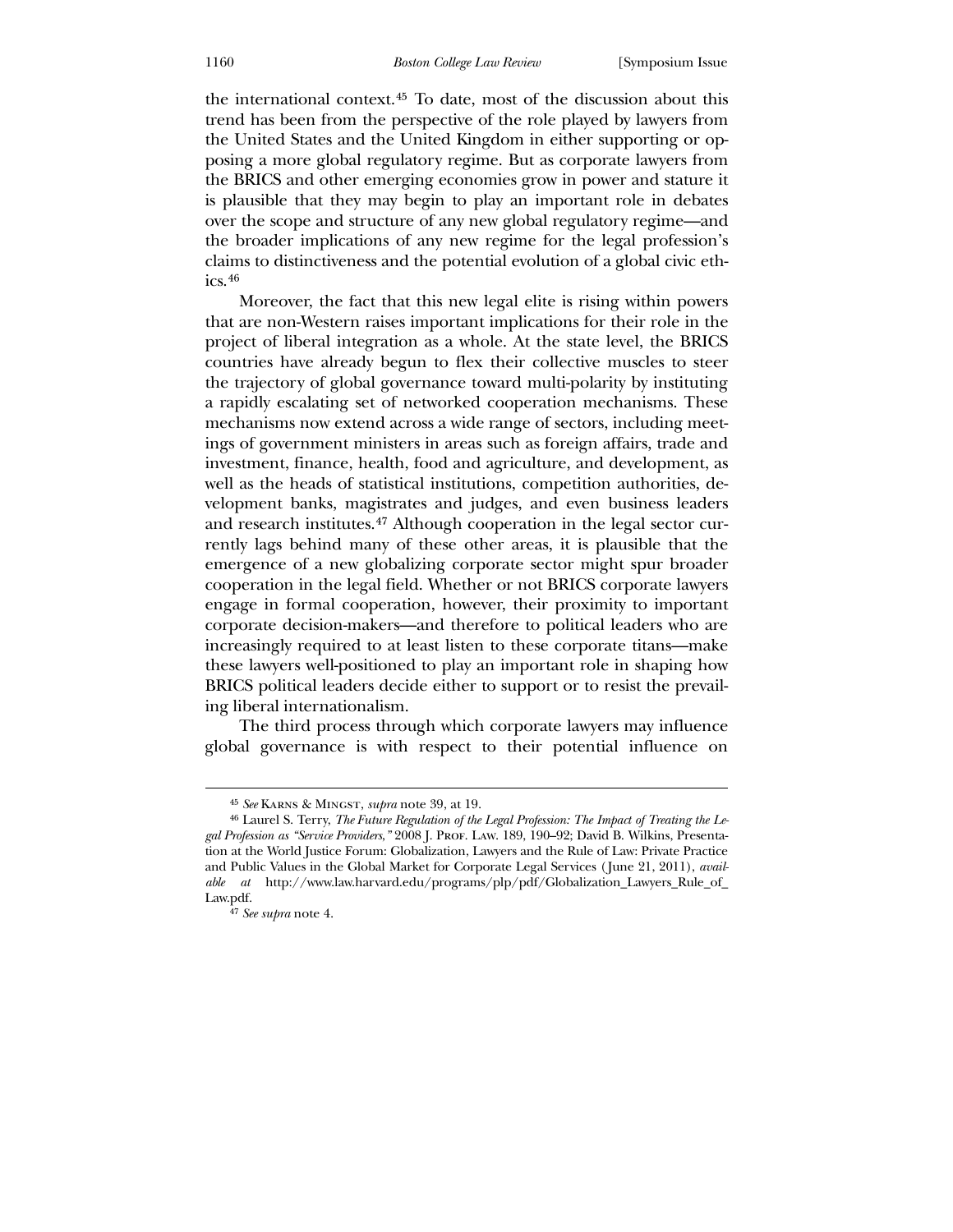$\overline{a}$ 

whether there is a global rule of capital. A critical view of global governance suggests that the international system favors corporate and private interests through the pursuit of a neoliberal agenda and promoting a set of international legal norms (e.g., free trade) in conflict with local social context and national culture.<sup>[48](#page-13-0)</sup> Concerns that neoliberalism has failed in ensuring the well-being of people in both rich and poor economies is wide-spread and has resulted in significant resistance to many policies promulgated by international economic institutions. Given that corporate lawyers in the BRICS act as advocates for the interests of global companies—both multinationals based in the West and the growing number of large companies based in the BRICS—it is easy to see these lawyers as "partners with power" in a campaign to corporatize global governance.[49](#page-13-1) At the same time, however, corporate lawyers have been instrumental in pushing for the spread of the rule of law including an independent judiciary, anti-corruption, and even basic human rights—as a way of ensuring the kind of predictability and sta-bility upon which functioning markets ultimately depend.<sup>[50](#page-13-2)</sup> Corporatization of global governance has also led to a proliferation of mechanisms to keep corporations accountable for their actions and monitor their misconduct, and has transformed some of these corporations from problem causers to problem solvers and norm entrepreneurs in international politics.<sup>[51](#page-13-3)</sup> Therefore, the rising BRICS legal elite can either enhance or diminish access to the legal system and formal equality for individuals and groups, just as it can either support or hinder the promotion of a broader conception of individual rights and political accountability.[52](#page-13-4)

<sup>50</sup> See Yves Dezalay & Bryant G. Garth, *Corporate Law Firms, NGOs, and Issues of Legitimacy for a Global Legal Order*, 80 Fordham L. Rev. 2309, 2310–12 (2012).

<sup>48</sup> Joel Richard Paul, *Cultural Resistance to Global Governance*, 22 Mich. J. Int'l L. 1, 54–55 (200 0); Peter Wilkin, *Against Global Governance? Tracing the Lineage of the Anti-Globalisation Movement*, *in* GLOBAL GOVERNANCE, CONFLICT AND RESISTANCE 78, 83 (Feargal Cochrane et al. eds., 2003).

<sup>&</sup>lt;sup>49</sup> See generally ROBERT L. NELSON, PARTNERS WITH POWER: THE SOCIAL TRANSFORMAtion of the Large Law Firm (1988) (noting the change in the role of large law firms in relation to their clients and society at large). Although Nelson was primarily concerned with the extent to which corporate lawyers reflect the power of their powerful clients, it is also true that they play an important role in projecting that power as well, resulting in a widening of the gap between the legal haves and the have-nots. *See* Marc Galanter, *Why the "Haves" Come Out Ahead: Speculations on the Limits of Legal Change*, 9 Law & Soc'y Rev. 95, 103–04 (1974).

<span id="page-13-1"></span><span id="page-13-0"></span><sup>&</sup>lt;sup>51</sup> *See, e.g.*, JOHN RUGGIE ET AL., THE IMPACT OF CORPORATIONS ON GLOBAL GOVERNanc e: A Report of the Empire and Democracy Project 31 (2004). *See generally* Annegret Flohr et al., The Role of Business in Global Governance (2010).

<span id="page-13-4"></span><span id="page-13-3"></span><span id="page-13-2"></span><sup>&</sup>lt;sup>52</sup> These perspectives are elaborated in more detail in Wilkins, *supra* note 46.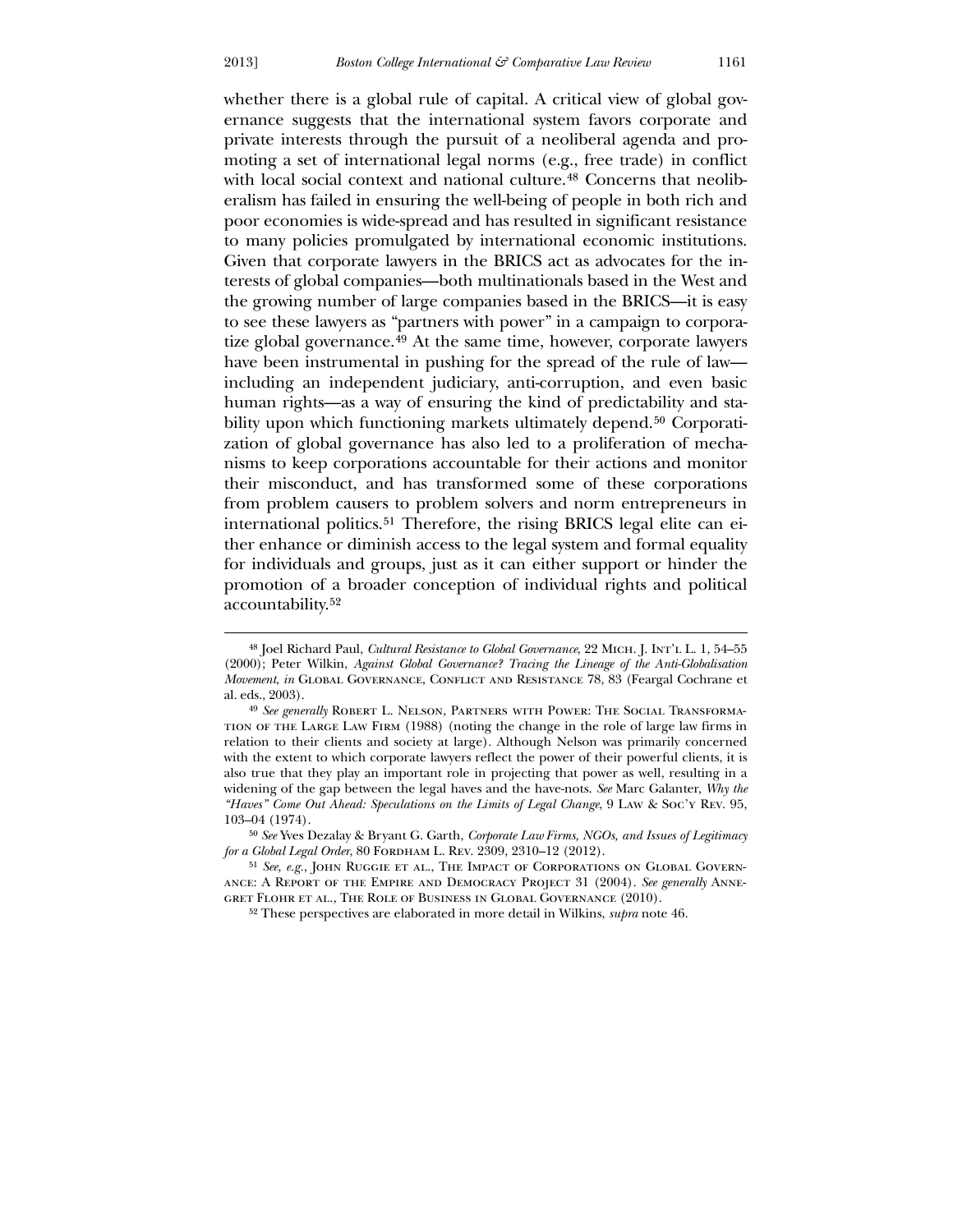[In the following Parts, we examine preliminary evidence of the](#page-13-4)  [impact of the rise of the corporate legal elite in the BRICS in light of](#page-13-4)  [each of these pro](#page-13-4)cesses: participation in corporate legal networks, engagement in the integration of both the legal industry and the liberal regime generally, and the facilitation of the global rule of capital.

#### II. Corporate Lawyers' Networks and Governance Arrangements

While individual actors such as major multinational companies or large-scale global law firms from China or India are certainly relevant in their own right, the question of their impact on global governance is primarily the result of the collective influence of a number of individual actors and their practices. Such influence can be intended or strategic, as corporate lawyers engage in cooperation, organize in associations, and actively adjust their behavior to achieve mutually beneficial outcomes.[53](#page-14-0) However, corporate lawyers' influence can also be indirect. Transnational lawmaking can be driven by the practical problem-solving and sense-making efforts of corporate lawyers that result in an accumulation of social practices and trickle-up.[54](#page-14-1) The evolution of the international arbitration regime is a case in point: here both strategic evolution of the field by a group of elite lawyers and day-to-day problem-solving by ordinary practitioners steer the new private regime.[55](#page-14-2)

 [In addition to participating in traditional bar organizations, corpo](#page-14-2)[rate lawyers in the BRICS countries have formed a number of business](#page-14-2)  [associations in order to formalize the norms and pract](#page-14-2)ices of the profession, engage in joint activities, and represent their interests within the political structure.[56](#page-14-3) These associations are meeting independently and comprise both law firms and in-house counsel organizations.[57](#page-14-4) In

<sup>53</sup> *See* Robert O. Keohane, After Hegemony: Cooperation and Discord in the WORLD POLITICAL ECONOMY 243-59 (1984) (noting the benefits of international cooperation).

<sup>54</sup> Sigrid Quack, *Legal Professionals and Transnational Law-Making: A Case of Distributed Agency*, 14 Org. 643, 654 (2007).

<sup>55</sup> Yves Dezalay & Bryant G. Garth, Dealing in Virtue: International Commercia l Arbitration and the Construction of a Transnational Legal Order 23–33 *d a New International Dispute Resolution Paradigm: Assessing*  (1996); *see* David J. McLean, *Towar the Congruent Evolution of Globalization and International Arbitration*, 30 U. Pa. J. Int'l. L. 1087, 1089–93 (2009) (discussing the shift from litigation in foreign courts to private arbitration as a means of resolving disputes).

<span id="page-14-2"></span><span id="page-14-1"></span><span id="page-14-0"></span><sup>&</sup>lt;sup>56</sup> See, e.g., Lalit Bhasin, *Welcome to SILF*, Soc'y INDIAN L. FIRMS, http://www.silf.org.in/ 1/Introduction.htm (last visited May 14, 2013).

<span id="page-14-4"></span><span id="page-14-3"></span><sup>57</sup> *See, e.g.*, *id.*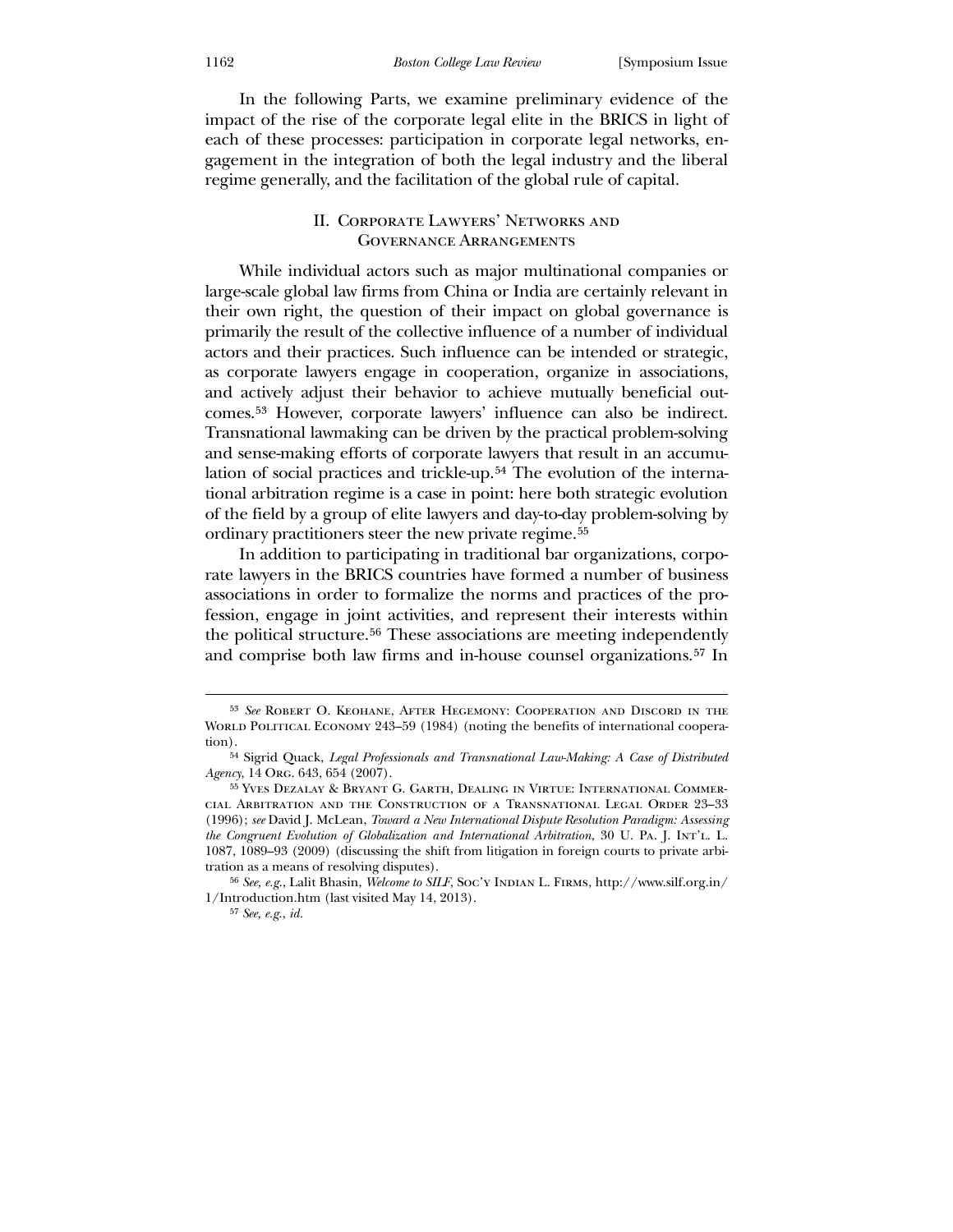<u>.</u>

India, the Society of Indian Law Firms (SILF) was established in 2000 to provide a forum for the exchange of ideas among India's emerging corporate law firms and has been used as a platform for cooperation, education, and political action.[58](#page-15-0) In Brazil, elite law firms formed an association called the Law Firm Study Center in 1983, which proved central in helping private lawyers build capacity for participation in international institutions such as the World Trade Organization's (WTO) Dispute Settlement Body.[59](#page-15-1)

 [Similarly, in-house counsel have engaged in cooperative action by](#page-15-1)  [forming associations oriente](#page-15-1)d toward exchange of views, educational and networking conferences, increasing the efficiency of legal services, promoting corporate lawyers, and encouraging professional and ethical conduct among members. Examples of such associations include the long-standing Corporate Lawyers Association of South Africa (formed in 1982 as the Association of Legal Advisers of South Africa) with five hundred members, the Russian Corporate Counsel Association (which includes both Russian and multinational members), and the Hong Kong Corporate Counsel Association established in 2003.<sup>[60](#page-15-2)</sup>

[ining—top law firms and in-house counsel—have many](#page-15-2) similarities, their associational dynamics also appear to be different in important  [Although the two key parts of the corporate legal bar we are exam](#page-15-2)respects. Both of these segments of the corporate bar thrive through corporate globalization, which not coincidentally raises the demand for their services.[61](#page-15-3) Accordingly, they share the same mutual goal of facilitating corporate globalization through the removal of national and local restrictions on trade, investment, finance, and privatization of dispute settlement. They also share the goal of building capacity in new areas of practice where domestic knowledge is underdeveloped.

 Despite these similarities, there are likely to be significant differenc es in the interests of these two types of corporate actors—differences

<sup>&</sup>lt;sup>58</sup> Genesis of the Society of Indian Law Firms, Soc'y INDIAN L. FIRMS, http://www.silf. org.in/2/Brief-History.htm (last visited May 14, 2013).

<sup>&</sup>lt;sup>59</sup> See generally Meet the CESA, CENTRO DE ESTUDOS DAS SOCIEDADES DE ADVOGADOS (CESA), http://www.cesa.org.br/conheca\_o\_cesa.html (last visited Apr. 25, 2013).

<sup>60</sup> *See generally About CLASA*, Corp. Law. Ass'n S. Afr. (CLASA), http://www.clasa. co.za/about-us/ (last visited May 13, 2013); *About the RCCA*, Russ. Corp. Couns. Ass'n, http://xn--j1ahh9c.xn--p1ai/en/about/index.shtml (last visited May 13, 2013); H.K. Corp. Couns. Ass'n, http://hkcca.wildapricot.org/ (last visited May 13, 2013).

<span id="page-15-3"></span><span id="page-15-2"></span><span id="page-15-1"></span><span id="page-15-0"></span><sup>61</sup> James C. Moore, *Economic Globalization and Its Impact upon the Legal Profession*, N.Y. St. B.J., May 2007, at 35, 37; Liu, *supra* note 10, at 771 (discussing the connection between globalization and the growth of large law firms); Wilkins, *supra* note 9, at 256 (discussing the connection between globalization and the in-house counsel movement).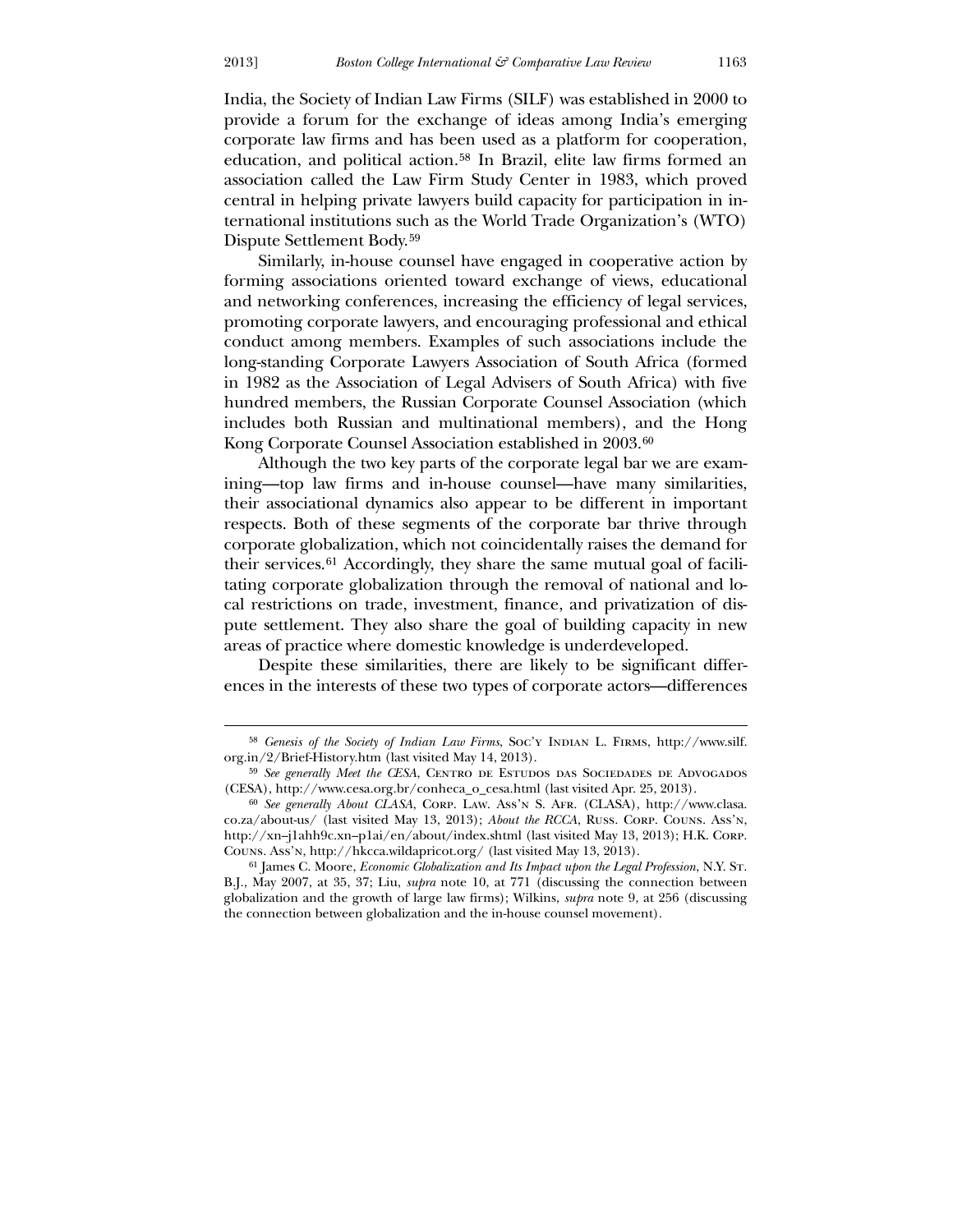that stem from important distinctions in status and organizational structure between the two groups.[62](#page-15-3) In most jurisdictions outside of the United States, in-house counsel have a different—and generally inferior— professional status than the corporate lawyers who work in law firms.[63](#page-16-0) Indeed, even in many European countries, corporate in-house counsel are not considered full members of the bar, and therefore are not entitled to all of the perquisites of professional status, most notably the ability to have communications shielded by the attorney-client privilege.[64](#page-16-1) This difference in professional status plausibly affects the kinds of networks in-house and outside lawyers are likely to develop, and more importantly, the interests these organizations are likely to pursue.

ests of global capital. While law firms certainly benefit from the expansion and integration of global markets, their structure as independent Moreover, the organizational networks and interests of corporate counsel and law firms are likely to diverge even further given their differing organizational structures and relationships to the broader interfirms that seek to capitalize on global activity gives them a fundamentally different perspective than in-house lawyers who are located within corporate hierarchies and whose very professional existence is largely dependent upon their corporate parents' ability to capture as much of the value of the integration of global markets as possible. As a result, even in developed markets, corporate counsel and the external law firms with whom they work have increasingly found themselves at loggerheads on a broad array of issues, ranging from the size of legal fees, to the training of junior associates, to whether professional regulation should permit or deny innovative new forms of legal practice such as multidisciplinary partnerships. These tensions are likely to be exacerbated in the BRICS where, for example, law firms may resist the opening of the legal market to protect themselves, while corporate legal departments gain influence by increasing domestic competition by allowing the entry of foreign law firms.

 Some of these differences become apparent when we examine the manner in which various corporate lawyers in the BRICS participate in

<sup>62</sup> Law firm lawyers, because they are not part of the corporate team, tend to have more autonomy than corporate counsel.

<sup>63</sup> *See* Katherine Hendly, *The Role of In-House Counsel in Post-Soviet Russia in the Wake of Privatization*, 17 Int'l J. Legal Prof. 5, 8–9 (2010); Sida Liu, *Palace Wars over Professional Regulation: In-House Counsel in Chinese State-Owned Companies*, 2012 Wis. L. Rev. 547, 559–61.

<span id="page-16-1"></span><span id="page-16-0"></span><sup>64</sup> *See* Marcia Coyle, *European Court Limits Attorney-Client Privilege for In-House Lawyers*, Nat'l L.J. (Sept. 14, 2010), http://www.law.com/jsp/law/LawArticleFriendly.jsp?id=1202 472041367.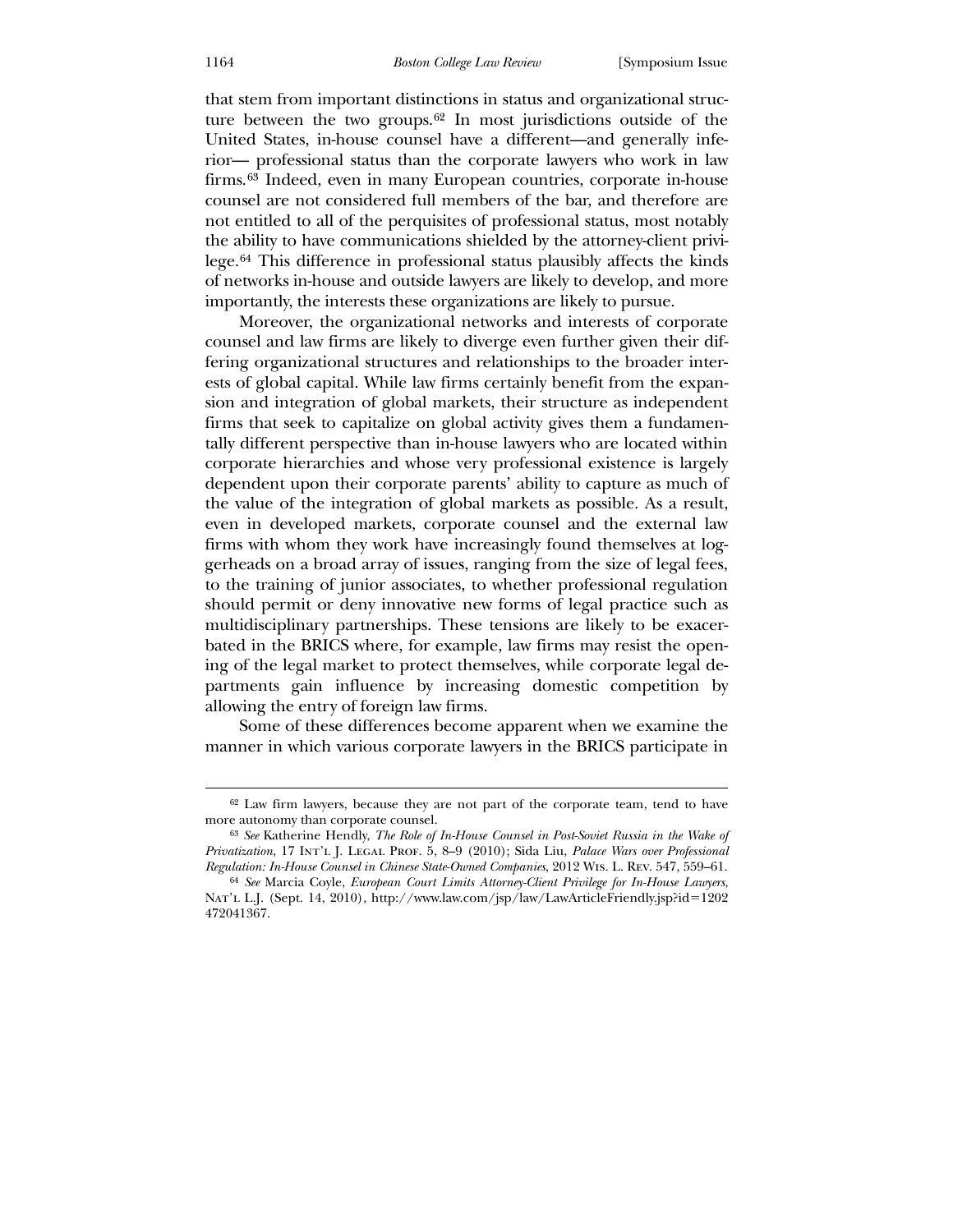global governance through "networks." By networks, we simply mean "any collection of actors [two or more] that pursue repeated, enduring exchange relations with one another and, at the same time, lack a legitimate organizational authority to arbitrate and resolve disputes that may arise during the exchange."[65](#page-17-0) As international relations scholars have demonstrated in a variety of contexts, as networks develop and grow they demonstrate compliance or inertial pull as the greater convergence of networked actors allows for deeper cooperation.[66](#page-17-1) In the present context, networked approaches can incorporate interactions among lawyers, businesses, and the state at the domestic and international levels. At both of these levels, corporate lawyers may engage in collective action aimed at changing governance outcomes. While lawyers in emerging economies can be studied as networked actors, their networks can also be conceived of as structures influencing the behavior of network members, and, through them, producing network effects.[67](#page-17-2) Corporate lawyers create various governance arrangements as they structure their interaction in pursuit of common goals, make or implement rules and policies, or provide services.<sup>[68](#page-17-3)</sup> These arrangements vary across the BRICS based on specific local contexts.

shape the future of the legal profession throughout the world.<sup>69</sup> Its cur- BRICS lawyers are socialized into international legal associations in varying ways. The International Bar Association (IBA) was established in 1947 to influence the development of international law reform and rent membership is more than fifty thousand individual lawyers and over two hundred bar associations and law societies.[70](#page-17-4) Associations from BRICS countries are well represented.[71](#page-17-5) Brazil has four member organizations in the IBA: the Brazilian Bar Association, the Law Firm Study Centre, the São Paulo Lawyers' Association, and the Instituto dos Ad-

<sup>65</sup> Joel M. Podolny & Karen L. Page, *Network Forms of Organization*, 24 Ann. Rev. Soc. 57, 59 (1998).

Ann.Rev. L. & Soc. Sci. 211, 215 (2006). 66 Anne-Marie Slaughter & David Zaring, *Networking Goes International: An Update*, 2

<sup>67</sup> *Cf.* Kahler, *supra* note 41, at 19–21 (noting structural effects of international networks on states' behavior).

ization: Power, Authority, and Global Governance 46, 50–52 (David Held & Anthon y McGrew eds., 2002) [hereinafter Governing Globalization]. 68 *See* Mathias Koenig-Archibugi, *Mapping Global Governance*, *in* Governing Global-

<sup>&</sup>lt;sup>69</sup> *About the IBA*, INT'L B. Ass'N, http://www.ibanet.org/About\_the\_IBA/About\_the\_ IBA.aspx (last visited May 13, 2013).

<sup>70</sup> *Id*.

<span id="page-17-6"></span><span id="page-17-5"></span><span id="page-17-4"></span><span id="page-17-3"></span><span id="page-17-2"></span><span id="page-17-1"></span><span id="page-17-0"></span><sup>&</sup>lt;sup>71</sup> See IBA Member Organisations in Asia Pacific, INT'L B. Ass'N, http://www.ibanet.org/ barassociations/BIC\_AsiaPacific.aspx (last visited May 13, 2013).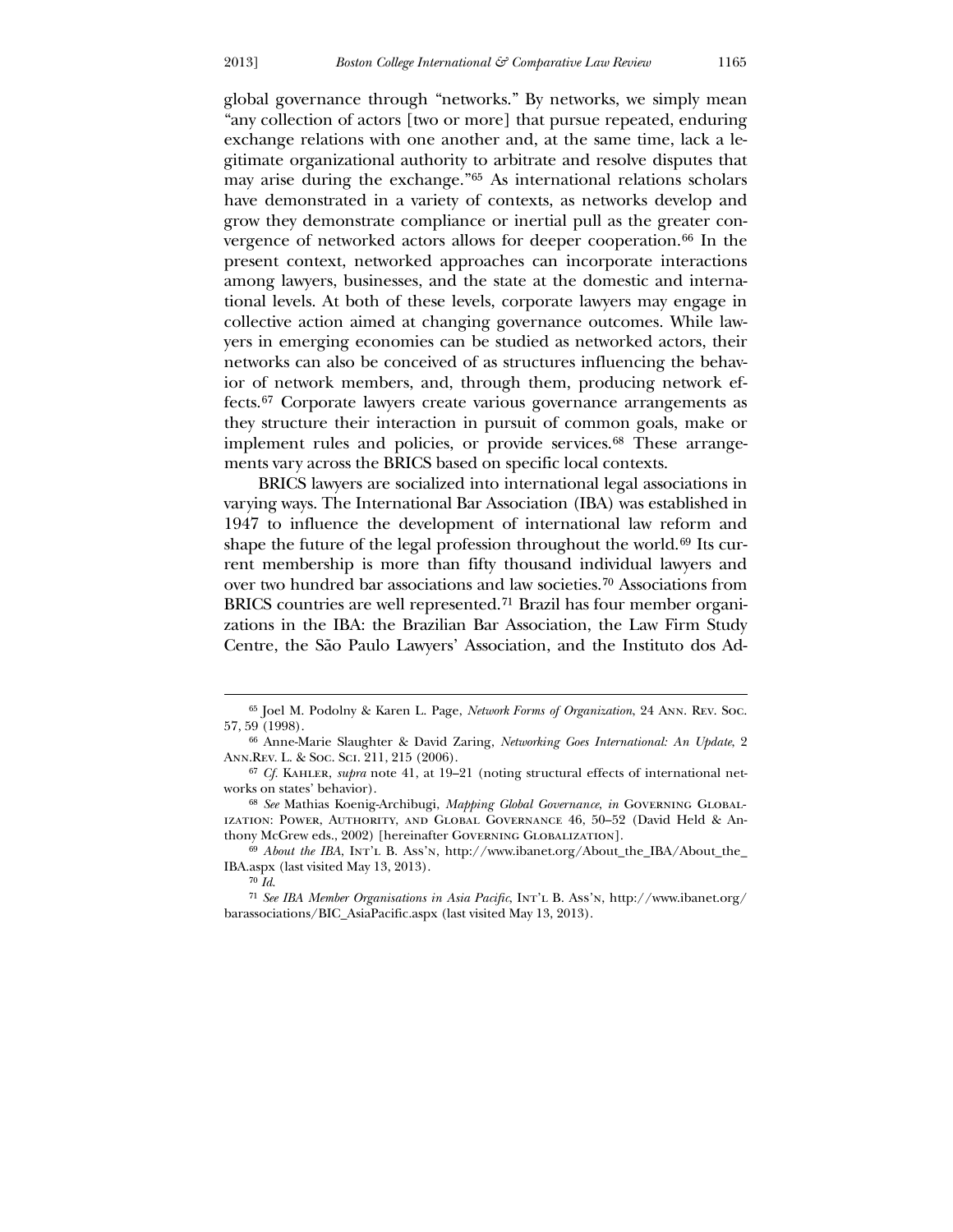vogados do Rio Grande do Sul.[72](#page-17-6) The Russian Federation has three member organizations: the Federal Chamber of Lawyers of the Russian Federation, the International Union (Commonwealth) of Advocates, and the Moscow Chamber of Advocates.[73](#page-18-0) India has the Bar Association of India, the Bar Council of India, and SILF as members.[74](#page-18-1) While China has only one member organization—the All China Lawyers Association—Hong Kong has two: the Hong Kong Bar Association and the Law Society of Hong Kong.[75](#page-18-2) South Africa has the most IBA member organizations out of all the BRICS: the General Council of the Bar of South Africa, the Corporate Lawyers Association of South Africa, the Law Society of Northern Provinces, the Law Society of South Africa, the Kwa-Zulu Natal Law Society, and the Law Society of the Cape of Good Hope.[76](#page-18-3) This socialization into the IBA illustrates the demand for collective action but also the diversity of collective interests—and the desire by these divergent groups to have their associations represented separately.

 Ironically, although as we have seen the companies headquartered within the BRICS are significantly more global than their law firm counterparts, the large international in-house counsel associations have been less successful in penetrating these markets, and indeed have only attempted to do so relatively recently. [77](#page-18-4) Both of these developments arguably reflect the traditionally low status of internal counsel in both developed and emerging markets. Thus, the Association of Corporate Counsel (ACC), the world's largest in-house organization, and arguably the oldest even though it was only established in 1982 as the American Corporate Counsel Association, wields the most influence.[78](#page-18-5) Not only was there no perceived need, even in the United States, for an association catering to the interests of in-house lawyers before this time, but

<sup>72</sup> *See IBA Member Organisations in the Americas*, Int'l B. Ass'n, http://www.ibanet.org/ barassociations/BIC\_Americas.aspx, (last visited May 13, 2013).

<sup>73</sup> *See IBA Member Organisations in Europe*, Int'l B. Ass'n, http://www.ibanet.org/ barassociations/BIC\_Europe.aspx (last visited May 13, 2013).

<sup>74</sup> *See IBA Member Organisations in Asia/Pacific*, *supra* note 71.

<sup>75</sup> *Id.*

<sup>&</sup>lt;sup>76</sup> IBA Member Organisations in Africa, INT'L B. Ass'N, http://www.ibanet.org/barassociations/BIC\_Africa.aspx (last visited May 13, 2013).

normative change in these countries. The Association of Corporate Counsel (ACC) has one chapter in China, the only chapter based within the BRICS. *See Chapters*, Ass'n Corp. 77 The demand for governance arrangements takes time to develop and depends on Couns., http://www.acc.com/chapters/index.cfm (last visited May 13, 2013); *cf.* Sokol, *supra* note 43, at 10 (noting the dominance of Anglo-American law firms in international capital markets).

<span id="page-18-5"></span><span id="page-18-4"></span><span id="page-18-3"></span><span id="page-18-2"></span><span id="page-18-1"></span><span id="page-18-0"></span>*tional Representation,* 64 IND. L.J. 479, 497 n.74 (1989). 78 *See* Robert Eli Rosen, *The Inside Counsel Movement, Professional Judgment and Organiza-*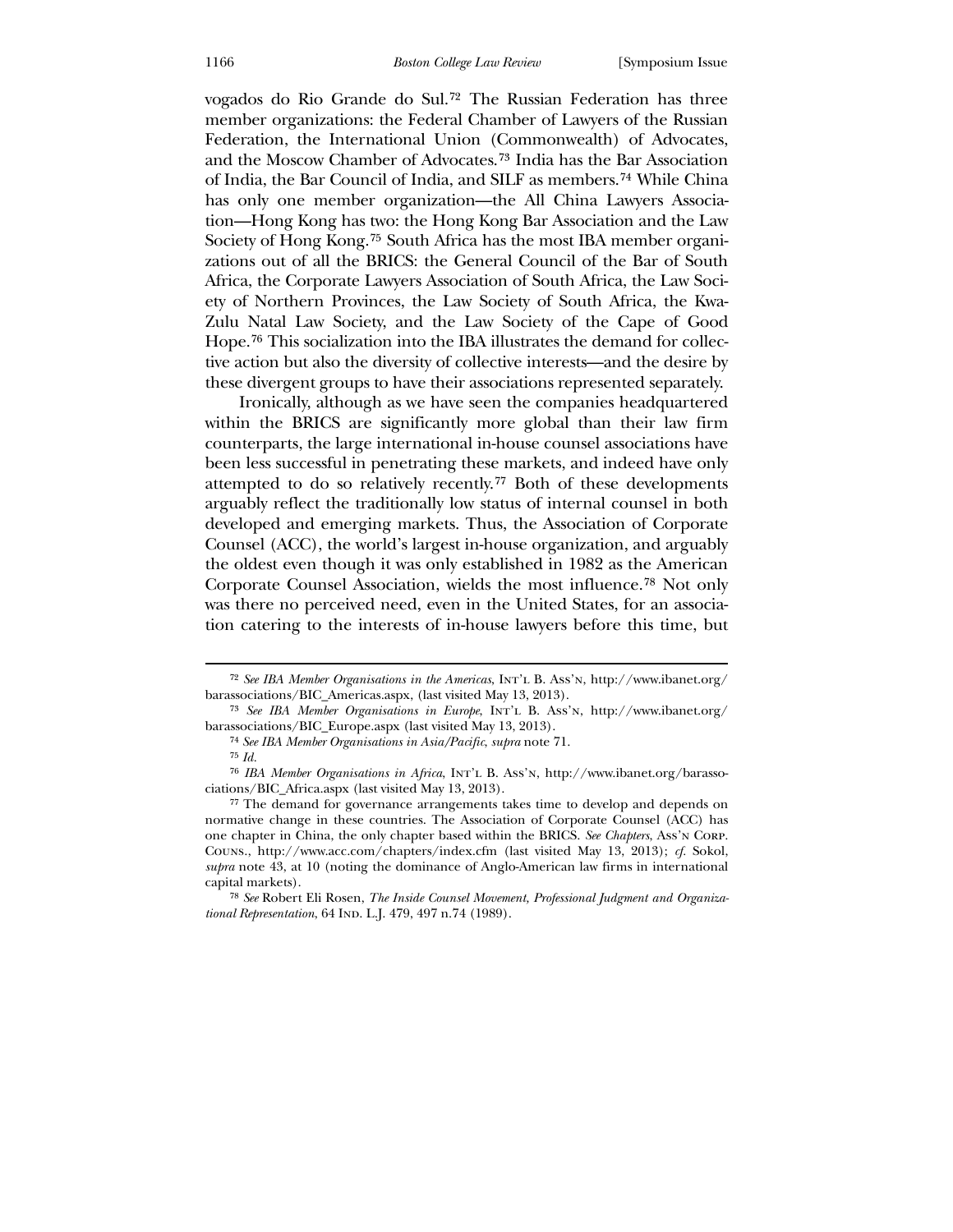the primary reason for creating the organization was to raise the visibility and stature of corporate counsel.[79](#page-19-0) Although by the end of the 1980s this effort had proved largely successful in the American context, it took more than another decade for this "in-house counsel movement" to take hold outside of the United States.[80](#page-19-1) Thus it is not surprising that it was not until 2003 that the American Corporate Counsel Association dropped the "American" from its name and began aggressively recruiting non-American members.[81](#page-19-2)

 [With offices in seventy-five countries, ACC now considers itself to](#page-19-2)  [be a global bar association that promotes the common professional and](#page-19-2)  [business interests of in-house c](#page-19-2)ounsel through information, education, networking opportunities, and advocacy initiatives and has thirty thou-sand members employed by over ten thousand organizations.<sup>[82](#page-19-3)</sup> Yet, most of the lawyers who are members of these foreign chapters work for U.S. companies (even if they are not U.S. lawyers), and it is not clear whether the organization admits in-house lawyers who do not have full professional standing as lawyers.<sup>[83](#page-19-4)</sup> Moreover, although there is a China chapter, independent activities of other BRICS members are not clearly represented. Another in-house association with a large-scale regional character is the In-House Community, which is thirteen years old and comprised of over eighteen thousand individual in-house lawyers from the Asia-Pacific region and the United Arab Emirates.[84](#page-19-5) While this is an important networking association for Indian and Chinese counsel, its main activity is to organize an annual In-House Congress and has not shown greater institutionalization.[85](#page-19-6)

[works that are capable of influencing the global g](#page-19-6)overnance of the legal profession—and broader policy debates about globalization generthe unified structure of formal bar organizations raises important questions about how effective the new corporate elite will be in pushing its  [Although BRICS corporate lawyers practicing in both law firms](#page-19-6)  [and in-house legal departments may join existing independent net](#page-19-6)ally—the proliferation of these networks and their location outside of

 $\overline{a}$ 

<sup>79</sup> *See id.*

<sup>80</sup> *See* Wilkins, *supra* note 9, at 253–54.

<sup>81</sup> *History of ACC*, Ass'n Corp. Couns., http://www.acc.com/aboutacc/history/index. cfm (last visited May 13, 2013).

<sup>82</sup> *Membership*, Ass'n Corp. Couns., http://www.acc.com/aboutacc/membership/faq. cfm (last visited May 13, 2013).

<sup>83</sup> *See* Wilkins, *supra* note 9, at 299.

<span id="page-19-4"></span><span id="page-19-3"></span><span id="page-19-2"></span><span id="page-19-1"></span><span id="page-19-0"></span><sup>84</sup> *See About the Community*, In-House Community, http://www.inhousecommunity. com/aboutus.php (last visited May 13, 2013).

<span id="page-19-6"></span><span id="page-19-5"></span><sup>85</sup> *See id.*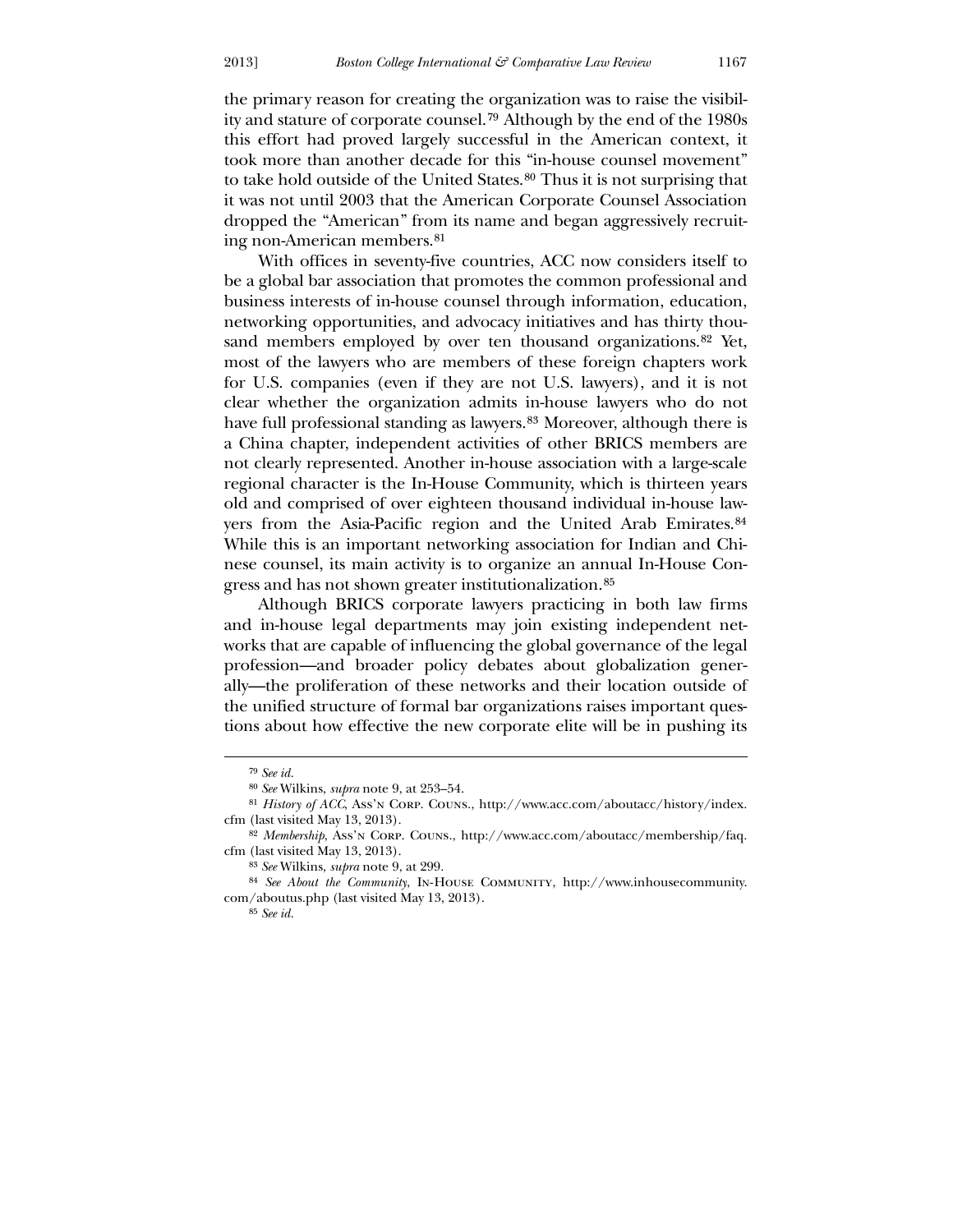views about global governance. As Heinz, Nelson, Sandefur, and Lauman argue in their classic examination of the structure of the Chicago bar, "[s]ocial stratification divides the bar and weakens its coherence."[86](#page-20-0) With respect to the new corporate elite in the BRICS, two dimensions of social stratification are particularly significant. First, just as in the United States, the emergence of a corporate "hemisphere" of legal practice that is increasingly separate and distinct from the "individual" hemisphere where the majority of lawyers in the BRICS continue to practice threatens the ability of lawyers in these jurisdictions to pursue collective projects such as law reform or upgrading legal institutions.[87](#page-20-1) Second, stratification *within* the corporate sector threatens these collective projects even further, as in-house lawyers and outside law firms battle each other for the right to control the regulatory agenda on both the domestic and the global stage.[88](#page-20-2)

 [In the United States, these divisions, and the proliferation of spe](#page-20-2)[cialty bar organizations that are the outward manifestation of these](#page-20-2)  [cleavages, have made it increasingly difficult for the bar to pursue col](#page-20-2)[lective projects—even projects that arguably further the collective inter](#page-20-2)[ests of the bar as a whole.](#page-20-2)89 More importantly, these divisions also adversely affect domestic governance, as it is increasingly difficult to find lawyers that can bridge the gap between different actors in the policy arena.[90](#page-20-3) Even among the seemingly tight-knit network of lawyers and government officials that constitute the Washington policy elite, there is an expanding "hollow core" between actors from different economic and political interest groups that makes reaching consensus increasingly difficult.[91](#page-20-4) If it is difficult for lawyers in Washington, D.C. to work together on projects of domestic governance, one wonders how difficult it

<sup>86</sup> *See* Heinz et al., *supra* note 41, at 318.

<sup>87</sup> *See, e.g.*, Liu, *supra* note 63, at 559–60 (noting uncertainty about whether in-house counsel in China could join traditional lawyers' associations).

<sup>88</sup> *See, e.g.*, *id.* at 561–62 (documenting competition between "corporation lawyers" and small firms in China for business and political influence).

<sup>89</sup> *See* David B. Wilkins, *Making Context Count: Regulating Lawyers After Kaye, Scholer*, 66 S. Cal . L. Rev. 1145, 1151 (1993).

*tructure of a National Network*, this connection. *See* Anthony Paik et al., *Political Lawyers: The S* 36 L aw & Soc. Inquiry 892, 893–94 (2011). 90 Once again, John Heinz and his collaborators have been at the forefront of drawing

<span id="page-20-5"></span><span id="page-20-4"></span><span id="page-20-3"></span><span id="page-20-2"></span><span id="page-20-1"></span><span id="page-20-0"></span><sup>&</sup>lt;sup>91</sup> *See* John P. Heinz et al., The Hollow Core: Private Interests in National Policym aking 377 (1993). For evidence that this gap in the network between the sides of the policy debate is increasing, see Paik et al., *supra* note 90, at 894. Indeed, even among lawyers who are allegedly on the same side of the political spectrum, the number of individuals or the Right: Professionalizing the Conservative Coalition 41–42, 89 (2008). organizations that span the entire network is decreasing. *See* Ann Southworth, Lawyers of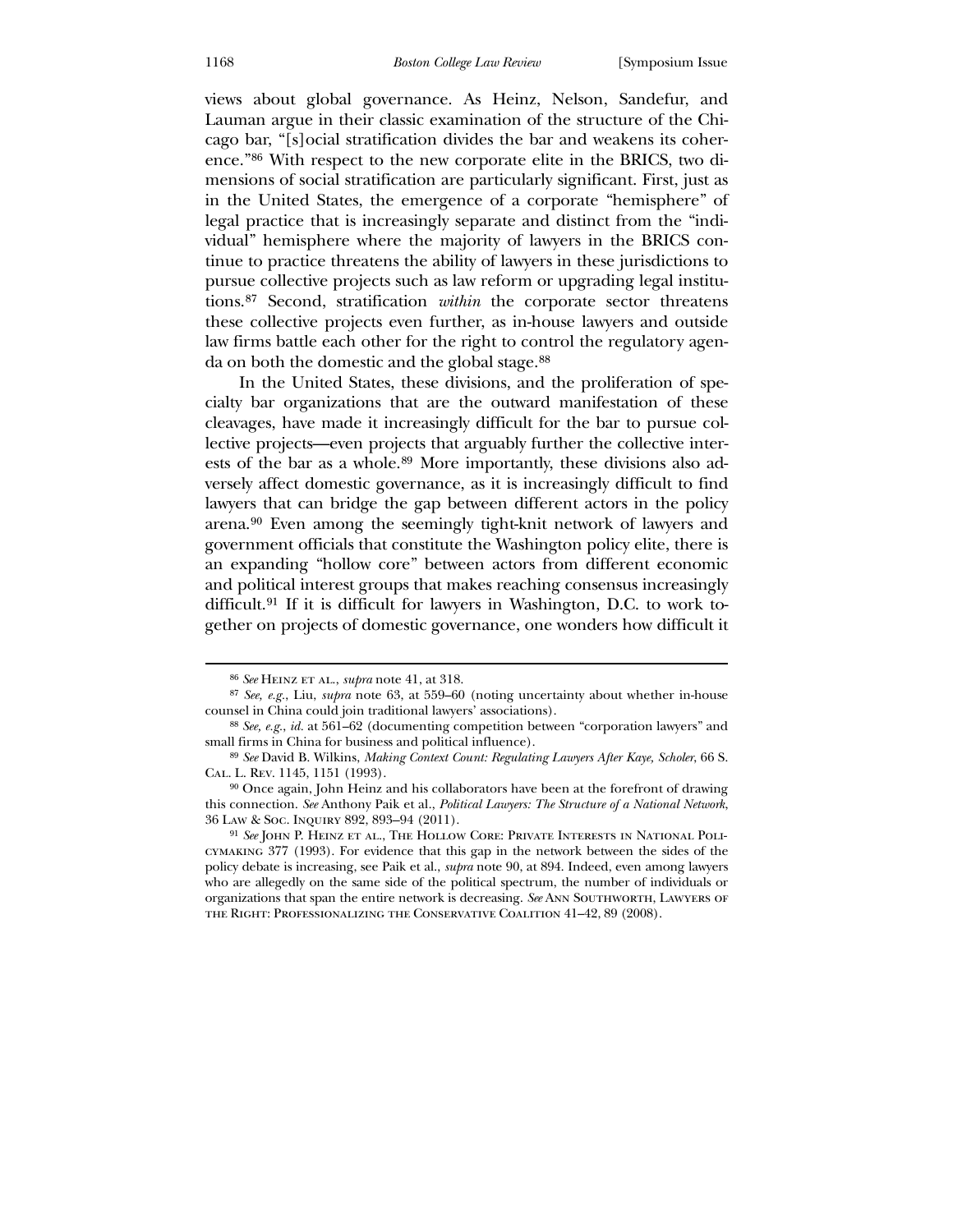<u>.</u>

may be for lawyers in New Delhi or Brasília to coordinate around issues of the global regulation of the legal profession or global governance generally, where there may often be far less normative consensus, and where as we have seen, professional and institutional interests may sharply diverge.<sup>[92](#page-20-5)</sup>

 As we [will see in the next Part, debates over the extent and pace of](#page-20-5)  [global integration](#page-20-5) in various domains underscore just how difficult achieving consensus is likely to be in the global arena.

#### III. BRICS CORPORATE LEGAL ELITE AND THE PROCESS OF Global Integration

Due to their central role in international transactions and dispute processing, corporate lawyers are at the center of the debates that affect November 2010 by the Indian Ministry of Law and Justice which propos ed a new "super-regulator" that would exercise supervisory jurisdic the profession across borders, both in terms of the greater integration of the legal industry itself, and the effect that this integration is likely to have on the integration of the world economy more generally. As we indicated at the outset, the traditional ways of regulating the legal profession in the BRICS—and indeed in all nations—are being challenged as governments face a tension between promoting development through greater integration of all sectors, including law, and protecting and empowering the domestic legal industry as it internationalizes. These debates have in turn fostered a broader discussion about who should be in charge of making these decisions, as governments push back against the profession's traditional view that the regulation of lawyers should largely be under the control of the bar itself. These tensions have been recently visible in India, where the authority of the Bar Council of India (BCI) and other state bar councils that have traditionally governed and supervised the legal profession were challenged in

<sup>92</sup> China's unified political system may militate these divisions, although anyone who followed the reporting about the bitter behind-the-scenes power struggle between various factions in the Party during the recent leadership transition will be wary of taking China's ideology of consensus-based decision making too uncritically. In any event, this may be why we have so far seen less evidence of Chinese corporate lawyers playing an active role in political activity than their counterparts in other BRICS—although the very veneer of harmony put forth by the Chinese leadership will inevitably make seeing this kind of activity more difficult. *See, e.g.*, Liu, *supra* note 63, at 563–64, 570 (noting in-house counsel's inefficacy in creating change in the state-owned enterprise system).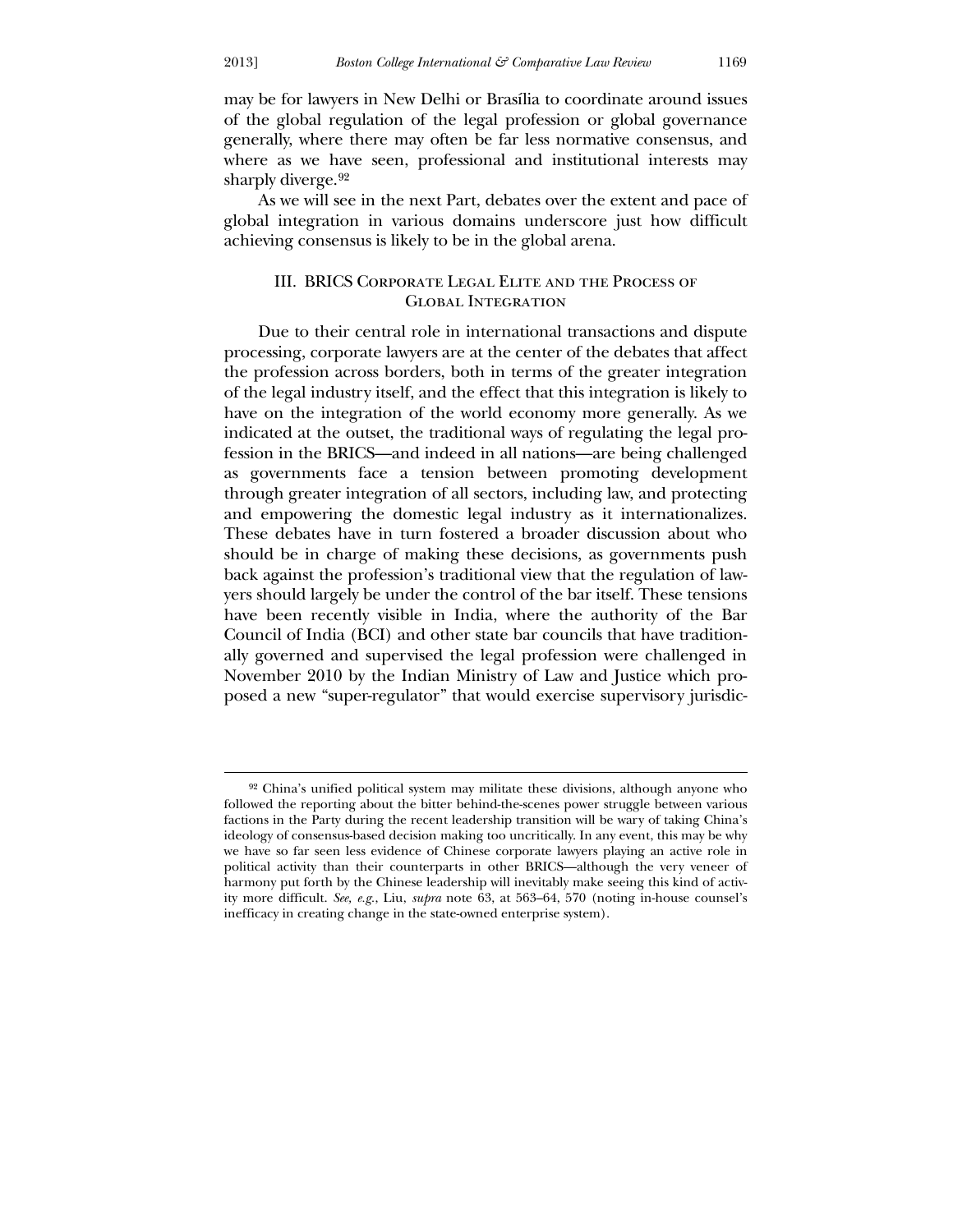tion over all bar councils, including the BCI.[93](#page-22-0) The Law Minister argued that this new body would improve the standards of the profession by assuming plenary oversight over everything from legal education to professional discipline to imposing new standards for the provision of mandatory legal aid.<sup>[94](#page-22-1)</sup> Although the proposal was ultimately abandoned when the Law Minister was replaced, the ongoing process of global integration and efforts to put legal services on regional and global trade agendas is likely to diminish domestic actors' ability to control professional regulation. These regulatory battles play out in debates focused on the opening up of legal markets to foreigners, foreign influence on domestic regulation, as well as larger normative issues about leveling the playing field for all.

#### A. *Corporate Lawyers and the Opening of the Legal Services Markets*

 BRICS countries, now all WTO members, have been engaged in the "progressive liberalization" of trade in services through the General Agreement on Trade in Services (GATS).<sup>95</sup> While GATS put the issue of regulation of legal services on the international stage, negotiations on the issue have been stalled.

ized markets in the world. Foreign lawyers can provide advice on international law and their home law, they can be admitted to Russian BRICS legal industries vary in terms of their levels of protectionism.[96](#page-22-2) For example, Russia's legal market has been deregulated following the demise of the Soviet Union, and is now one of the most liberalcourts as foreign legal advisers at civil and arbitration courts provided they pass various required tests, and Russian lawyers are free to practice

<sup>93</sup> *See generally* Papa & Wilkins, *supra* note 6 (describing this proposal and the manner in which it and other developments underscore the increasing "globalization of governance" in the legal space).

<sup>94</sup> *See id* at 197. *See generally About Us*, Ministry L. & Just., http://lawmin.nic.in/ About.htm (last visited May 13, 2013). In a move that underscores the growing importance of transnational knowledge in this arena, the Law Minister proposed naming this body the Legal Services Board, after a similar government board that regulates legal practice in the United Kingdom. *See* Papa & Wilkins, *supra* note 6, at 197. For a description of the U.K. Legal Services Board, see Flood, *supra* note 21, at 514–18.

<sup>95</sup> *See* General Agreement on Trade in Services art. XIX, Apr. 15, 1994, 1869 U.N.T.S. 183; Papa & Wilkins, *supra* note 6, at 198.

<span id="page-22-3"></span><span id="page-22-2"></span><span id="page-22-1"></span><span id="page-22-0"></span><sup>96</sup> *See, e.g.*, Papa & Wilkins, *supra* note 6, at 198 (discussing the Indian government's role in protecting and fostering its legal profession); *Russia's MoJ Wants Domestic Law Firms to Have Increased Presence*, Russ. Briefing (Nov. 22, 2010), http://russia-briefing.com/news/russias-mojwants-domestic-law-firms-to-have-increased-presence.html/ (noting proposed administrative measures to ensure Russia's domestic firms' competitiveness).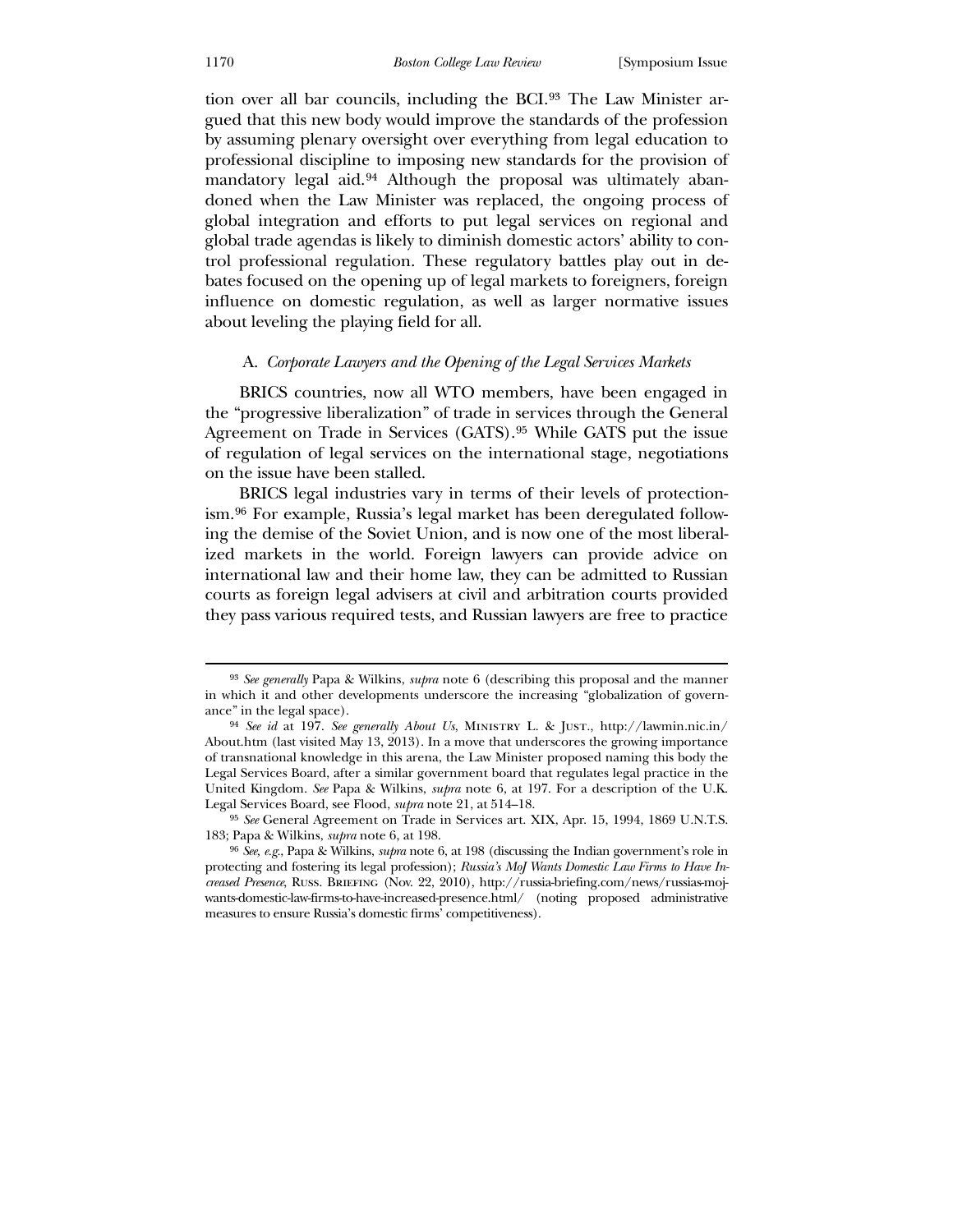$\overline{a}$ 

Russian law at foreign firms.[97](#page-22-3) The consequences of this level of openness for the Russian legal market are evident from the comments of the Russian Minister of Justice Alexander Konovalov, who complained in 2010 that it is "abnormal" that "[a]bout [ninety] percent of Russia's legal services market is occupied by foreign legal firms," and that "[i]t is not right when the overwhelming majority of transactions in different market segments of the Russian economy refer to the English law and to the Stockholm, Hague or London commercial courts."[98](#page-23-0) The South African market has also been welcoming to foreign lawyers, although in one important respect not as open as Russia's. Foreign lawyers in South Africa can practice home and international law as well as international finance, project management, and arbitration. However, they are not permitted to practice local law or enter into partnerships with local firms.<sup>[99](#page-23-1)</sup> As a result, unlike in Russia there are several large South African law firms that compete directly with foreign firms for corporate legal business—although the recent alliance between one of that country's top law firms and the U.K. magic circle firm Linklaters raises questions about how long this will continue to be the case.[100](#page-23-2)

 India, Brazil, [and China, on the other hand, have protected their](#page-23-2)  [domestic markets to a much larger extent. China has permitted foreign](#page-23-2)  [law firms to maintain representative offices since 1992, but open](#page-23-2)ing additional offices is possible only when the most recently established representative office has been engaged in practice for three consecutive years.[101](#page-23-3) Foreign lawyers can advise on their home law, interna-

<span id="page-23-3"></span><span id="page-23-2"></span><span id="page-23-1"></span><span id="page-23-0"></span>Chin a Foreign Law Firms Regulation]. The three-year limit is interpreted in Article 10 of the 101 Regulations on Administration of Foreign Law Firms' Representative Offices in China art. 7 (promulgated by the St. Council, Dec. 22, 2001, effective Jan. 1, 2002) (Lawinfochina) (China), http://english.gov.cn/laws/2005-08/24/content\_25816.htm [hereinafter Ministry of Justice's Regulation on the Implementation of the Administrative Regulation on the Representative Offices of Foreign Law Firms. *See* Rules for the Implementation of the Administrative Regulations on Representative Offices of Foreign Law Firms in China art. 10

<sup>97</sup> *See, e.g.*, Maria Vesnovskaya, *Russian Courts to Admit Foreign Lawyers*, Voice Russ. (Mar. 28, 2011, 2:33 PM), http://english.ruvr.ru/2011/03/28/48074901/.

<sup>98</sup> *See Russia's MoJ Wants Domestic Law Firms to Have Increased Presence*, *supra* note 96.

<sup>99</sup> *See* Lucy Hicks, *How to Practise in South Africa*, Law Soc'y Eng. & Wales (Aug. 31, 2007), http://international.lawsociety.org.uk/ip/africa/566/practise.

<sup>://</sup>  100 *Cf.* J. Denby, *Africa's Top Corporate Lawyers*, Afr. Bus. Rev. ( July 30, 2010), http www .africanbusinessreview.co.za/money\_matters/rica's-top-corporate-lawyers (discussing the rising prominence of South African corporate lawyers). See generally Magic Circle Solicitors, Law & Legal, http://www.lawandlegal.co.uk/solicitors/tag/magic-circle/ (last visited May 13, 2013) (Magic circle firms are the top five firms in the United Kingdom). For the alliance between South Africa's Webber Wentzel and Linklaters, see Joshua Freedman, *Linklaters Seals Alliance with South Africa's Webber Wentzel*, Law. (Dec. 3, 2012), http://www. thelawyer.com/linklaters-seals-alliance-with-south-africas-webber-wentzel/1015861.article.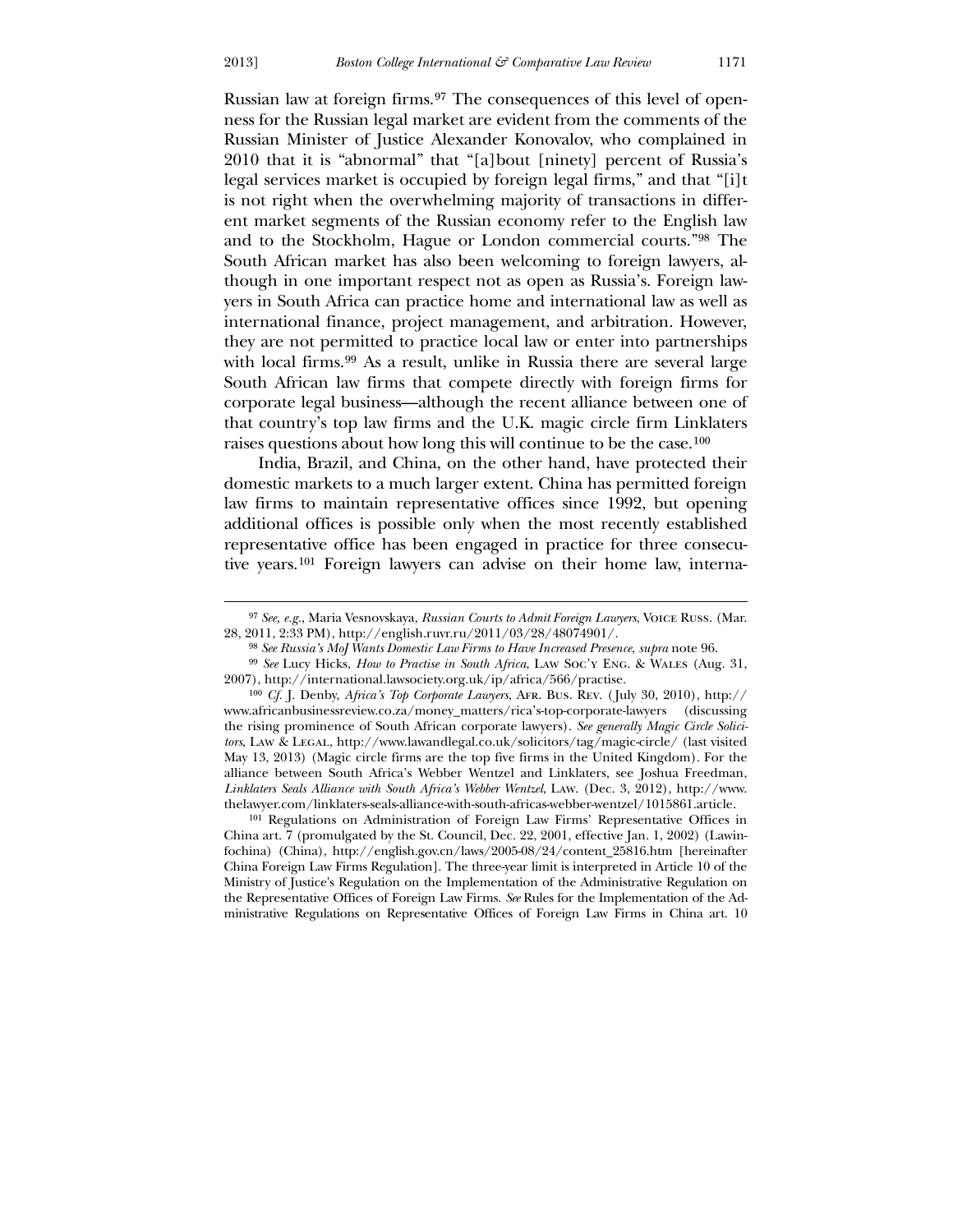tional law, and on the implications of the Chinese legal environment, but they must engage Chinese firms to advise on Chinese law and can employ Chinese lawyers only as "legal consultants" and only if they have given up their Chinese practicing certificate.[102](#page-24-0) Brazil has similar regulations as foreign lawyers can practice home country and international law on registration with the Brazilian Bar Association, and can only employ Brazilian lawyers, who are unable to use their title or advise on Brazilian law.[103](#page-24-1) India has remained the most protectionist of all the BRICS, formally not permitting foreign lawyers to practice in the country at all. A recent Madras High Court ruling, however, has provided an opening for foreign lawyers and entitled them to participate in international arbitration proceedings in India and advise clients on foreign law on a "fly in, fly out" basis.[104](#page-24-2)

 While it is to be expected that all of the BRICS countries will proceed with their commitments under GATS on the liberalization of trade in services, the claim that law is a unique profession unlike other services continues to be a contentious issue in the globalization debate in each of the BRICS. The tensions regarding opening the legal services market in the BRICS have been particularly powerful as bar associations in Shanghai, New Delhi, and São Paulo mobilized to resist the weakening of barriers for foreign lawyers.[105](#page-24-3) Global progress in liberalizing legal services remains slow, but bilateral and regional cooperation may provide an additional avenue for addressing trade barriers faced

px?filename=35290. (India), *available at* http://judis.nic.in/judis\_chennai/qrydisp.as 104 A.K. Balaji v. Union of India, W.P. No. 5614 of 2010 (Madras H.C. Feb. 21, 2012)

<span id="page-24-3"></span><span id="page-24-2"></span><span id="page-24-1"></span><span id="page-24-0"></span>1147 *Firms*, N.Y. L.J. (May 18, 2006), http://www.law.com/jsp/llf/PubArticleLLF.jsp?id= 856 732635. The Association's view has changed since then. For India, the Bar Council of 105 For the China case, see Anthony Lin, *Shanghai Bar Association Goes After Foreign*  India's mobilization against weakening restrictions is discussed in Kian Ganz, *SILF View Clashes with BCI SC Appeal over Foreign Lawyers but Says CA Firms Practise Illegally*, LEGALLY India ( July 9, 2012) http://www.legallyindia.com/201207092942/Law-firms/silf-view-clash es-with-bci-sc-appeal-over-foreign-lawyers-but-says-ca-firms-practise-illegally. For Brazil, see the São Paulo Bar Association's attitude in Brian Baxter, *Brazilian Bar Concludes Foreign Law Firm Alliances Break Rules*, Am. Law. (Sept. 29, 2010), http://www.law.com/jsp/law/inter national/LawArticleIntl.jsp?id=1202472625756&Brazilian\_Bar\_Concludes\_Foreign\_Law\_ Firm\_Alliances\_Break\_Rules.

<sup>(</sup>promulgated by the Ministry of Justice, Sept. 1, 2002, effective Sept. 1, 2002) (Lawinfochina) (China), http://renda.hefei.gov.cn/n7216006/n8681909/n8682161/n8682710/8709044.html. 102 *See* China Foreign Law Firms Regulation, *supra* note 101, arts. 15–16.

<sup>103</sup> *See Law Firms in Brazil: Keep Out*, Economist ( June 23, 2011), http://www. economist.com/node/18867851. Provimento (Provision) 91/2000 governs the practice of fore ign lawyers in Brazil. *See Provimento No. 91/2000*, OAB Conselho Federal (Aug. 17, 2001), http://www.oab.org.br/leisnormas/legislacao/provimentos/91-2000?search=91& provimentos=True; *see also* WTO Secretariat, *Trade Policy Review: Brazil*, ¶¶ 303–305, WT/TPR/S/140 (Nov. 1, 2004) (discussing Provision 91/2000).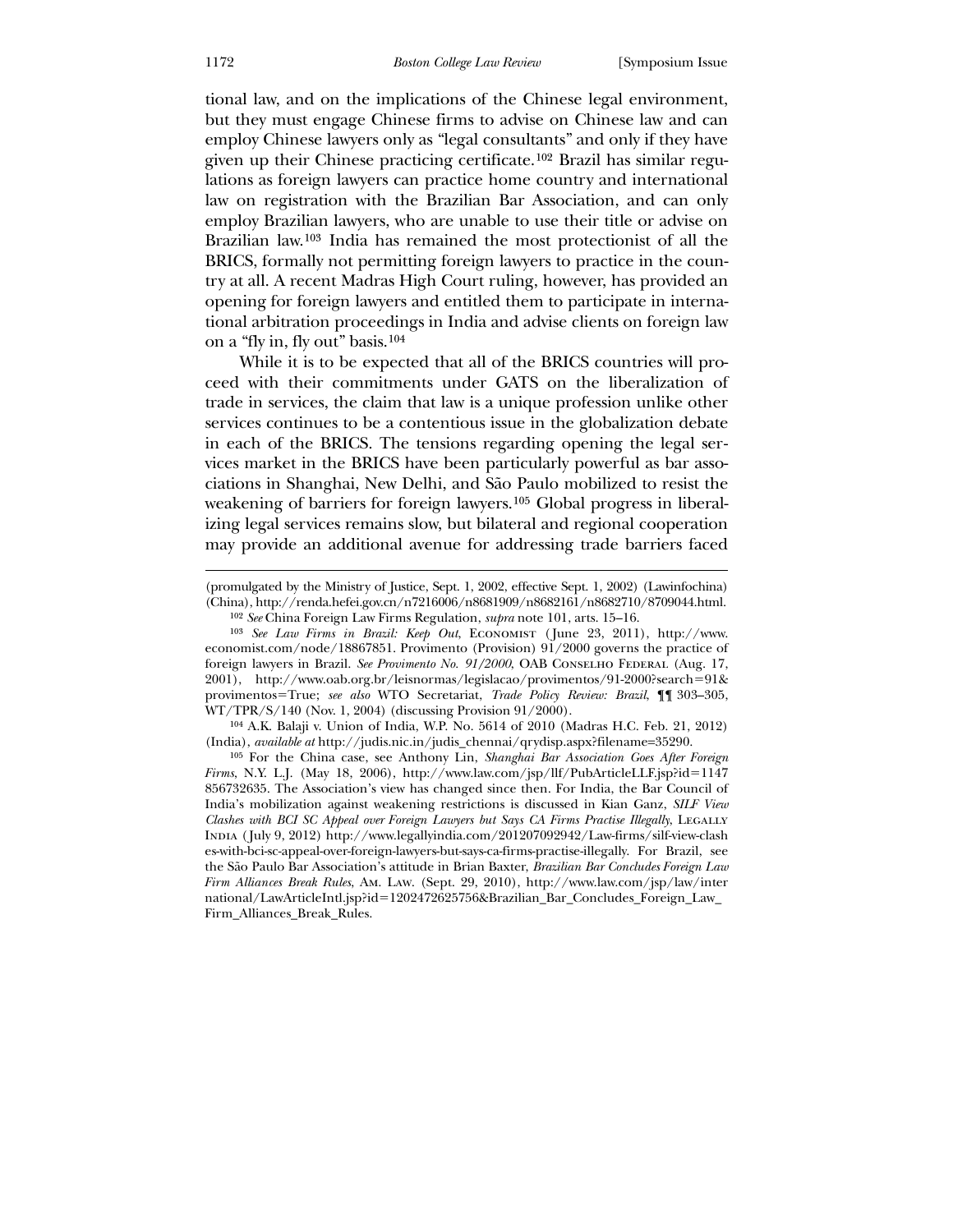by the legal profession.[106](#page-25-0) As of now, lawyers in the BRICS—particularly those in law firms—are not eager to contribute to global legal integration and they seek to protect their domestic infant industry. Yet unlike the perception of gains from the multilateral regime which may be diffuse, regional and bilateral cooperation may make gains from removing barriers more explicit, potentially giving rise to a complex regulatory web of agreements.

## B. *BRICS Corporate Lawyers and the Debate over a "Level Playing Field" and the Boundaries of Foreign Lawyers' Influence*

tributional outcomes of the global political economy and with Western powers' dominance in building the infrastructure of the international ingly powerful players emphasize their need to develop and the need Rising powers have often expressed concerns with the unequal dis-system and in global rulemaking.<sup>[107](#page-25-1)</sup> They have resisted many Western liberal policies such as humanitarian interventions or conditionality requirements of international institutions and have been cautious in positioning themselves toward social responsibility regulations and green protectionism.[108](#page-25-2) BRICS are now being perceived (a perception they are actively encouraging) as agents of change in global governance. But what is the nature of the change they want in governing the legal profession and its affairs? In the government sphere, it has been argued that they struggle to be recognized "as full and equal partners in the society of states, but also as states with specific development needs that are too easily ploughed-under in the spurious universality promoted by the North."[109](#page-25-3) A similar paradox lies at the heart of the corporate legal elite's view about their status in the legal industry. On the one hand, top lawyers and in-house counsel in the BRICS seek to be powerful in the global legal industry. At the same time, these seem-

 $\overline{a}$ 

<u>.</u>

<sup>106</sup> *See, e.g.*, Michael Gasirek et al., Ctr. for the Analysis of Reg'l Integration at Sussex, Qualitative Analysis of a Potential Free Trade Agreement Between the European Union and India exec. summ. at 8 (2007), *available at* http://www.cuts-citee. org/PDF/EU-FTAExecutiveReport.pdf (suggesting that an EU-India free trade agreement could be used to liberalize the closed legal sector).

<sup>107</sup> This concern is present in two political platforms to create a new international architecture: BRICS, as previously discussed, and IBSA (India, Brazil, South Africa). Efforts to change the Security Council, International Monetary Fund, or establish a New BRICS Development bank reflect dissatisfaction with institutions set up by "old" powers after the war.

<span id="page-25-1"></span><span id="page-25-0"></span><sup>108</sup> *See* Philip Nel, *Redistribution and Recognition: What Emerging Regional Powers Want*, 36 Rev. Int'l Stud. 951, 968–69 (2010).

<span id="page-25-3"></span><span id="page-25-2"></span><sup>109</sup> *See id.* at 951.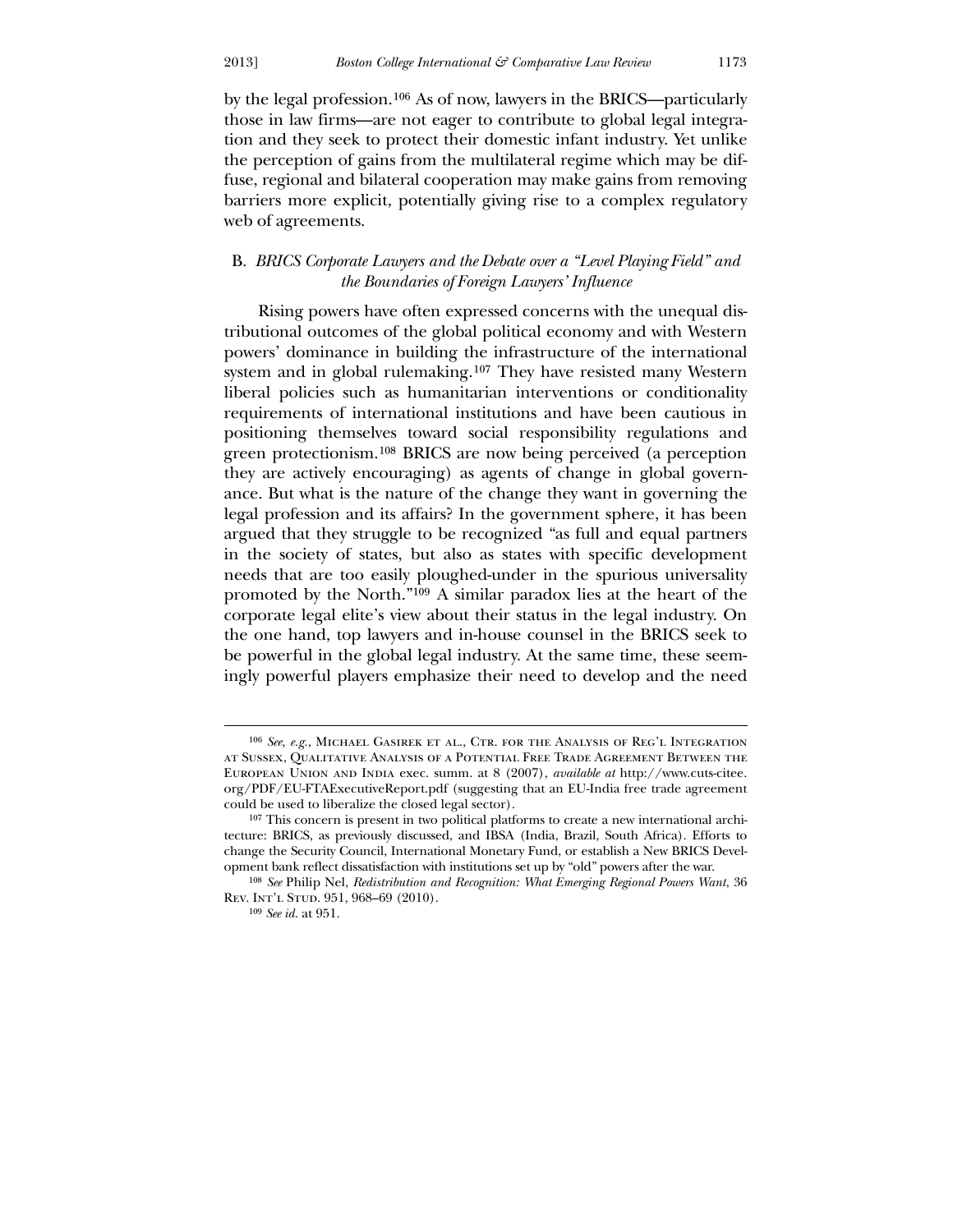for protectionist regulation to ensure that they can compete with foreign firms.

 This paradoxical claim to both power and the need for protection is frequently expressed around the desire by all parties in the debate over foreign lawyers to create a "level playing field" with respect to the issue of reciprocity of legal practice.<sup>[110](#page-26-0)</sup> This issue has become increasingly contested as the BRICS have gone from seeking almost exclusively inbound investment to becoming important centers of outbound investment as well, including the export of lawyers and legal services. While the basic idea of reciprocity simply means that a host country gives the foreign nationals of another state the same treatment in law as it gives its own nationals, reciprocity has been used by Western powers and emerging economies for opposite causes: to both argue for and against barriers to practice.[111](#page-26-1) For example, the American Bar Association President argued that reciprocity demanded that India should open up its legal market,[112](#page-26-2) while the General Secretary of the Bar Association of India argued that reciprocity did not demand market opening when there was no reciprocity in lawyers' ability to get work permits to access markets.[113](#page-26-3) As a result, reciprocity fuels the debate instead of serving as an objective criterion for resolving it. On the U.S. side, allowing Indian lawyers to practice everywhere in the United States would be problematic given a regulatory structure in which even domestic lawyers are qualified only to practice law in the state in which they are licensed.[114](#page-26-4) On the Indian side, however, the pressure to open the Indian market brings out Indian lawyers' frustration with the asymmetries in the barriers to free movement of people, which is a critical aspect of practicing abroad.[115](#page-26-5)

<sup>110</sup> *See, e.g.*, Papa & Wilkins, *supra* note 6, at 180–82 (noting restrictions on foreign pra ctice in India and concerns that domestic firms will be disadvantaged in an open legal market).

<sup>&</sup>lt;sup>111</sup> See Robert O. Keohane, *Reciprocity in International Relations*, 40 Int'l Orgs. 1, 3-4 (19 86); Sreejiraj Eluvangal, *UK Firms Ship Back Indian Lawyers*, DNA (Mar. 12, 2009), http:// www.dnaindia.com/money/report\_uk-firms-ship-back-indian-lawyers\_1238256; Karen Sloan, *ABA Seeks Obama's Help in Fight for Reciprocity with India*, Nat'l L.J. (Nov. 11, 2010), http:// www.law.com/jsp/law/index.jsp (search website for "ABA Seeks Obama's Help"; then scroll down results window to Nov. 11, 2010 and follow the hyperlink with the article's title).

<sup>112</sup> Sloan, *supra* note 111.

<sup>&</sup>lt;sup>113</sup> See Eluvangal, *supra* note 111 (citing the General Secretary linking reciprocity to imm igration).

<span id="page-26-1"></span><span id="page-26-0"></span><sup>&</sup>lt;sup>114</sup> See, e.g., Sloan, supra note 111. Foreign lawyers now need to register with local autho rities and do not need to pass local bar examinations to practice in the United States, but they can practice only in the state where they are registered. *See id.*

<span id="page-26-5"></span><span id="page-26-4"></span><span id="page-26-3"></span><span id="page-26-2"></span><sup>115</sup> *See* Eluvangal, *supra* note 111.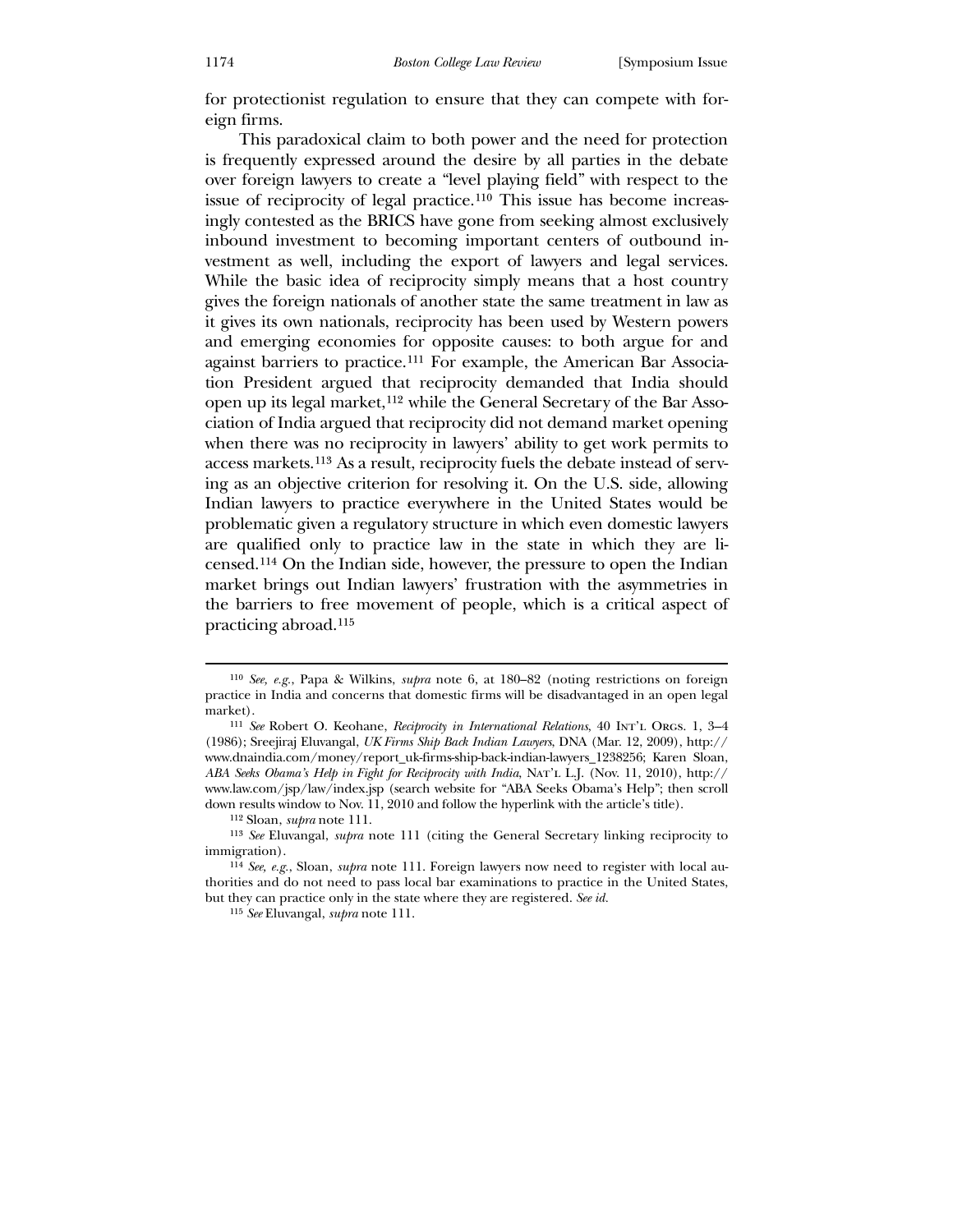[The reciprocity issue points out structural problems with the in](#page-26-5)[ternational system, wh](#page-26-5)ere the notion of common values and equal opportunity is continuously debated. The Commission on Global Governance identified the creation of a global civil ethic based on shared values as vital for ensuring the quality of global governance.[116](#page-27-0) Yet to what extent is there a global civil ethic with respect to legal professionals? The closest to a global ethical code is the IBA's Code of Ethics, which deals with problems relating to professional privilege, information relating to fees, specialization and advertising, and protecting the legal services consumer.[117](#page-27-1) It is formally voluntary, but the IBA is the only organization that even purports to represent all lawyers—although like most organizations that purport to be universal, the IBA's actual membership is skewed toward elite lawyers.[118](#page-27-2) Even with respect to this group, however, it is far from clear that BRICS corporate lawyers are fully equal members in the IBA. To answer this question and determine whether the corporate elite in the rising powers are primarily rulemakers as opposed to rule-takers, it would be necessary to investigate to what extent lawyers from these countries have promoted the IBA's code and have been proactively engaged in shaping it. Alternatively, to what extent do lawyers from the BRICS push for different codes or provisions, and do their international efforts trickle up to the global level? The IBA's ongoing discussions on professional rules on association between local and foreign lawyers may become a test case for BRICS lawyers' influence.

ernance of lawyers—and more often than not a crude and ineffective one at that.<sup>[119](#page-27-3)</sup> The real question is how the actual norms and practices law firms were eventually allowed limited, but nevertheless important Ethics codes, of course, are only the most basic form of global govof lawyers will impact everything from the culture of legal practice to the rule of law. Bitter claims and counterclaims over these questions have been central to the debate over the entry of foreign lawyers in almost every jurisdiction, but nowhere more pronounced than in China. Despite strong resistance from the Shanghai Bar Association, foreign

<u>.</u>

<sup>116</sup> Comm'n on Global Governance, *supra* note 32, at 55.

<sup>117</sup> See generally INT'L BAR Ass'N, IBA PRINCIPLES ON CONDUCT FOR THE LEGAL PROFESsion (2011), *available at* http://www.ibanet.org/Document/Default.aspx?DocumentUid= 1730FC33-6D70-4469-9B9D-8A12C319468C (setting forth model ethical rules for lawyers globally).

<sup>118</sup> *See* Andrew Boon & John Flood, *The Globalization of Professional Ethics? The Significance of Lawyers' International Codes of Conduct.* 2 LEGAL ETHICS 29, 32 (1999).

<span id="page-27-3"></span><span id="page-27-2"></span><span id="page-27-1"></span><span id="page-27-0"></span><sup>119</sup> *See* Richard L. Abel, *Why Does the ABA Promulgate Ethical Rules?*, 59 Tex. L. Rev. 639, 656–58 (1981).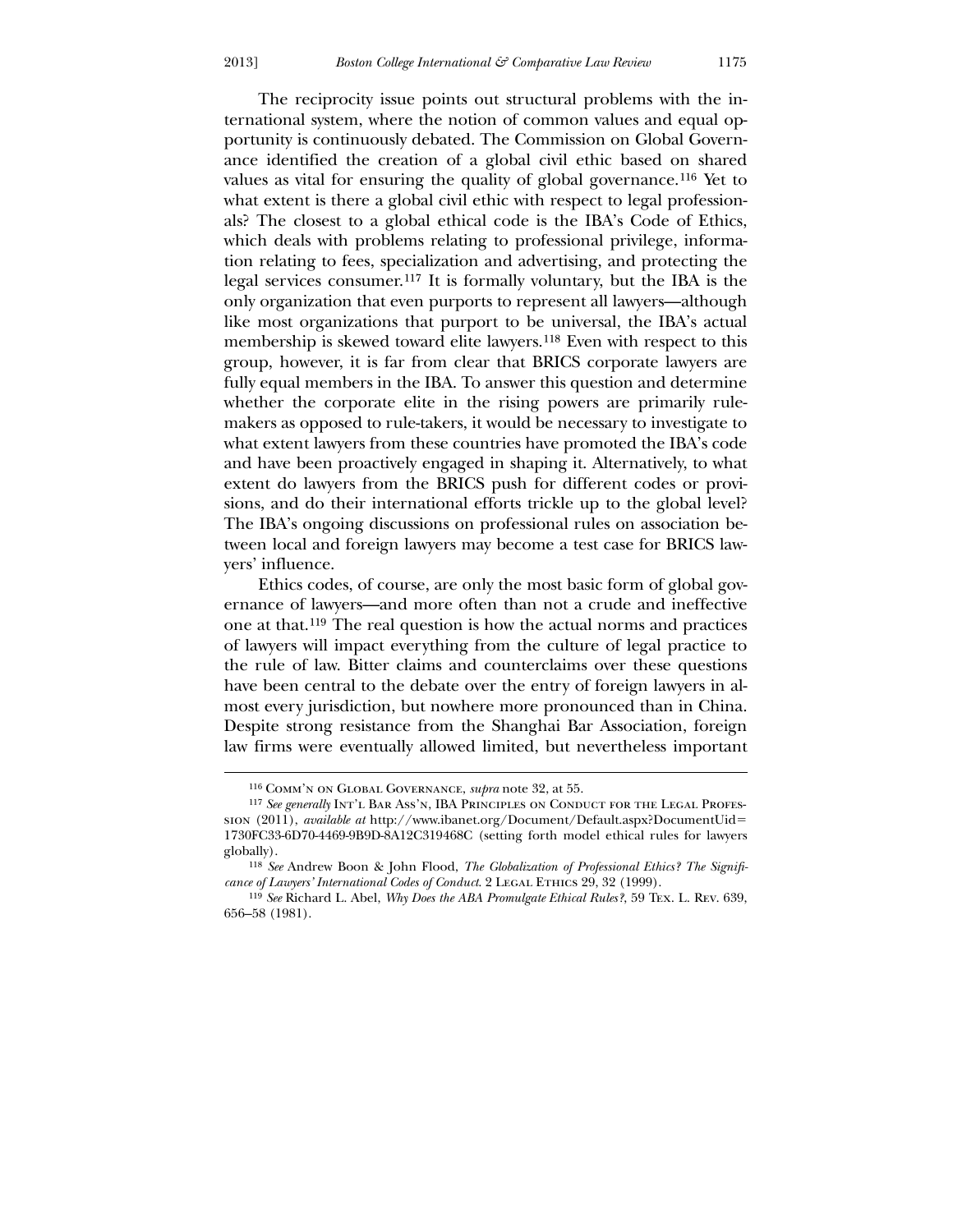access into the Chinese legal market, and many of them have earned significant profits.[120](#page-28-0) This in turn led some observers to argue that foreign firms should not only be seizing the opportunities presented in the Chinese market, but should also stand up against the government's opposition to human rights lawyers and work actively to promote the rule of law in China.[121](#page-28-1) But the question remains to what extent are foreign lawyers in China in a position—or even responsible—to push the host government to adopt a different set of values or to fundamentally change its regulation? Is this simply another example of Gramscian hegemony where dominant powers lead by making their agenda understood as common sense and universal, or are there values common to all lawyers Chinese and non-Chinese alike, and therefore those with less to lose should reasonably be expected to promote them?[122](#page-28-2) Are there indeed values inherent in the creation of a modern legal profession—even at the corporate level—that those like China's emerging corporate legal elite who aspire to be taken seriously by other global corporate leaders will have to acquire, or at least appear to acquire, if their quest for recognition is to be successful? Although the Shanghai Bar Association's recent decision to invite foreign lawyers to join the organization suggests at least some willingness to discuss these issues, the fact that there is still a significant split within this association, and those in São Paulo and Mumbai, over the extent to which foreign lawyers should be a part of the local legal community—formally and informally—underscores just how important professional values and identity have become in the debate over the globalization of the legal profession.[123](#page-28-3)

[This brings us to the final framework and an investigation of](#page-28-3)  [whether the globalizing corporate elite in the BRICS is likely to acceler](#page-28-3)[ate or impede](#page-28-3) the corporatization of the regime of global governance.

<sup>120</sup> *See* Liu, *supra* note 10, at 772–73. How many of the branch offices of foreign law firms operating in China are actually profitable is a hotly debated question—and a closely held secret—especially by those who are not profitable.

<sup>121</sup> *See* Jerome A. Cohen, *The Suppression of China's Human Rights Lawyers: Do Foreign Lawyers Care?*, U.S. Asia L. Inst. ( June 6, 2011), http://www.usasialaw.org/2011/06/thesuppression-of-chinas-human-rights-lawyers-do-foreign-lawyers-care/.

<sup>122</sup> Antonio Gramsci, Selections from the Prison Notebooks 12–13 (Quentin Hoare & Geoffrey Nowell Smith eds. & trans., New York 1971) (on cultural hegemony).

<span id="page-28-3"></span><span id="page-28-2"></span><span id="page-28-1"></span><span id="page-28-0"></span><sup>123</sup> For the Shanghai Bar's invitation to admit foreign members, see Yun Kriegler, *Shanghai Bar Welcomes First Group of Special Foreign Lawyer Members*, Law. (Sept. 18, 2012), http:// www.thelawyer.com/shanghai-bar-welcomes-first-group-of-special-foreign-lawyer-members/10 14360.article. For the continuing resistance within the Shanghai Bar, see, e.g., Liu, *supra* note 10, at 799–800 (discussing the mixed response to the Shanghai Bar Association's complaints against foreign firms). *See also supra* note 105.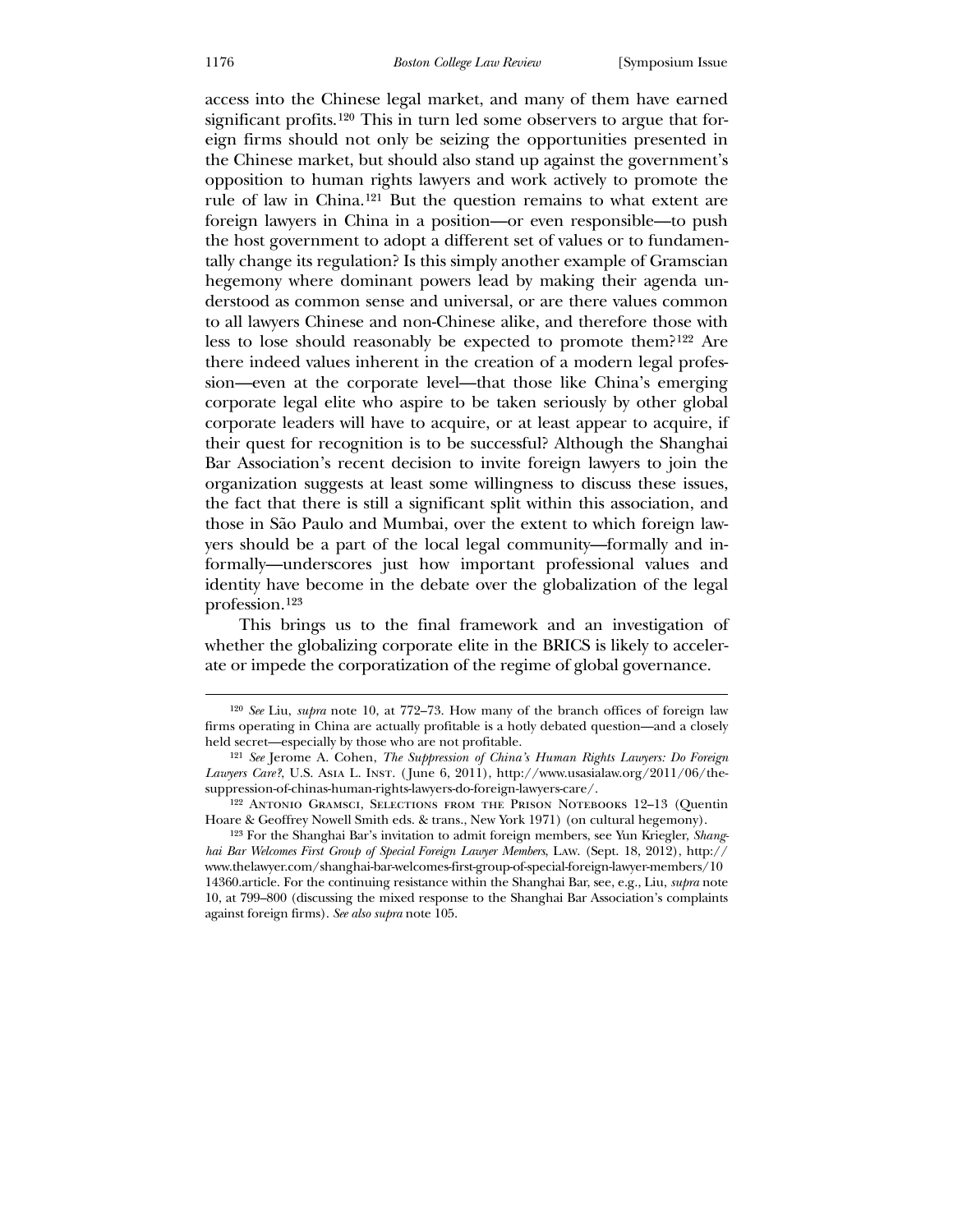## IV. BRICS Corporate Legal Elite and the Global Rule of Capital: Will the Increasing Corporatization of the Legal Profession Further the Privatization of Global Governance?

The central challenge of globalization has been to ensure that increasing corporatization of the world economy does not undermine patterns of development that are socially inclusive and ecologically sustainable. A common criticism of global regulation is that it is ultimately the story of domination as "[t]he global law-makers today are the men who run the largest corporations, the [United States] and the [European Commission]."[124](#page-29-0) Concerns over the small number of progressive private actors combined with the large inequalities generated by liberalization and privatization have led to calls to revive the public domain of the state and its citizens.[125](#page-29-1) At the same time, however, a discourse of corporate social responsibility (CSR) has also emerged to minimize corporate malfeasance and improve social, environmental, and human rights dimensions of corporate performance.[126](#page-29-2) The rise of the corporate legal elite in the BRICS happens against the background of this larger debate. Will these lawyers simply become agents of corporate globalization, contributing to the growing corporatization of the legal profession itself and the privatization of global governance generally? Or will they instead act as a mitigating force on corporate power, championing the profession's traditional socially minded ideals through pro bono, CSR, or other similar practices? At present, there is evidence to support both accounts.

co-opt regulators to further their own ends at the expense of society as Practices of corporate globalization have given rise to questions of regulatory capture, which takes place when corporate interests seek to

<u>.</u>

<sup>124</sup> John Braithwaite & Peter Drahos, Global Business Regulation 629 (2000). 125 *See id.*

<span id="page-29-2"></span><span id="page-29-1"></span><span id="page-29-0"></span><sup>126</sup> *See* Ngaire Woods, *Global Governance and the Role of Institutions*, *in* Governing Globalization, *supra* note 68, at 25, 32–33 (discussing the emergence of the UN's Global Compact initiative, a voluntary compact that promotes social responsibility among is multilateral corporation membership). For example, the very evolution of the UN Guiding Principles on Business and Human Rights suggest the global importance of the topic. The American Bar Association endorsed these principles. But whether and how corporate lawyers will actually apply these ideals to their own practices remains to be seen. Moreover, often law firms with the most elaborate social responsibility portfolios are the ones currently under attack for "legalized profiteering." See, e.g., NICK BUXTON ET AL., TRANSNAT'L INST., CORP. EUR. OBSERvatory, Legalised Profiteering? How Corporate Lawyers are Fuelling and Investment Arbitration Boom 2 (2011), *available at* http://corporateeurope.org/sites/default/ files/publications/legalised\_profiteering.pdf.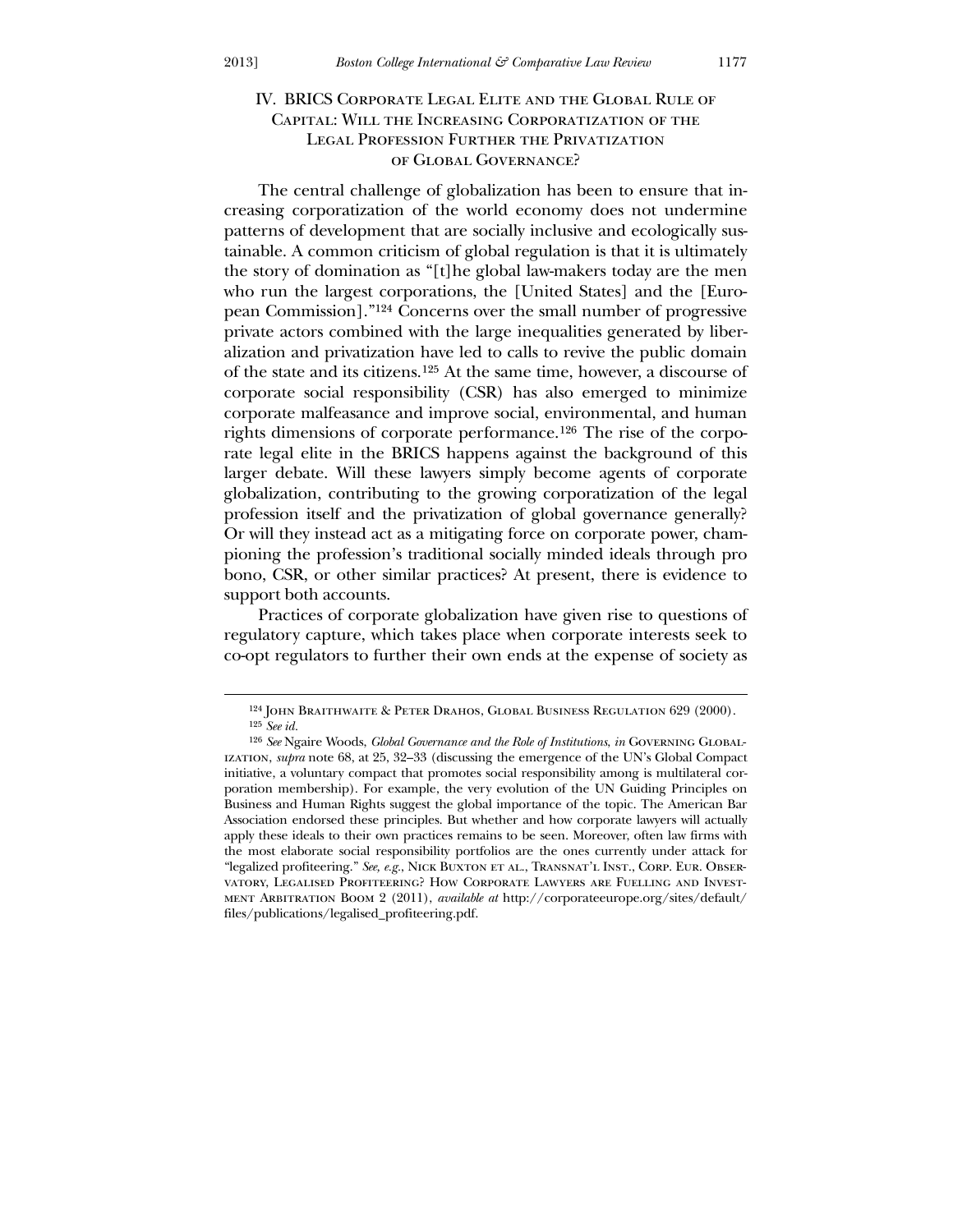a whole.[127](#page-29-2) Regulation can be sought by industries for their own protection rather than imposed by regulators to achieve the public interest, and, even if this is not the case at the outset, regulation can be captured later on.[128](#page-30-0) However, private actors can also be crucial regulatory entrepreneurs when they are:

fallout from an industry disaster; or from the fact that other suffering from existing regulation either as corporate consumers of poorly regulated services or products; as newcomers to an industry whose regulation has been captured by established firms; as firms at risk from the negative publicity and firms with whom they must compete are not on a level playing field.[129](#page-30-1)

[One of the core features of "emerging" markets is that they lac](#page-30-1)k a rang[e of institutions to facilitate their functioning, which often resu](#page-30-1)lts in h[igher transaction costs and operating challenges.](#page-30-1)<sup>130</sup> Such institution[al voids facilitate capture—capture that is paradoxically exa](#page-30-1)cerbate[d by the f](#page-30-1)act that corporate lawyers are endowed with specialist expertise which is often greater than that of government officials, thereby allowing these private actors to play a key role in generating needed infrastructure where the interests of their corporate clients are most at stake (e.g., helping the government write laws in new areas such as merger and acquisition). Furthermore, self-regulation of legal practice itself in emerging economies can also be perceived as a form of regulatory capture as it may work against the public interest. For example, as we have seen, professional regulation in these countries frequently regulates restrictions on the entry of foreign lawyers that may only serve to entrench the market share of domestic practitioners, thereby artificially inflating prices for both domestic and foreign consumers. Similarly, professional regulation also often includes "restrictions on advertising and other means of promoting a competitive process within the profession; restrictions on fee competition; and restrictions on or-

<sup>127</sup> *See* Walter Mattli & Ngaire Woods, *In Whose Benefit? Explaining Regulatory Change in Global Politics*, *in* The Politics of Global Regulation 1, 10 (Walter Mattli & Ngaire Woods eds., 2009).

<sup>128</sup> Barry M. Mitnick, The Political Economy of Regulation: Creating, Designing, and Removing Regulatory Forms 38 (1980).

<span id="page-30-0"></span><sup>&</sup>lt;sup>129</sup> Walter Mattli & Ngaire Woods, *Introduction*, *in* THE POLITICS OF GLOBAL REGULAtion, *supra* note 127, at ix, x–xi.

<span id="page-30-2"></span><span id="page-30-1"></span><sup>130</sup> Tarun Khanna et al., Winning in Emerging Markets 6 (2010).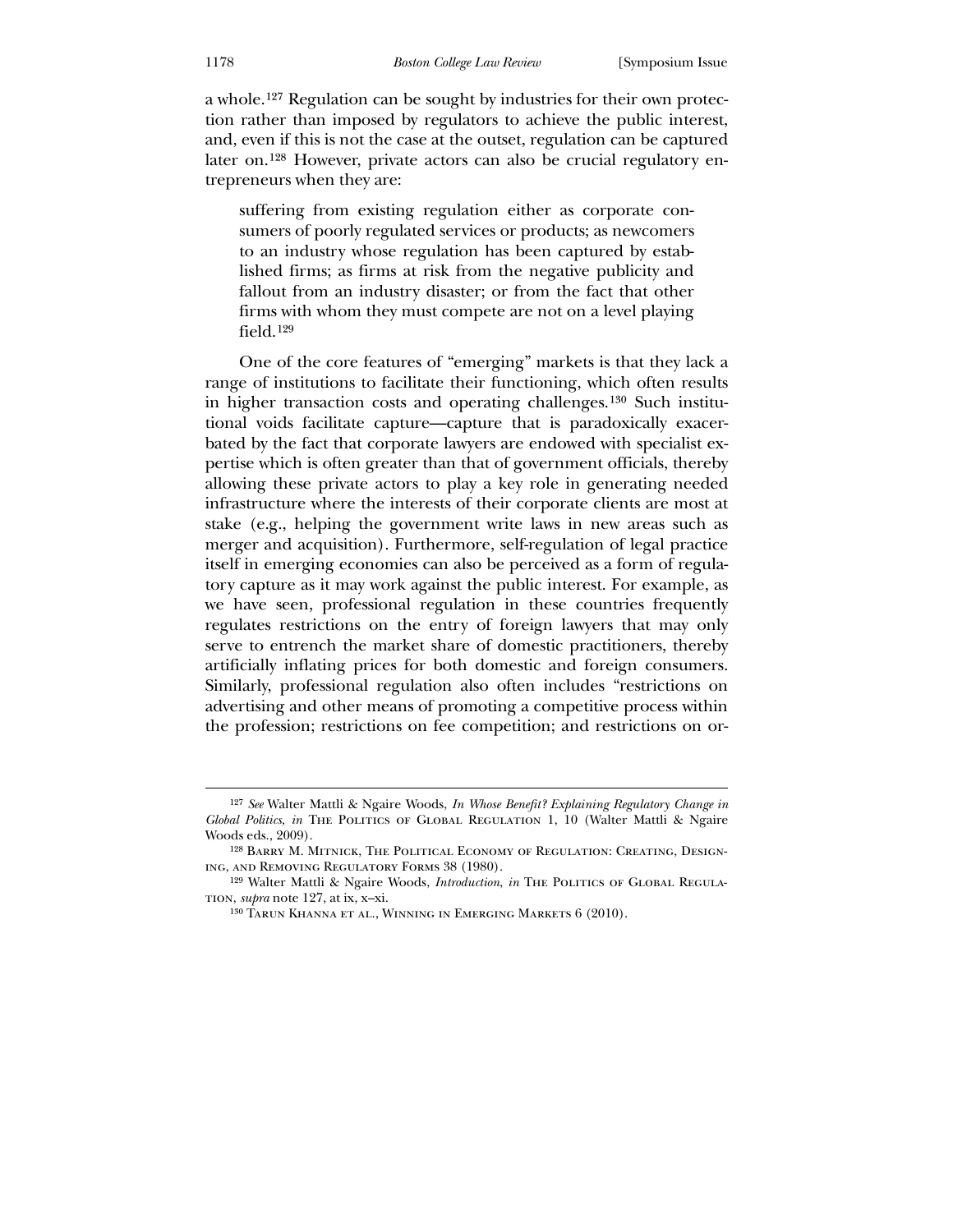$\overline{a}$ 

ganizational form."[131](#page-30-2) Finally, as we suggested in Part III, the rise of corporate lawyers in the BRICS runs the risk of creating separate corporate and individual "hemispheres" within the bar, thereby exacerbating inequality both among lawyers and, more importantly, among the clients that these two hemispheres serve.

 Similarly, at the global level, there is also a trend toward creating a legal order that is increasingly private, autonomous, and transnational in that the laws are removed from local and national legal systems.[132](#page-31-0) International and investment arbitration are cases in point. Both of these legal institutions have been introduced to improve the environment for international business by allowing a neutral venue for resolving international business disputes.[133](#page-31-1) They enabled businesses to evade what they perceive to be the inefficiencies and inadequacies of domestic courts, rather than providing additional incentives for these potentially powerful actors to improve these institutions. In addition, these private institutions have also raised questions of accountability, transparency, and legitimacy.[134](#page-31-2)

[some of them have sought](#page-31-2) to strategically position themselves as arbi-tration hubs.<sup>[135](#page-31-3)</sup> BRICS countries have reformed their arbitration regu- [Notwithstanding these potential negative implications, except for](#page-31-2)  [occasional challenges in enforcing arbitration awards, BRICS countries](#page-31-2)  [have not only embraced and developed international arbitration, but](#page-31-2)  lations, thereby encouraging delocalization of disputes and reducing their dependence upon local or national systems of law. Even legal enforcement, which re-localizes arbitration to produce an award, has been

<sup>131</sup> Frank H. Stephen & James H. Love, *Regulation of the Legal Profession*, *in* 3 Encyclopedia of Law and Economics 987, 993 (Boudewijn Bouckaert & Gerrit de Geest eds., 2000).

<sup>132</sup> A. Claire Cutler, *Transnational Law and Privatized Governance*, Globalization & Autonomy, http://globalautonomy.ca/global1/summary.jsp?index=RS\_Cutler\_TNLF.xml (last visited May 13, 2013).

<sup>133</sup>*See About ICSID*, Int'l Centre for Settlement Investment Disp., https://icsid. worldbank.org/ICSID/FrontServlet?requestType=CasesRH&actionVal=ShowHome& page Name=AboutICSID\_Home (last visited May 13, 2013); *see also* Convention on the Recognition and Enforcement of Foreign Arbitral Awards arts. I–II, June 10, 1958, 21 U.S.T. 2517, 330 U.N.T.S. 3.

<sup>134</sup> *See* Dezalay & Garth, *supra* note 55, at 49–51; Dezalay & Garth, *supra* note 50, at 2329, 2335–36.

<span id="page-31-3"></span><span id="page-31-2"></span><span id="page-31-1"></span><span id="page-31-0"></span><sup>135</sup> *See, e.g.*, Dezalay & Garth, *supra* note 55, at 18–29, 278 (noting socialization of lawyers into the elite arbitration network and adoption of Western arbitration norms); Grant Hanessian, *BRICs, Not CRIBs: The "Rebalancing" of International Arbitration*, *in* Contemporary Issues in International Arbitration and Mediation: The Fordham Papers 2011, at 245, 248–53 (Arthur W. Rovine ed., 2012).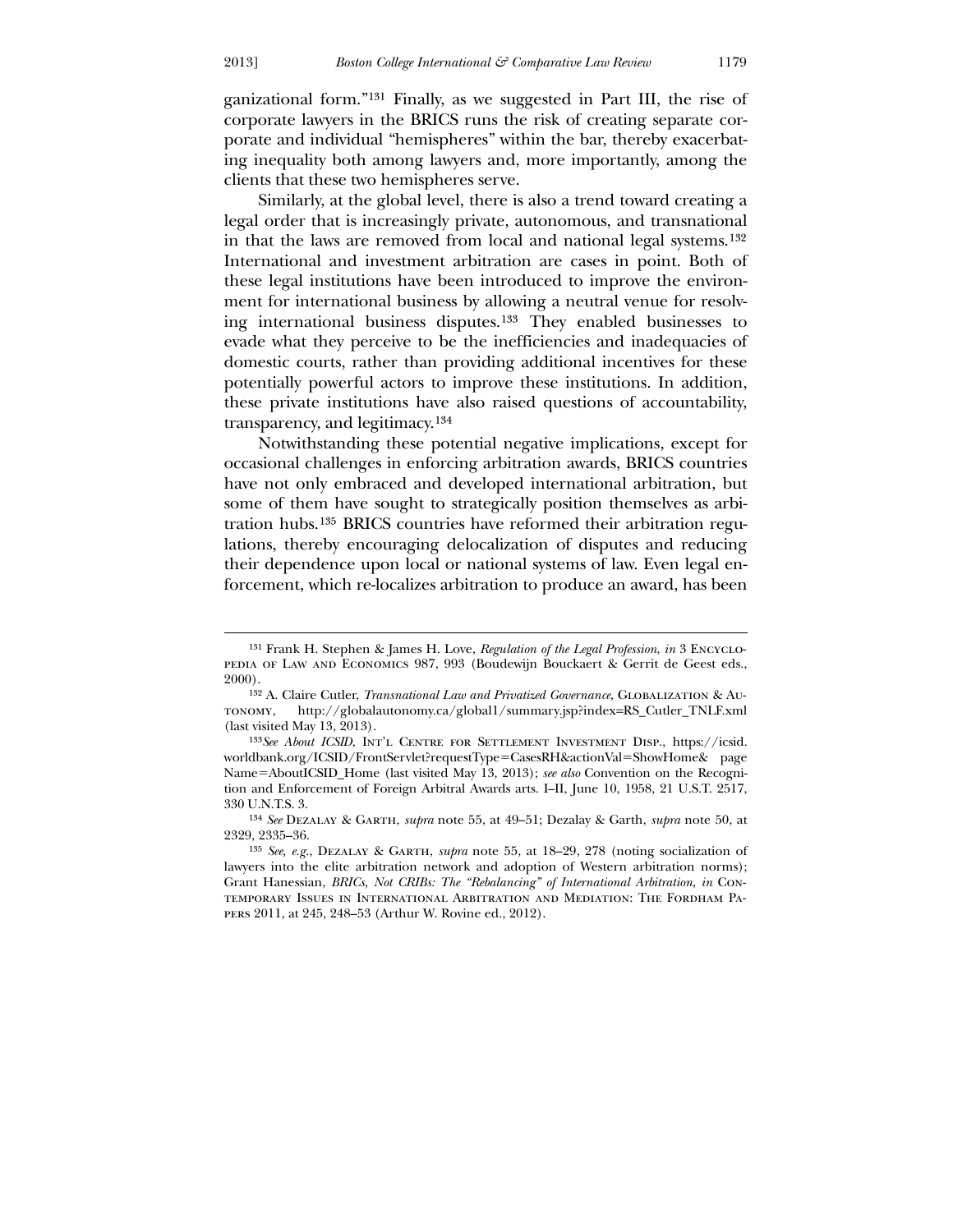simplified.[136](#page-32-0) BRICS have been more cautious in terms of investment arbitration, where delocalization of disputes is not yet complete and subordination of local autonomy to, as critics argue, the autonomy of transnational financial and investment corporations, is still being resisted.[137](#page-32-1) However, as BRICS investors grow increasingly concerned about investing abroad, their resistance is weakening. China is an example of this shift as it joined the main investment arbitration body, the International Center for Settlement of Investment Disputes (ICSID), and has adopted more flexible investment arbitration provisions in its treaties with other countries.[138](#page-32-2)

 [The potential link between the rise of the corporate legal elite in](#page-32-2)  [the BRICS and the dominance of global capital poses a significant chal](#page-32-2)[lenge to the self-understanding](#page-32-2)—and projection—of professionalism and independence for these new lawyers.<sup>[139](#page-32-3)</sup> To mitigate the negative effects of greater privatization of governance, respond to social activists, and protect and enhance their reputations, many law firms in the BRICS have adopted voluntary CSR initiatives and other programs to promote pro bono work and public service.[140](#page-32-4) Such initiatives are already well established in BRICS multinationals. Of course, it is far from clear whether pro bono and CSR practices by BRICS corporate lawyers will result in anything like the transformation of the structural failings of neoliberalism, or the improvement of the judicial system for ordinary citizens, or the empowerment of the disadvantaged members within these countries. At present, corporate lawyers' independence from their clients and re-definition of their public commitments remain highly contested.

<sup>136</sup> *See* Hanessian, *supra* note 135.

<sup>137</sup> *See* Cutler, *supra* note 132. On BRICS' investment arbitration policies, see Mihaela Papa, *BRICS as Agents for Change in Global Governance: The Case of Investment Arbitration*, *in* Global Governance: Critical Legal Perspectives (Grainne de Burca et al. eds., forthcoming Nov. 2013).

<sup>138</sup> Norah Gallagher & Wenhua Shan, Chinese Investment Treaties: Policies and Practice 2 (2009).

<sup>139</sup> *See* David Vogel, *The Private Regulation of Global Corporate Conduct: Achievements and Limitations*, 49 Bus. & Soc'y 68, 78–79 (2010); Christopher J. Whelan & Neta Ziv, *Law Firm Ethics in the Shadow of Corporate Social Responsibility*, 26 Geo. J. Legal Ethics 153, 178–81 (2013).

<span id="page-32-4"></span><span id="page-32-3"></span><span id="page-32-2"></span><span id="page-32-1"></span><span id="page-32-0"></span><sup>&</sup>lt;sup>140</sup> *See, e.g., Finding the Words for Pro Bono in China*, PILNET (May 4, 2012), http://www. pilnet.org/public-interest-law-news/blogs/30000-feet/154-translating-pro-bono-in-china.html (describing the growing interest in pro bono by private lawyers in China); Arpita Gupta, Pro Bono and the Corporate Legal Sector in India (Nov. 30, 2012) (unpublished manuscript) (on file with author).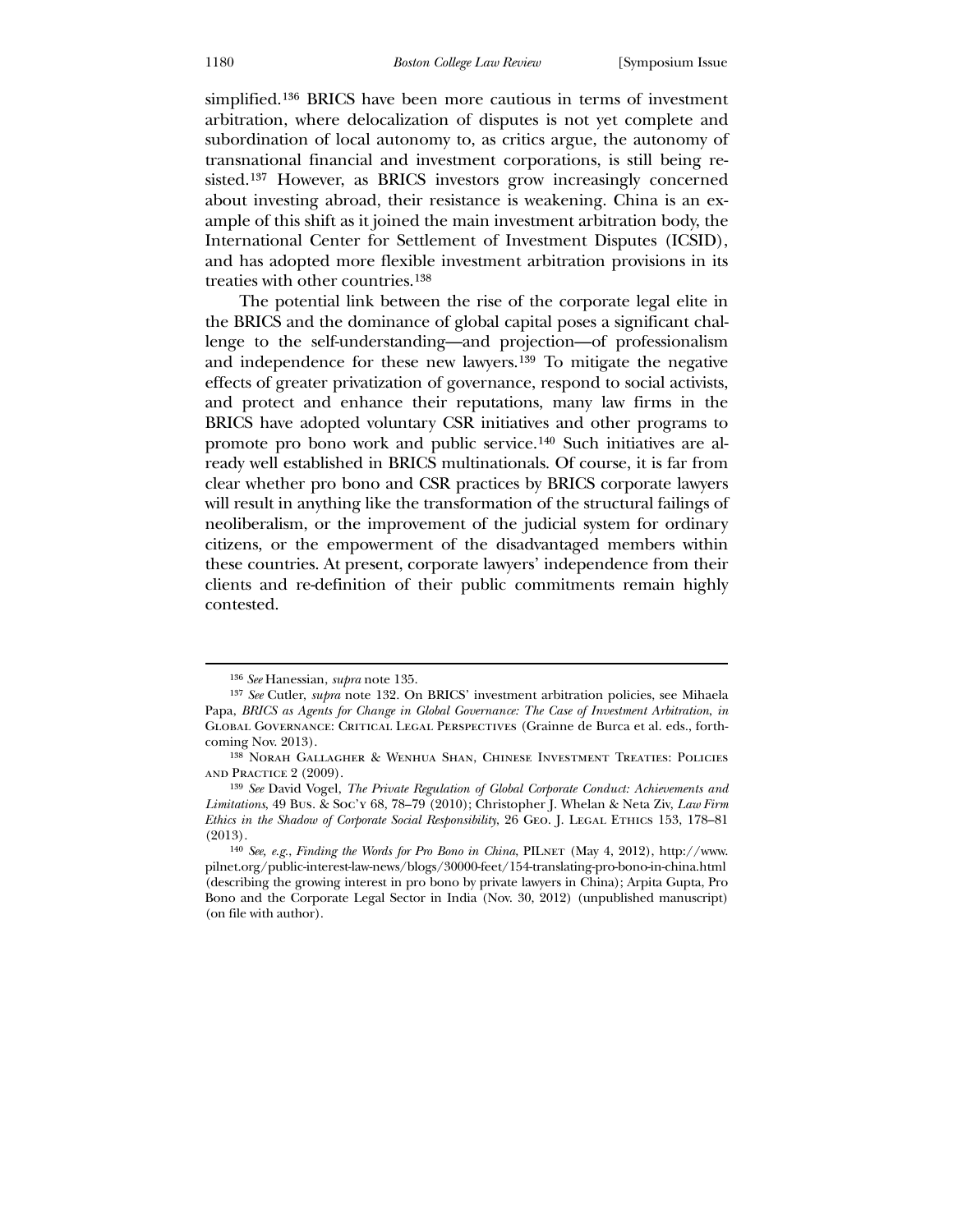#### Conclusion: Toward an Empirical Research Agenda

 The emergence of the corporate legal elite in the BRICS countries is a new phenomenon both in terms of the growing law firm elite and its influence and the greater relevance of emerging powers' corporations and their legal counsel. Yet despite the elite's rapid growth and the prevalence of BRICS-focused economic and political power shift debates in international relations scholarship, the actual role this elite is likely to play in shaping the trajectory of global governance has remained largely overlooked. By conceptualizing three pathways for the corporate legal elite to express their influence—participation in corporate legal networks, engagement in the integration of the legal industry and the broader project of global integration, and the global rule of capital—we believe that it is possible to begin to uncover this new corporate legal elite's influence both on the legal profession and the liberal world order more generally.

rate lawyers will play in structuring the evolving global regulation of the legal profession, and its impact on global integration more generally. The analysis of this new elite's pathways of influence further underscores the complex relationship between the role that BRICS corpo-The more successful BRICS corporate lawyers are in designing and penetrating the leadership ranks of the new global networks regulating the legal profession, the more they may be able to present themselves as promoters and guardians of the rule of law and other "universal" standards favored by the champions of liberal integration, thus further enhancing their status and power on the global stage. But this global legitimacy may make it more difficult for this new elite to continue to push for restrictions on the global integration of the legal profession itself—at the same time that it may increase pressure on BRICS corporate lawyers to demonstrate that they can resist simply being the handmaidens of global capital.

archies. The BRICS' economic success and political ambition raise questions about government and business actors' commitment to pro- Similarly, the rise of the corporate legal elite in the BRICS is a new challenge for the liberal world order and dominant international hierducing global public goods rather than perpetuating the current system's inefficiencies. Yet this challenge becomes more nuanced because, as the protection of legal markets suggests, the new elite's rise is likely to result in a stop-and-go pattern of economic integration rather than full liberalization, and can open political opportunities for pacing the global rule of capital or its redistribution. Yet how influential are legal constituencies in shaping global governance trajectories? In terms of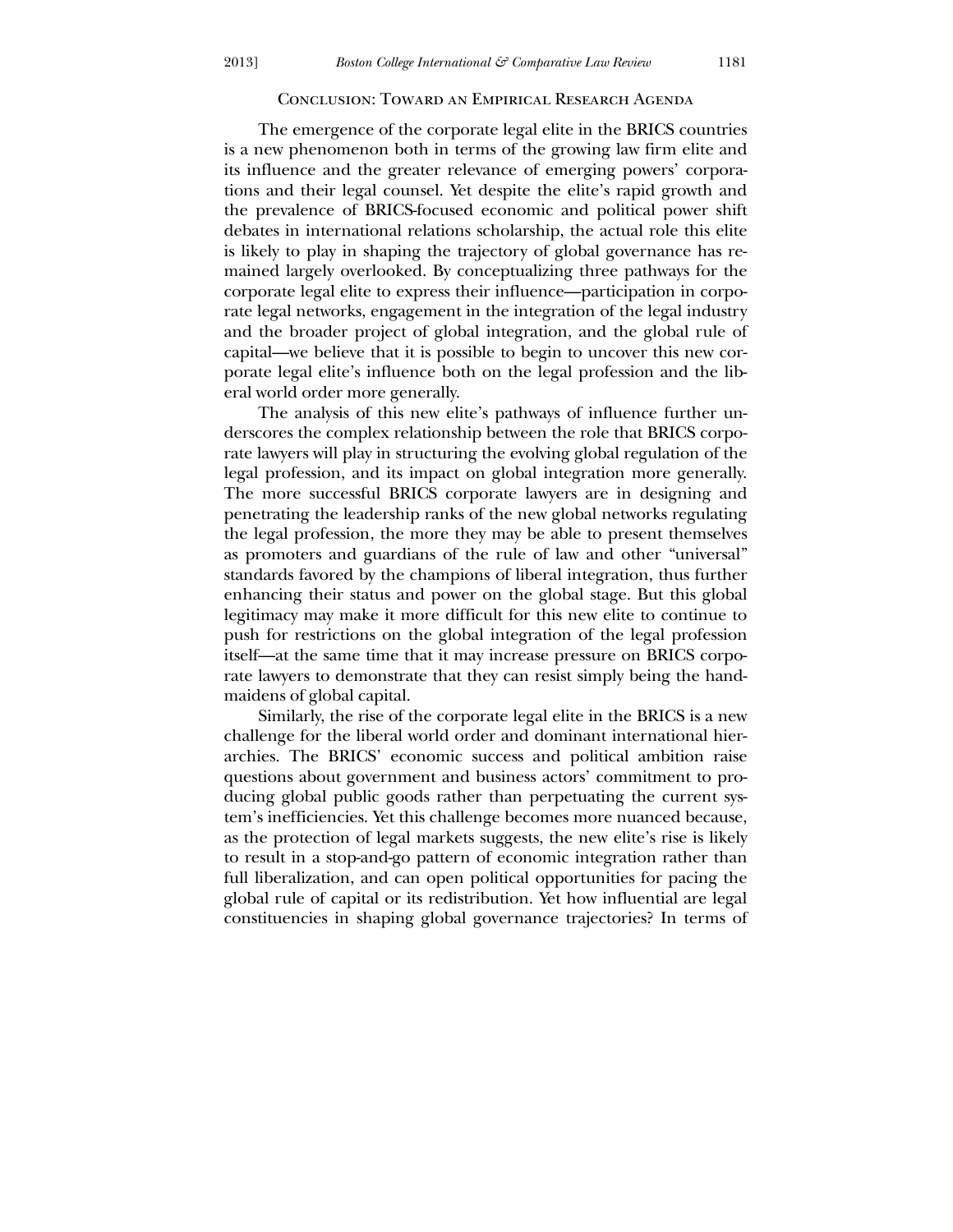the economic power shift from North and West to South and East, corporate lawyers' influence in the BRICS is already visible. Nevertheless, as indicated above, their joint regulatory mobilization in the legal arena (BRICS legal cooperation) is largely missing. This is surprising given the popular characterization of the BRICS as a developmental community for "superpowers in training." For the United States and other traditional superpowers in the West, legal values have been at the center of soft power and public diplomacy, and legal accountability is celebrated and reproduced by using law as an export product in the private sector. The question is whether the BRICS will pursue a similar path in their quest to reach superpower status, and if they do, what legal values they will attempt to export in both the private and public sectors.

 From what we have presented here it seems reasonable to expect that law—and corporate lawyers—will play an increasingly important role both within each of the BRICS countries and in the engagement of these new powers, both individually and collectively, with the broader structures of global governance. We close, however, by briefly suggesting two developments—each aimed at a different part of our argument—that might cut against BRICS corporate lawyers having such an elevated role.

to influence governance debates as their counterparts in the West have traditionally enjoyed in the past. Indeed, to be even more challenging, The first raises questions about whether the corporate lawyers we see arising in the BRICS are likely in the future to have the same ability is it likely that corporate lawyers anywhere will enjoy this kind of influence? As we saw in Part I, the Anglo-American model of both the large law firm and sophisticated in-house counsel appear to be defusing throughout the BRICS. At the same time, however, these models are also under increasing pressure in the United States as corporate clients attempt to turn corporate legal services into a commodity that can increasingly be delivered by legally trained non-lawyers, or even by computers and other smart technology.[141](#page-34-0) As one of us has argued elsewhere, this kind of de-professionalization might be particularly likely to occur in the BRICS where technology has already played a crucial role in development in many other sectors, and where norms of professional autonomy are less established.[142](#page-34-1)

<sup>141</sup> The late Professor Larry Ribstein was particularly articulate in expressing this view. *See, e.g.*, Larry E. Ribstein, *Delawyering the Corporation*, 2012 Wis. L. Rev. 305, 307; Larry E. Ribstein, *The Death of Big Law*, 2010 Wis. L. Rev. 749, 761.

<span id="page-34-1"></span><span id="page-34-0"></span><sup>142</sup> *See* Wilkins, *supra* note 9, at 304.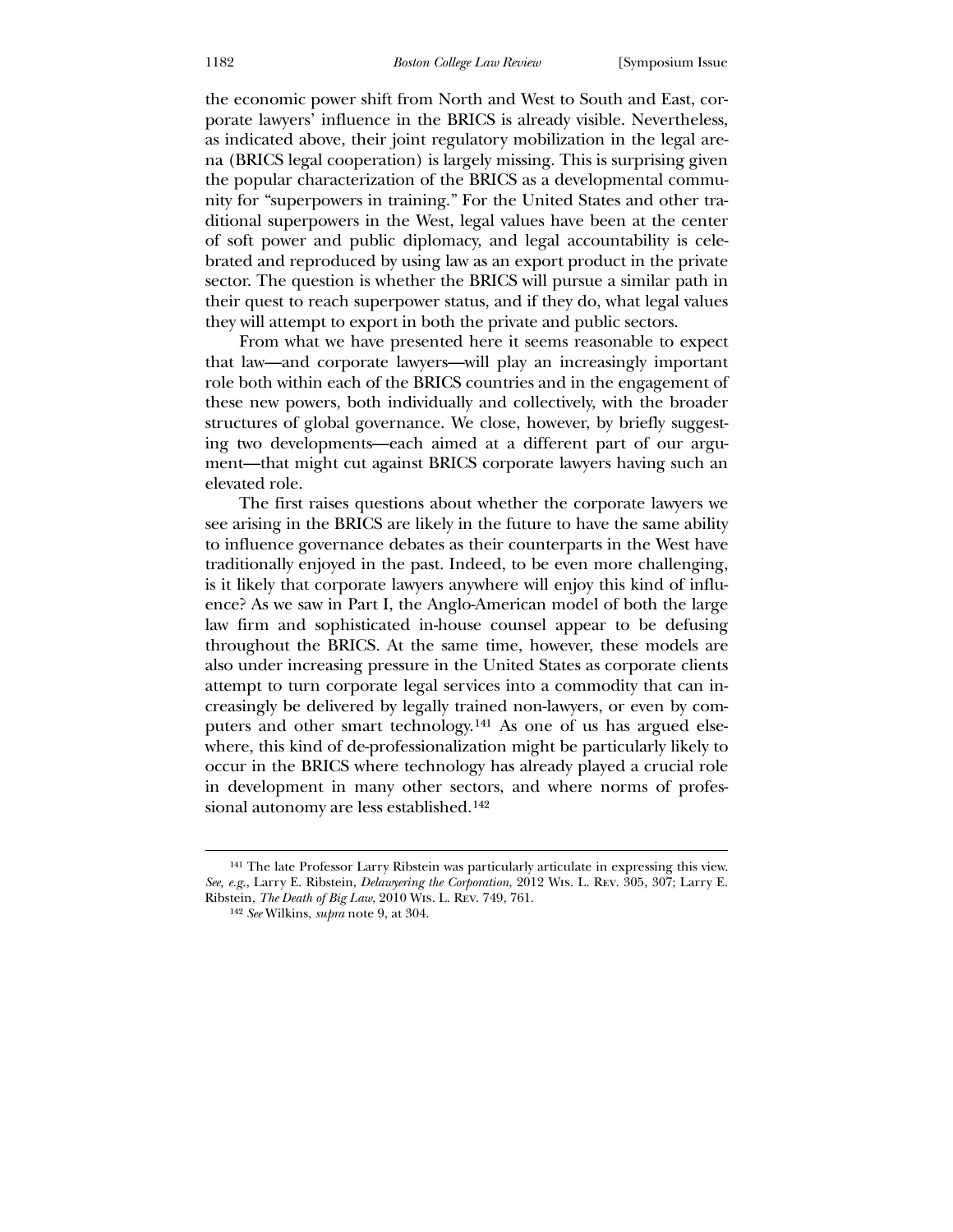$\overline{a}$ 

 $\overline{a}$ 

 [The second development questions whether the underlying vision](#page-34-1)  [of global governance as a cooperative ins](#page-34-1)titutionalized order is sustainable. The post-Cold War multilateral successes spurred states to manage world affairs through effective international cooperation, which would both serve states' interests and provide global public goods. Yet deadlocks in international negotiations on trade, nuclear proliferation, climate change, and in other issue areas as well as concerns with neoliberal ideology visible during the financial crisis (e.g., in the European Union in particular) have led to a crisis of confidence in deepening institutionalization. Theoretically each of the BRICS countries has an option to marginalize global policymaking and focus on domestic policies and issues of its huge population, but we are seeing the contrary phenomenon. The BRICS are striving to gain better seats in key international institutions and strategizing to become global rule-makers. Not all of the BRICS are democratic, yet they jointly want a more democratic international order. But the way the BRICS will operate may be significantly different: on average, they treat sovereignty and the privatization of governance with greater caution than major powers and civil society's reach and influence is less forceful. While the BRICS may seek to reclaim the relevance of state-led cooperation and formal institutions in an increasingly privatized and fragmented global governance, the question is whether corporate lawyers can become regulatory entrepreneurs, raising their credibility and stature together with the states, or whether they will thrive on the inadequacies of the existing multilateral order.

implications far beyond the scope of this Article. Indeed, these are precisely the kind of questions that we hope to explore in the project on Needless to say, these are both large and difficult questions with Globalization, Lawyers, and Emerging Economies (GLEE) to which we both belong.[143](#page-35-0) By employing a variety of qualitative and quantitative empirical methodologies, social movement frameworks, and network analysis we hope to contribute to a broader understanding of how the BRICS corporate legal elite is developing and how their struggles for power and influence, both domestic and international, are likely to affect—and be affected by—broader trends such as the de-professionalization of the corporate sphere and the fragmentation of the international one. We hope that this brief examination of the important inter-

<span id="page-35-0"></span><sup>143</sup> For a description of this project, see *Globalization, Lawyers, and Emerging Economies (GLEE)*, Harv. L. Sch. Program on Legal Prof., http://www.law.harvard.edu/programs/ plp/pages/glee.php (last visited May 12, 2013).